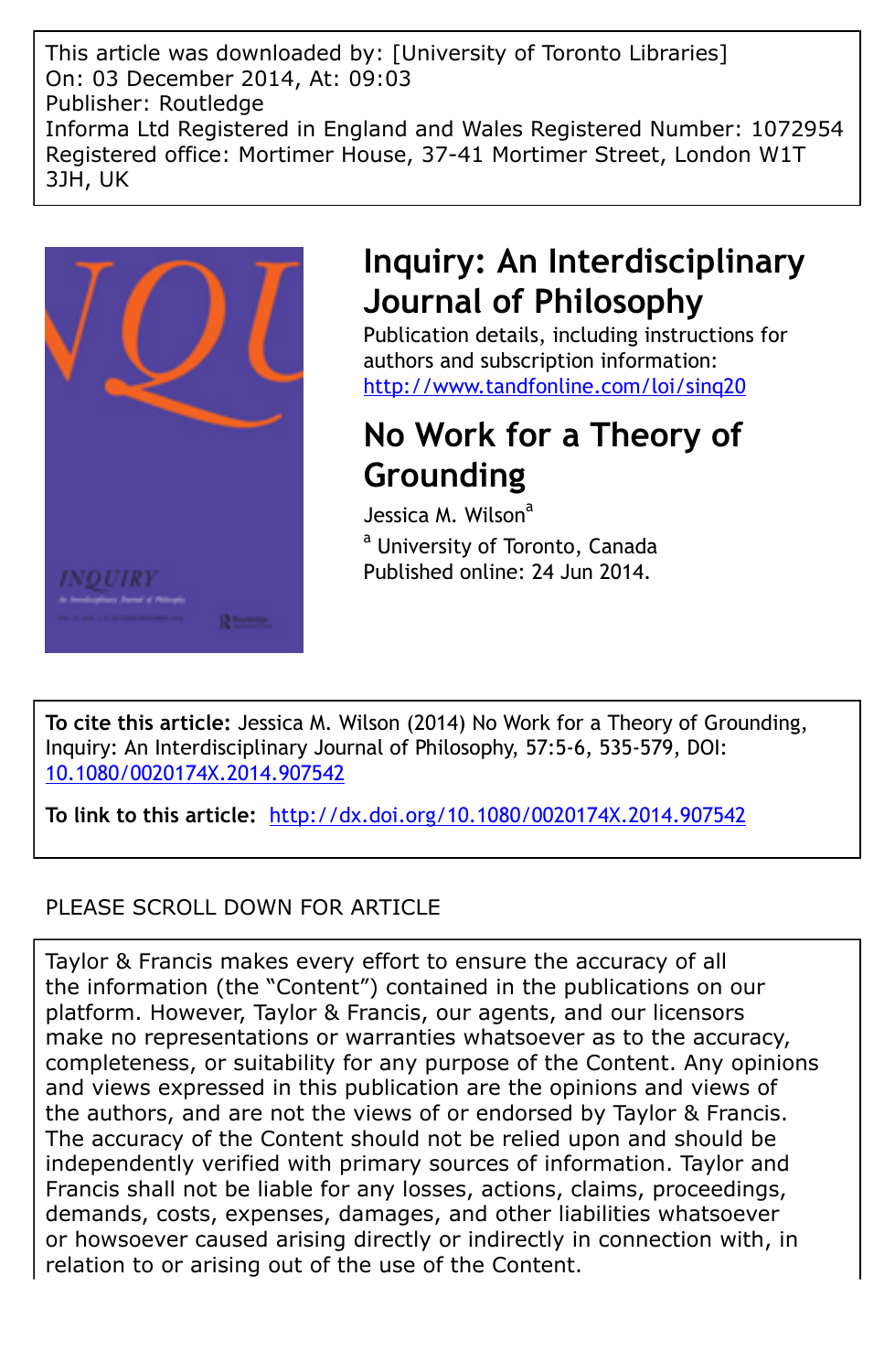This article may be used for research, teaching, and private study purposes. Any substantial or systematic reproduction, redistribution, reselling, loan, sub-licensing, systematic supply, or distribution in any form to anyone is expressly forbidden. Terms & Conditions of access and use can be found at <http://www.tandfonline.com/page/terms-and-conditions>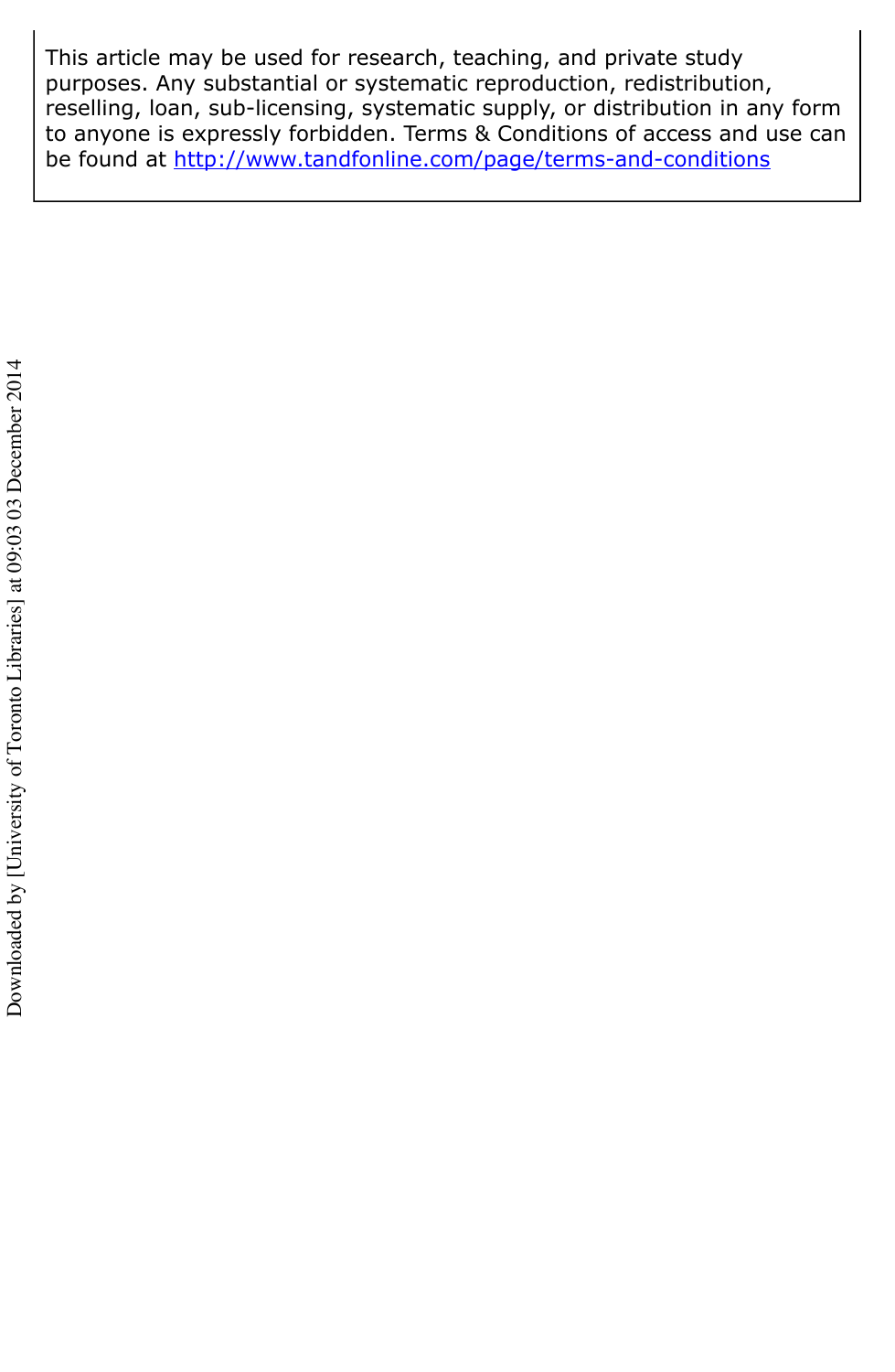# No Work for a Theory of Grounding

## JESSICA M. WILSON

University of Toronto, Canada

(Received 18 March 2014)

ABSTRACT It has recently been suggested that a distinctive metaphysical relation — 'Grounding'—is ultimately at issue in contexts in which some goings-on are said to hold 'in virtue of'', be (constitutively) 'metaphysically dependent on', or be 'nothing over and above' some others. Grounding is supposed to do good work (better than merely modal notions, in particular) in illuminating metaphysical dependence. I argue that Grounding is also unsuited to do this work. To start, Grounding alone cannot do this work, for bare claims of Grounding leave open such basic questions as whether Grounded goings-on exist, whether they are reducible to or rather distinct from Grounding goings-on, whether they are efficacious, and so on; but in the absence of answers to such basic questions, we are not in position to assess the associated claim or theses concerning metaphysical dependence. There is no avoiding appeal to the specific metaphysical relations typically at issue in investigations into dependence—for example, type or token identity, functional realization, classical mereological parthood, the set membership relation, the proper subset relation, the determinable/determinate relation, and so on—which are capable of answering these questions. But, I argue, once the specific relations are on the scene, there is no need for Grounding.

#### I. Introduction

It has recently been suggested that a distinctive relation—call it ('big-G') 'Grounding'—is at issue in contexts in which some entities, propositions or facts are claimed to 'metaphysically depend on' (in a constitutive rather than causal sense), 'hold in virtue of', be 'nothing over and above', or be 'grounded in' some others.<sup>1</sup>

Correspondence Address: Jessica M. Wilson, Department of Philosophy, University of Toronto, 170 St. George St., Toronto, Ontario, Canada M5R 2M8. Email: [jessica.m.wilson](mailto:jessica.m.wilson@utoronto.ca) [@utoronto.ca](mailto:jessica.m.wilson@utoronto.ca)

<sup>&</sup>lt;sup>1</sup>Notably, in Fine, 'Question of Realism'; Schaffer, 'On What Grounds What'; and Rosen, 'Metaphysical Dependence'. See also, for example: Sider, Writing the Book of the World; Raven,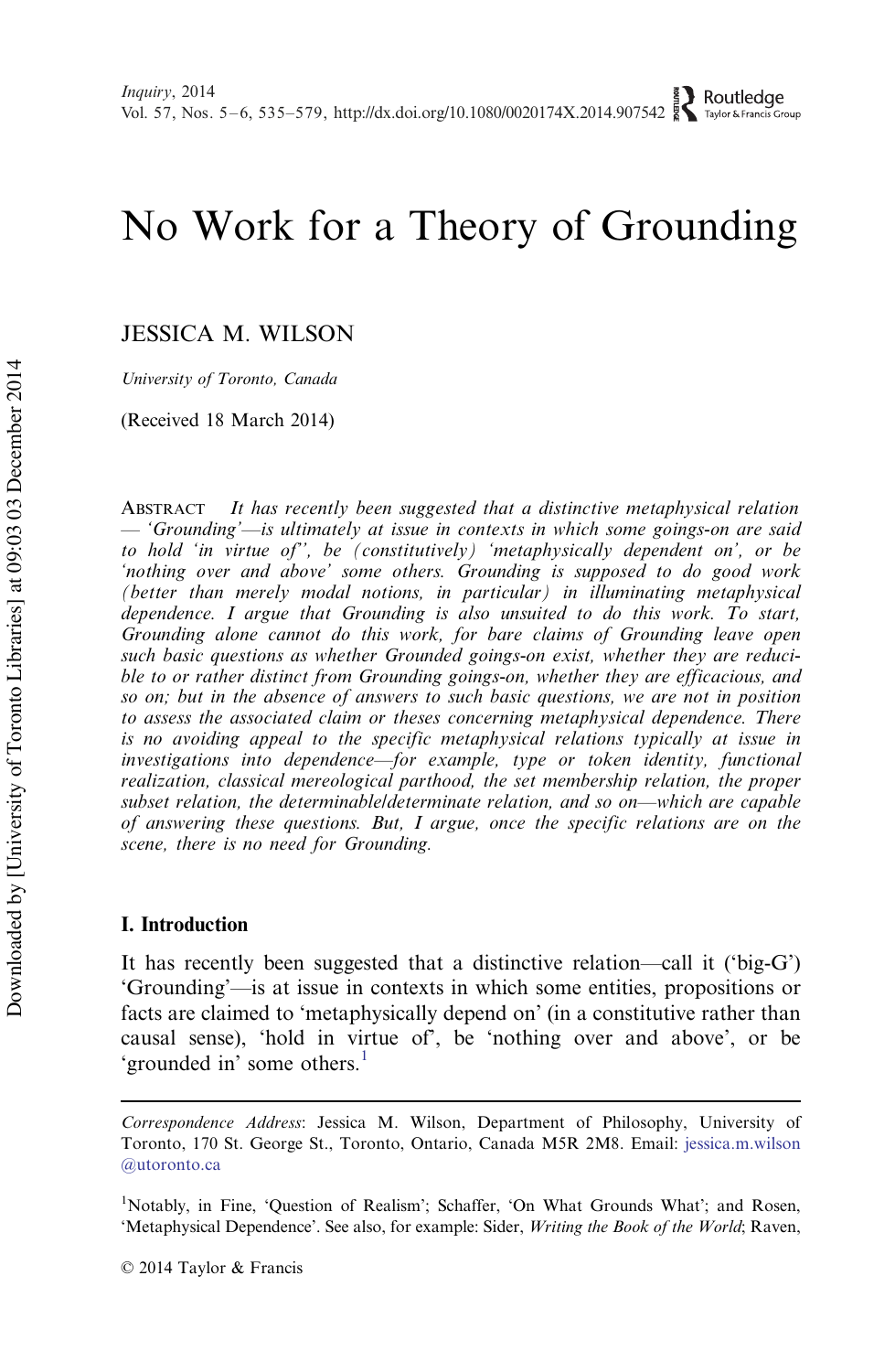Why posit a distinctive relation (or relations<sup>2</sup>) of Grounding as holding between entities, propositions or facts, or as I will gloss the relata, 'goingson'? <sup>3</sup> Focusing on Fine, Schaffer and Rosen—as I will do throughout—and synthesizing a bit, the stated motivation is as follows. To start, contemporary metaphysicians have (or should) come to realize that their concern is not just with Quine's question of what there is, but with Aristotle's question of how what there is, is structured—with how non-fundamental goings-on metaphysically depend on fundamental (or more fundamental) goings on:

On the now dominant Quinean view, metaphysics is about what there is. Metaphysics so conceived is concerned with such questions as whether properties exist, whether meanings exist, and whether numbers exist. I will argue for the revival of a more traditional Aristotelian view, on which metaphysics is about what grounds what. (345) [. . .] Itis about the structure of the world. It is about what is fundamental, and what derives from it.<sup>4</sup>

As common use of the above idioms of metaphysical dependence suggests, concern with dependence, understood as tracking 'what is fundamental, and what derives from it', has not been entirely neglected; but as something of an empiricist hangover, these idioms have been interpreted in semantic,

<sup>2</sup>Fine allows that there are multiple Grounding relations, and maintains that 'we should understand the generic relation as some kind of "disjunction" of the special relations'; moreover, on his view each special relation 'comes in different 'flavors''. Fine, 'Guide to Ground', 4, 16.

<sup>3</sup>Proponents disagree about the relata of Grounding: for Schaffer these are entities of any category; for Fine these are propositions that are typically but need not be true (though he also refers to these as 'facts', and lately favors taking the relata to be sentences). Schaffer, 'On What Grounds What'; Fine, 'Question of Realism'. For Rosen these are facts, understood as 'structured entities built up from worldly items [along lines of] true Russellian propositions'. Rosen, 'Metaphysical Dependence', 4 (though see Section V.ii for discussion of how Rosen is led to depart from traditional Russellianism). Motivations for taking the relata to be representational reflect a conception of Grounding as entering into explanations, suited to be reasoned with (as in Fine's 'logic of ground'). My view is that in specifying the relata relevant to grounding explanations, metaphysicians should talk about the worldly goings-on directly; compare causation and causal explanation, where theorizing cuts to the metaphysical chase; Schaffer makes the same point. Schaffer, 'Grounding, Transitivity, and Contrastivity', 2. That said, given the worldly nature of Fine's and Rosen's propositional facts, and given that grounding relations between worldly entities bring facts/Russellian propositions in their wake, there are presumably translation strategies between these accounts; *ibid.*.

<sup>4</sup>Schaffer, 'On What Grounds What', 379. See also Rosen, 'Metaphysical Dependence, 109.

<sup>&#</sup>x27;In Defence of Ground'; Trogdon, 'Introduction to Grounding'; Bennett, Making Things Up; and the contributions to Correia and Schneider, Metaphysical Grounding (see esp. Correia and Schneider, 'Grounding'; Audi, 'Clarification and Defense'; Fine, 'Guide to Ground'; Koslicki, 'Varieties of Ontological Dependence'; Schaffer, 'Grounding, Transitivity, and Contrastivity'). A good source for historical references on the topic of a general relation of ontological dependence going beyond the usual suspects (including Lowe, Possibility of Metaphysics; Witmer, Butchard, and Trogdon, 'Intrinsicality without Naturalness'; and Schneider, 'Certain Kind of Trinity') is Trogdon, 'Introduction to Grounding'.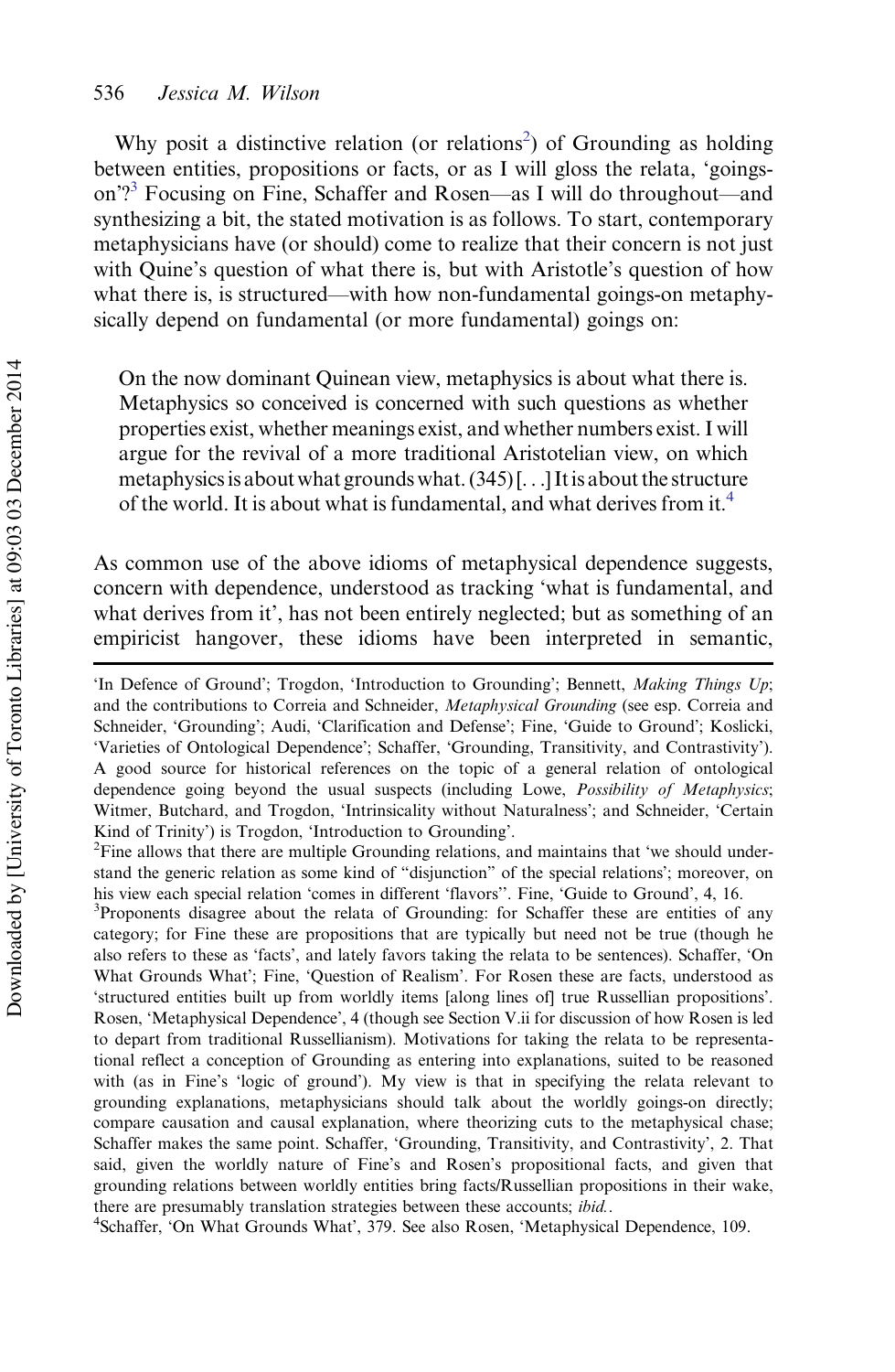epistemic, or modal terms. Interpretations in semantic or epistemic terms are, however, problematic and beside the point:

[R]eduction should be construed as a metaphysical rather than as a linguistic or a semantical relation ... we need to restore ourselves to a state of metaphysical innocence in which reduction is seen to concern the subject-matter itself and not the means by which it might be represented or cognized.<sup>5</sup>

Modal/correlational relations (supervenience, existential counterfactual dependence) are properly metaphysical, but too coarse-grained to do the work of characterizing dependence. The broader moral of Fine's classic 1994 paper is that modal connection, even if necessary for metaphysical dependence, is not sufficient for this: Socrates is necessarily accompanied by, but does not metaphysically depend on, his singleton.<sup>6</sup> More generally, merely modal relations fail to appropriately differentiate views about what depends on what:

[S]upervenience analyses of grounding all fail (cf. McLaughlin and Bennett 2005: S3.5).... There have been other attempts to analyze grounding, including those centered around existential dependence counterfactuals ... I know of none that succeed.<sup>7</sup>

One . . . reason for regarding the idioms of dependence with suspicion is the thought that while these idioms cannot quite be defined in straightforward modal terms, the idioms are always dispensable in practice in favor of the idioms of modal metaphysics—entailment, supervenience, the apparatus of possible worlds, and so on—notions for which we have elaborate theories, and which are in any case more familiar. And yet it seems to me that this is not true at all. Consider . . . the debate over legal positivism. [The positivist and the antipositivist] will accept the same supervenience claims. And yet they differ on an important issue, viz., whether the moral facts play a role in making the law to be as it is. $\frac{8}{3}$ 

Properly characterizing metaphysical dependence requires a metaphysical relation that is more than merely modal (including counterfactual). Nor can causal or other diachronic relations do the trick, as Fine here implies:

<sup>&</sup>lt;sup>5</sup>Fine, 'Question of Realism', 2001, 10. Note that Fine's focus on reductive means of characterizing metaphysical dependence need not be seen as exclusive—as, for example, non-reductive physicalists think.

 $\overline{6}$ Fine, 'Essence and Modality'.<br><sup>7</sup>Schaffer, 'On What Grounds

<sup>&</sup>lt;sup>7</sup>Schaffer, 'On What Grounds What', 364.

Rosen, 'Metaphysical Dependence', 113. See also Fine, 'Guide to Ground', 37.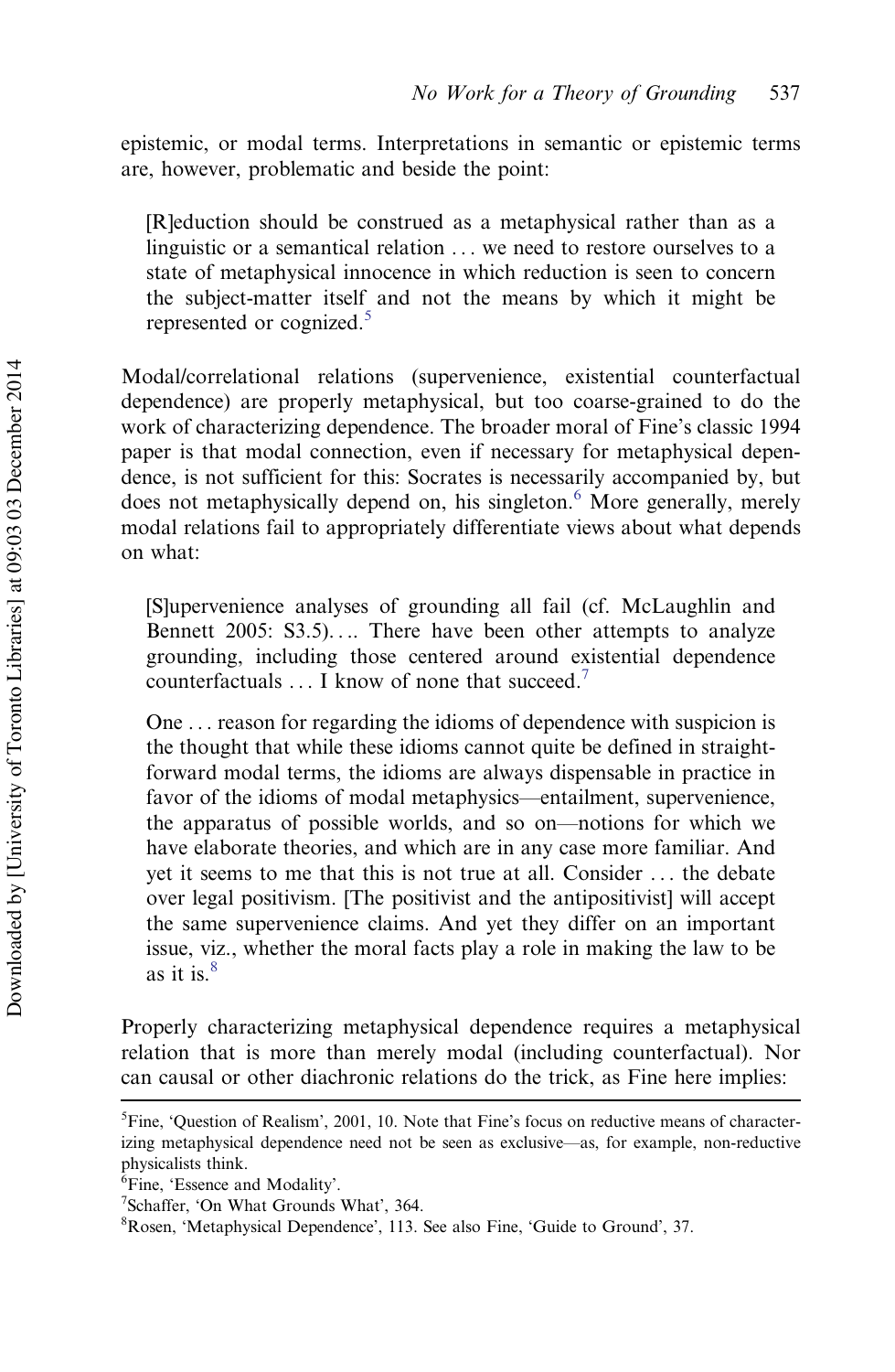## 538 Jessica M. Wilson

A number of philosophers have recently become receptive to the idea that, in addition to scientific or causal explanation, there may be a distinctive kind of metaphysical explanation, in which explanans and explanandum are connected, not through some sort of causal mechanism, but through some form of constitutive determination.<sup>9</sup>

So, it is suggested, we should posit a distinctive (and, reflecting the failures of supervenience, hyperintensional<sup>10</sup>), relation (or relations) of Grounding underlying the idioms of metaphysical dependence. Indeed, some proponents of Grounding claim that Grounding is not just distinctive, but primitive: $11$ 

Grounding should rather be taken as *primitive*, as per the neo-Aristotelian approach (cf. Fine [2001](#page-45-0): 1). Grounding is an unanalyzable but needed notion—it is the primitive structuring conception of metaphysics.<sup>12</sup>

[T]here is no prospect of a reductive account or definition of the grounding idiom: We do not know how to say in more basic terms what it is for one fact to obtain in virtue of another. So if we take the notion on board, we will be accepting it as primitive . . . I begin with the working hypothesis that there is a single salient form of metaphysical dependence to which the idioms we have been invoking all refer  $\dots$ <sup>13</sup>

Of course, there is a cost to admitting any distinctive relation, and more so if the relation is primitive; but proponents take the cost of Grounding to be well paid, as allowing metaphysical dependence to be characterized in an accurate and illuminating way.

<sup>&</sup>lt;sup>9</sup>Fine, 'Guide to Ground', 38. See also Audi, whose 'argument for Grounding' proceeds from the premises (1) If one fact explains another, then the one plays some role in determining the other, and (2) There are explanations in which the explaining fact plays no causal role with respect to the explained fact, to the conclusion that (3) There is a non-causal relation of determination. Audi, 'Clarification and Defense'.<br><sup>10</sup>Schaffer is explicit that by his lights, Grounding is hyperintensional; and though Fine and

Rosen do not explicitly couch their posit in these terms, other of their commitments (e.g. Fine's supposition that metaphysically necessary connection is necessary, though not sufficient, for metaphysical dependence) suggest that they, too, take Grounding to be hyperintensional. My own view is that metaphysically necessary connection is not necessary for metaphysical dependence; see Wilson, 'Non-Reductive Realization'. For further discussion of this issue, see Trogdon, 'Introduction to Grounding'.<br><sup>11</sup>Here too (see note 3) I understand talk of *Grounding*'s being 'primitive' in metaphysical, not

representational terms; indefinability of representations is not (idealism and the like aside) to the point.

<sup>&</sup>lt;sup>12</sup>Schaffer, 'On What Grounds What', 364 (emphasis in original). <sup>13</sup>Rosen, 'Metaphysical Dependence, 113–14 (emphasis in original).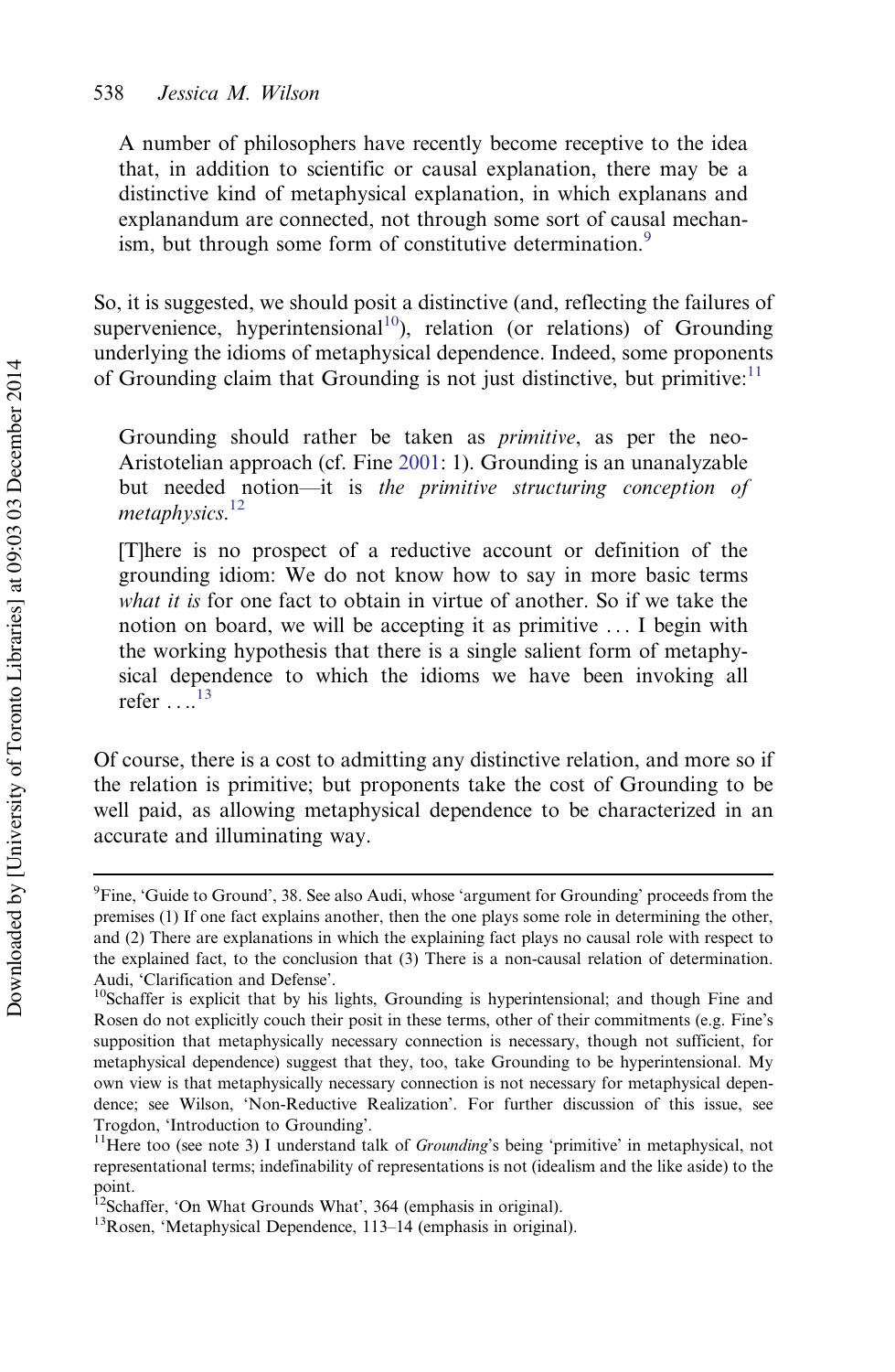Now it is worth noting, just to keep the historical and dialectical record straight, that this just-so story is a fiction, judging from what metaphysicians actually do. Pace Schaffer, Quine's view of metaphysics (understood as eliding concern with dependence) is not the dominant view of what metaphysics is. Pace Rosen, it is not the case that the idioms of metaphysical dependence have been widely dismissed as unintelligible or obscure, except as suppressed in favor of modal notions. Pace Fine, it is not the case that philosophers have only recently become receptive to the idea that there are forms of metaphysical explanation different from scientific or causal explanation.

Attention to metaphysical dependence is not new: many, perhaps most, contemporary metaphysicians have spent their careers investigating forms of such dependence, typically assumed to go beyond merely modal or causal notions, in service of developing or assessing comprehensive theses such as physicalism (with the status of mentality being a special focus), or of developing or assessing accounts of some phenomena—events, properties, possible worlds, persons, objects, laws, causes, artifacts, institutions, and seemingly indeterminate states of affairs, among many others—in terms of some others presumed (as a working, speculative, or antagonistic hypothesis) to be more fundamental. These investigations take the idioms of metaphysical dependence ('in virtue of', 'nothing over and above', 'grounded in') to be schematic placeholders for *specific metaphysical relations* (again, going beyond merely modal or causal notions) that we have independent reason to accept, and which serve, against the backdrop of some presumed more fundamental base, to characterize diverse forms of metaphysical dependence in a genuinely explanatory and illuminating way. These specific relations call them ('small-g') grounding relations—include type identity, token-butnot-type identity, functional realization, the classical mereological part– whole relation, the causal composition relation, the set membership relation, the proper subset relation, and the determinable–determinate relation, among others.<sup>14</sup> To be sure, the suggestion that there is a distinctive relation or relations of Grounding is new. But—again, just to be clear—the usual stated motivations for positing Grounding make no sense: it is a myth that contemporary metaphysicians ignore metaphysical dependence, and given the plethora of specific dependence relations on offer, there is not even a prima facie route from the failure of modal or diachronic relations to serve as grounding relations to the posit of any distinctive Grounding relation(s).<sup>15</sup>

<sup>&</sup>lt;sup>14</sup>In Section II.i I provide specific case studies of how various of these relations are deployed in contexts relevant to formulating physicalism or naturalism, and to providing accounts of dispositions. <sup>15</sup>If this claim is not obvious, then beyond the case studies I provide in Section II.i, I suggest searching under the aforementioned topics and relations in *PhilPapers*; there are thousands of confirming instances. The dialectical point I am making here, while prefatory to the main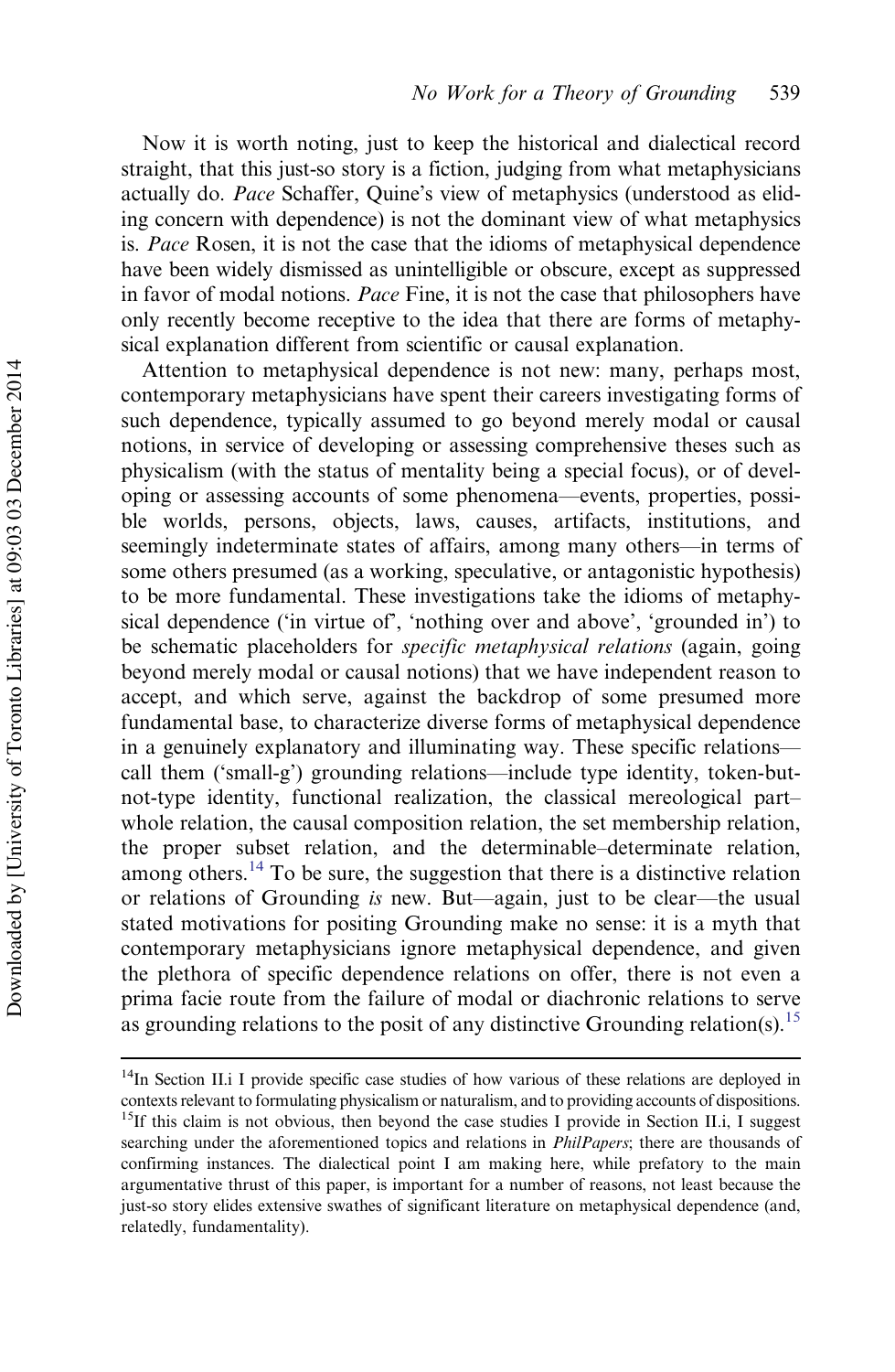Some better reason to posit Grounding is required. In this paper I consider the most salient alternative motivations for positing Grounding (extracted from the literature and from discussions with proponents of Grounding, or otherwise offered on behalf of such proponents), either instead of or in addition to the many specific 'small-g' grounding relations already in the metaphysician's toolkit, and I argue that (as with the just-so story, above) none of these motivations for positing Grounding withstands scrutiny.

I start, in Section II, by arguing that Grounding, like supervenience, is too coarse-grained to do the work of appropriately characterizing metaphysical dependence on its own, failing to distinguish importantly different (eliminativist, reductionist, non-reductionist, emergentist) accounts of such dependence, not to mention 'small-g' variations on these themes. The problem here is not just that claims of Grounding (failure of Grounding) leave open some interesting questions; it is that such claims admit of such underdetermination —about whether the dependent goings-on exist, are reducible or rather distinct from the base goings-on, are efficacious, and so on—that even basic assessment of claims of metaphysical dependence, or associated views, cannot proceed by reference to Grounding alone. As such, investigations into metaphysical dependence cannot avoid appealing to the specific 'small-g' grounding relations (again: type or token identity, functional realization, the classical mereological part–whole relation, the causal composition relation, the set membership relation, the proper subset relation, the determinable–determinate relation, etc.) that *are* capable of answering these crucially basic questions about the existential, ontological, metaphysical, and causal status of metaphysically dependent goings-on.

The remaining sections concern the three most salient motivations for positing Grounding in addition to the specific metaphysical relations. In Section III, I consider whether Grounding is needed as tracking a coarsegrained but still useful level of investigation; I argue not, for the suggested coarse-grained uses plausibly reflect either contingent pragmatic facts about or schematic reference to the specific relations, as opposed to a distinctive metaphysical joint. In Section IV, I consider whether Grounding is needed to fix the direction of priority associated with the specific metaphysical relations; I argue not, for (drawing upon the usual metaphysical methodology) we can establish the direction of priority (first, as between fundamental and non-fundamental goings-on and, second, as between non-fundamental goings-on) without any appeal to Grounding. In Section V, I consider whether Grounding is needed as a terminological, metaphysical, or formal unifer of the 'small-g' grounding relations. I argue not, for first, even if the specific relations were so unified, this in itself would not motivate the posit of a distinctive, much less primitive, metaphysical relation (compare the unifying function of determinables, typically supposed to be reducible to determinates); and, second, there is little terminological, metaphysical, or formal unity among the specific relations. And if formal or metaphysical unity is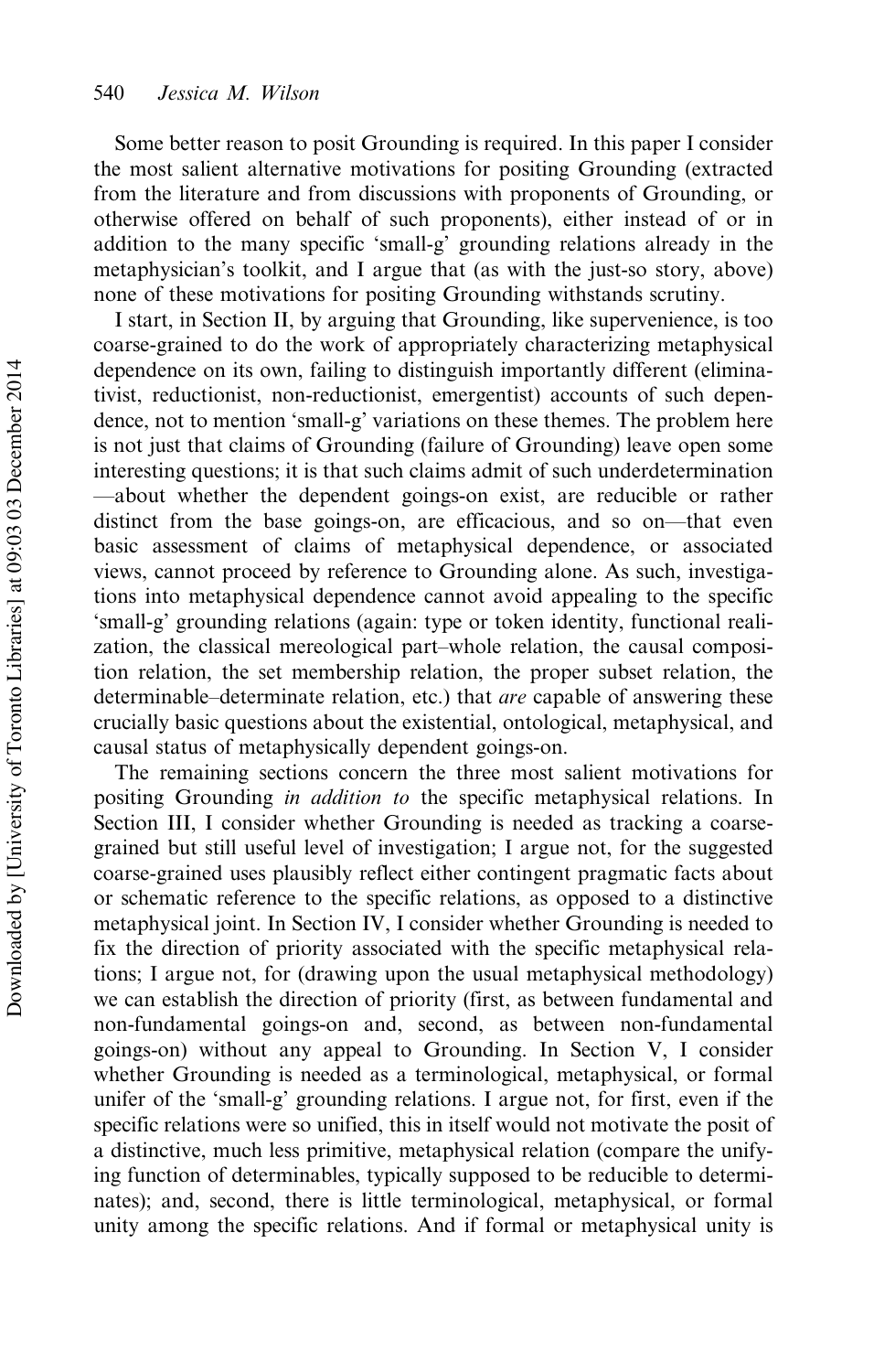gained by multiplying notions of Grounding, as per Fine's ecumenical view, one is pushed back towards the specific relations—so far that the costs of positing the distinctive relation(s) are not worth paying.

Though I primarily focus on the accounts of Fine, Schaffer and Rosen as worthy foils, the concerns and criticisms about Grounding to follow do not, so far as I can tell, crucially depend on specific details of these accounts. I conclude (Section VI) that there is no work for the posit (or associated theory) of Grounding to do.

## II. The Uselessness of Grounding Alone for Investigations into Metaphysical Dependence

Proponents of Grounding claim that its posit can do good philosophical work. As above, the notion, properly interpreted, is supposed to enable the tracking of metaphysical dependence relations holding generally between entities (on Schaffer's account) or propositional facts (on Fine's and Rosen's accounts) associated with certain domains, with an eye ultimately to elucidating the structure of reality in general. So, as Schaffer says, Grounding is supposed to enable employment of the 'Aristotelian method' of doing metaphysics, which is 'to deploy diagnostics for what is fundamental, together with diagnostics for grounding'; it is supposed to allow us to 'limn'—that is, illuminate—metaphysical dependence, in a way that respects concern not just with whether an entity exists, but with 'how it exists'.<sup>16</sup> Fine also sees Grounding as playing a methodological role; it is supposed to provide resources for 'ascertaining what is or is not factual or what does or does not reduce to what', $17$  with an eye to determining 'the viability of a realist or anti-realist stand on any given issue'.<sup>18</sup> Moreover, as Rosen

<sup>&</sup>lt;sup>16</sup>Schaffer, 'On What Grounds What', 351–2.<br><sup>17</sup>Fine, 'Question of Realism', 13. <sup>18</sup>Fine, 'Guide to Ground', 42. There are tricky interpretive questions about Fine's (in Fine, 'Question of Realism') use of 'realist' and 'anti-realist', as characterizing metaphysical views. On the standard understanding (see Miller, 'Realism'), if one is anti-realist about the Xs one (at least) denies the (real) existence of the Xs. This does not entirely comport with Fine's stated aim of making sense of metaphysical anti-realism, associated with conceptions of the real as the factual and the (ontologically) irreducible, respectively; for while non-factualist positions (expressivism, eliminativism) are anti-realist in the standard sense, reductionists are realists in the standard sense (the reducible being as real as that to which it is reduced). Fine admits that 'Many philosophers do not take reduction to have antirealist import' ('Question of Realism', 4, note 2), but since ontological reduction involves some or other identity claim (forcing the existence of the reducible) it is unclear, on the standard understanding, whether there are any anti-realist reductionists. On what appears to be Fine's alternative understanding, if one is antirealist about the Xs, then one (at least) denies that the Xs are fundamental. Hence it is that, though Fine ultimately characterizes the real in primitive terms, nonetheless attention to Grounding ('nothing more than') claims can, Fine maintains, illuminate and help legislate realist/anti-realist disputes, in assisting in the determination of what is and is not fundamental. A 'non-fundamentalist' understanding of anti-realism makes (terminologically confusing and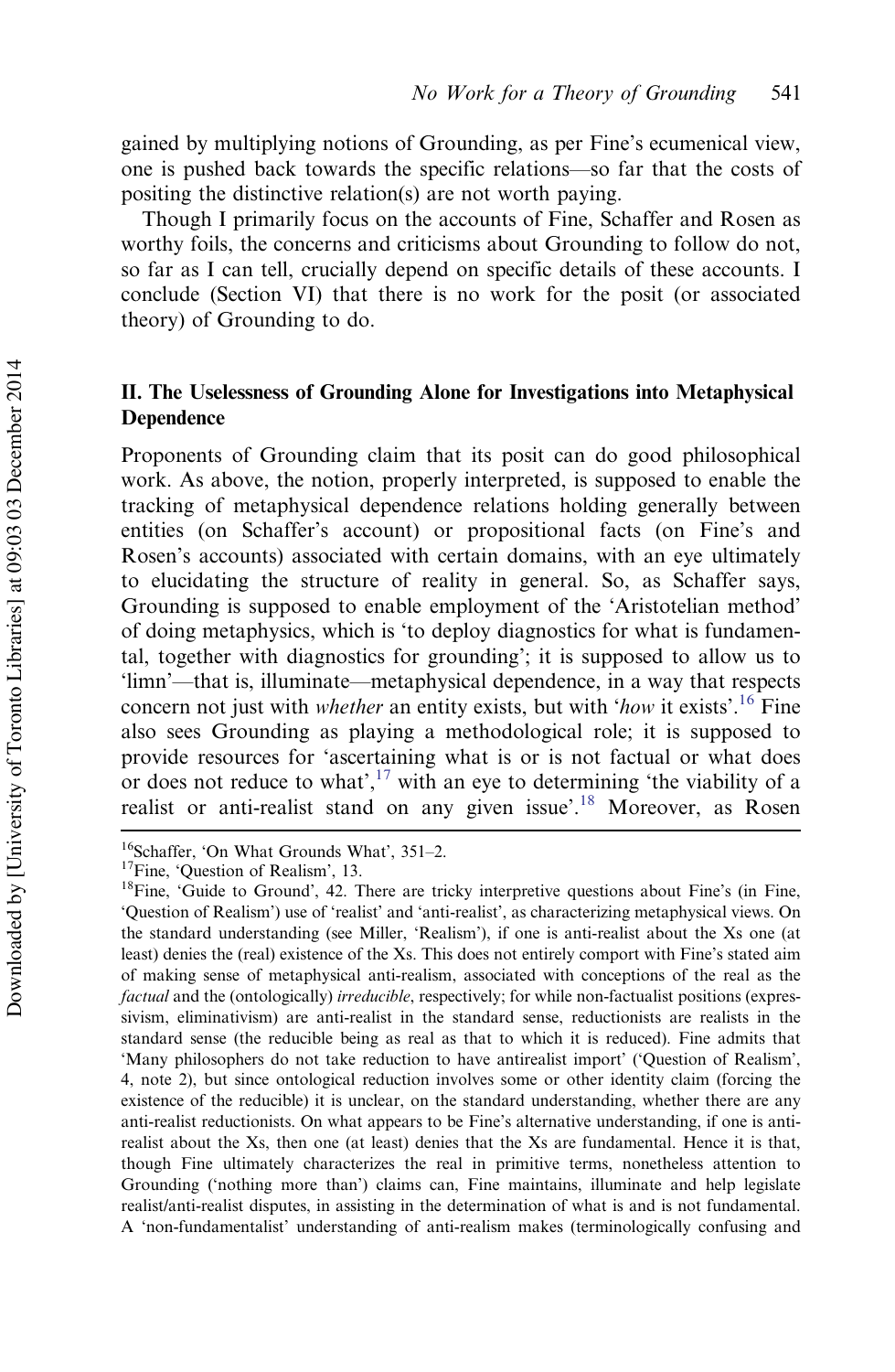emphasizes, Grounding is supposed to make sense of the idioms of metaphysical dependence, and the distinctive (constitutive rather than causal) sense of dependence at issue in contexts deploying these idioms. Hence Rosen suggests, after giving some examples in which the idioms of dependence appear to be intelligibly employed, that 'it would be very good if these notions were intelligible, for we would then be in a position to frame a range of hypotheses and analyses that might otherwise be unavailable, and which may turn out to be worth discussing', <sup>19</sup> and he offers a formulation of naturalism in terms of Grounding (to be considered presently) as a case in point.

But Grounding cannot do the work proponents of Grounding want it to do. For Grounding, like supervenience, is too coarse-grained to characterize appropriately metaphysical dependence on its own—indeed, admits of such underdetermination that even basic assessment of claims of metaphysical dependence, or associated views, cannot proceed by reference to Grounding alone. Doing the job requires appeal to the 'small-g' grounding relations that have been traditionally appealed to in investigations into metaphysical dependence—but then, I argue in later sections, we do not need Grounding.<sup>20</sup>

### II.i. Grounding and metaphysical underdetermination

Rosen's Grounding, or 'in virtue of', formulation of naturalism is a salient case in point. Rosen says:

[F]or the naturalist, every normative fact and every intentional fact is grounded in some constellation of non-normative, non-intentional facts, and if we take the 'in virtue of' idiom for granted, we can say this exactly. Every fact p, we may say, is associated with a tree that specifies the facts in virtue of which p obtains, the facts in virtue of which these facts obtain, and so on. A path in such a tree is *naturalistic* when there is a point beyond which every fact in the path is non-

overly broad) room for reductive anti-realism, as the view that Xs exist, but are not fundamental (a claim also, confusingly, endorsed by non-reductivists, as in the physicalism debates); it also makes sense of non-factualist anti-realism, as the view that Xs are neither fundamental nor Grounded in the fundamental. One question about the target application of Fine's alternative conception reflects that reductionist ontological views are identity-based; hence if Grounding is to play a role in illuminating reductive anti-fundamentalism, then Grounding must be compatible with identity. I am fine with that, but proponents of Grounding typically are not; see Section V.ii for further discussion.<br><sup>19</sup>Rosen, 'Metaphysical Dependence', 111.

 $20$ It is worth noting that the concerns raised in this and future sections do not hinge on any general complaints about general notions. As I periodically track along the way, a general relation of Causation (should anyone care to posit such a relation) is not subject to the difficulties facing Grounding.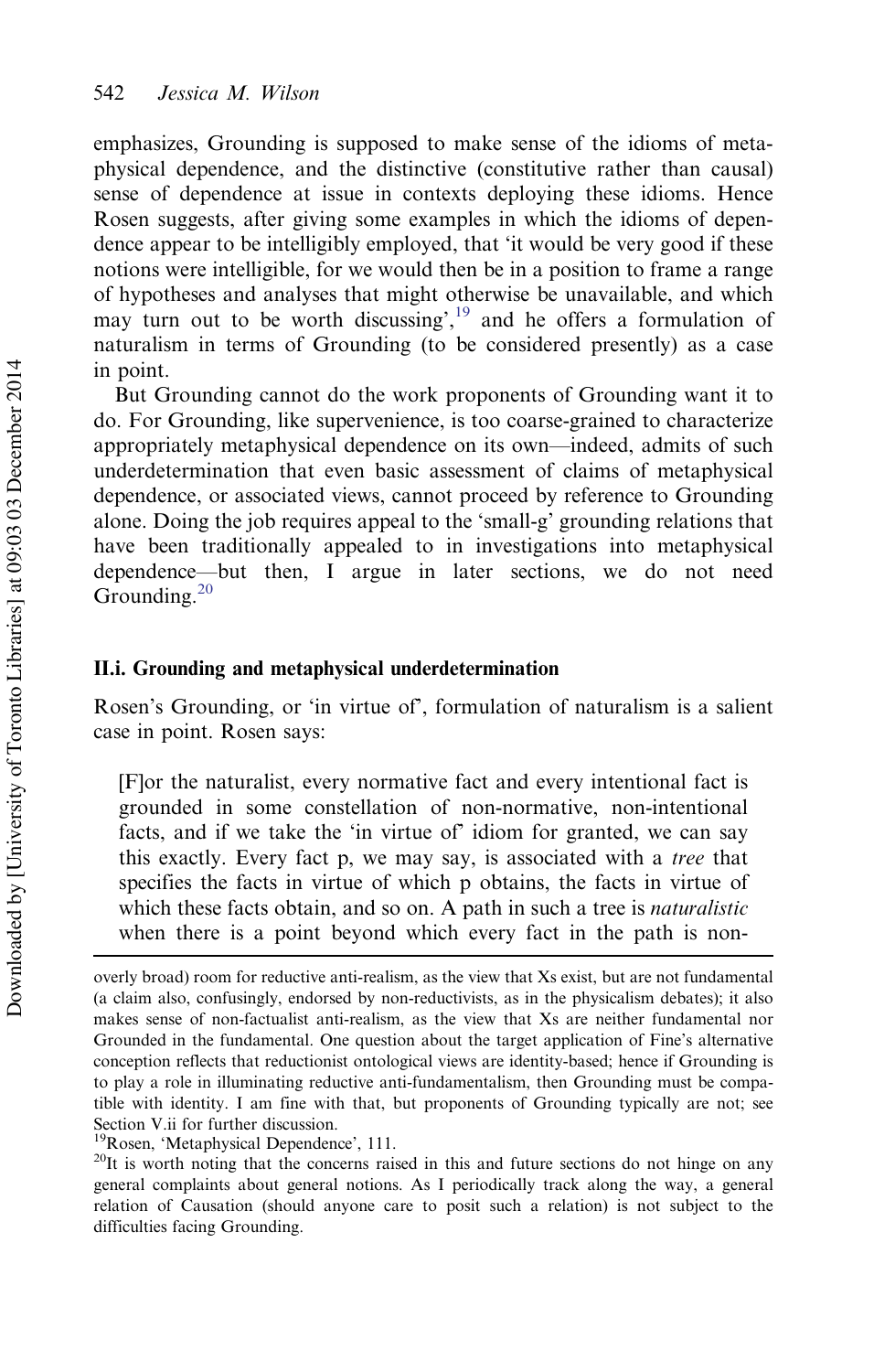normative and non-intentional. A tree is naturalistic when every path in it is naturalistic. Metaphysical naturalism is then the thesis that every fact tops a naturalistic tree.<sup>21</sup>

This is a pretty picture. What work is the appeal to Grounding doing?

One might think that it is potentially doing some work. The main problem with using supervenience to characterize metaphysical dependence of the nothing-over-and-above variety is that even metaphysical supervenience is compatible with clear over and above-ness.<sup>22</sup> Consider, for example, a consistent Malebranchean God who brings about, with metaphysical necessity, certain mental states upon the occurrence of certain physical states; here the mental states metaphysically supervene on but are clearly over and above the physical states. Or consider, for another example, a view of the sort endorsed by certain British Emergentists,<sup>23</sup> according to which strongly emergent phenomena (again, certain mental states being paradigmatic) are over and above physical states, notwithstanding that the latter bring about the former with metaphysical necessity. $24$  A Grounding claim, explicitly registering that some goings-on are or are not Grounded in—are or are not nothing over and above—some others (at or below a certain level of complexity, in cases of infinite descent) does not have this particular difficulty, since it effectively stipulates nothing over and above-ness.

But two problems remain. First, though Grounding does better than supervenience in one respect, it does worse in another. Consider again the case of robustly emergent mental states. Since these are over and above physical states, they are not Grounded in physical states. But according to the robust emergentist, emergent mental states are nonetheless *dependent* on physical states.<sup>25</sup> Exactly how is a matter of

<sup>&</sup>lt;sup>21</sup>Rosen, 'Metaphysical Dependence', 111–12 (emphasis in original). <sup>22</sup>See Schiffer, *Remnants of Meaning*; Kim, 'Supervenience'; Heil, *Nature of True Minds*; Horgan, 'From Supervenience to Superdupervenience'; Wilson, 'Supervenience-based Formulations'. The examples to follow are drawn from the latter paper.<br><sup>23</sup>For example, Broad, *Mind and its Place*.  $24I$  argue that robust emergentism is both coherent and naturalistically acceptable, when inter-

preted as involving the coming into play of a new fundamental interaction upon the occurrence or instantiation of certain complex states (this is one way of characterizing the traditional understanding of robust emergence as involving both dependence and fundamentality); and I argue that various philosophical or scientific commitments (e.g. a view on which properties are essentially individuated by certain systems of laws, or holism about fundamental interactions) would, if held, support taking robustly emergent goings-on to supervene with metaphysical necessity on physical goings-on. Wilson, 'Supervenience-based Formulations' (and elsewhere). This discussion (see also other citations in note 25) is relevant to assessing Bennett's claim that 'independence is a—the—central aspect of our notion of fundamentality'. Bennett, Making

Things Up.<br><sup>25</sup>See, for example, McLaughlin, 'Rise and Fall'; Wilson, 'Supervenience-based Formulations'; Barnes, 'Emergence and Fundamentality'.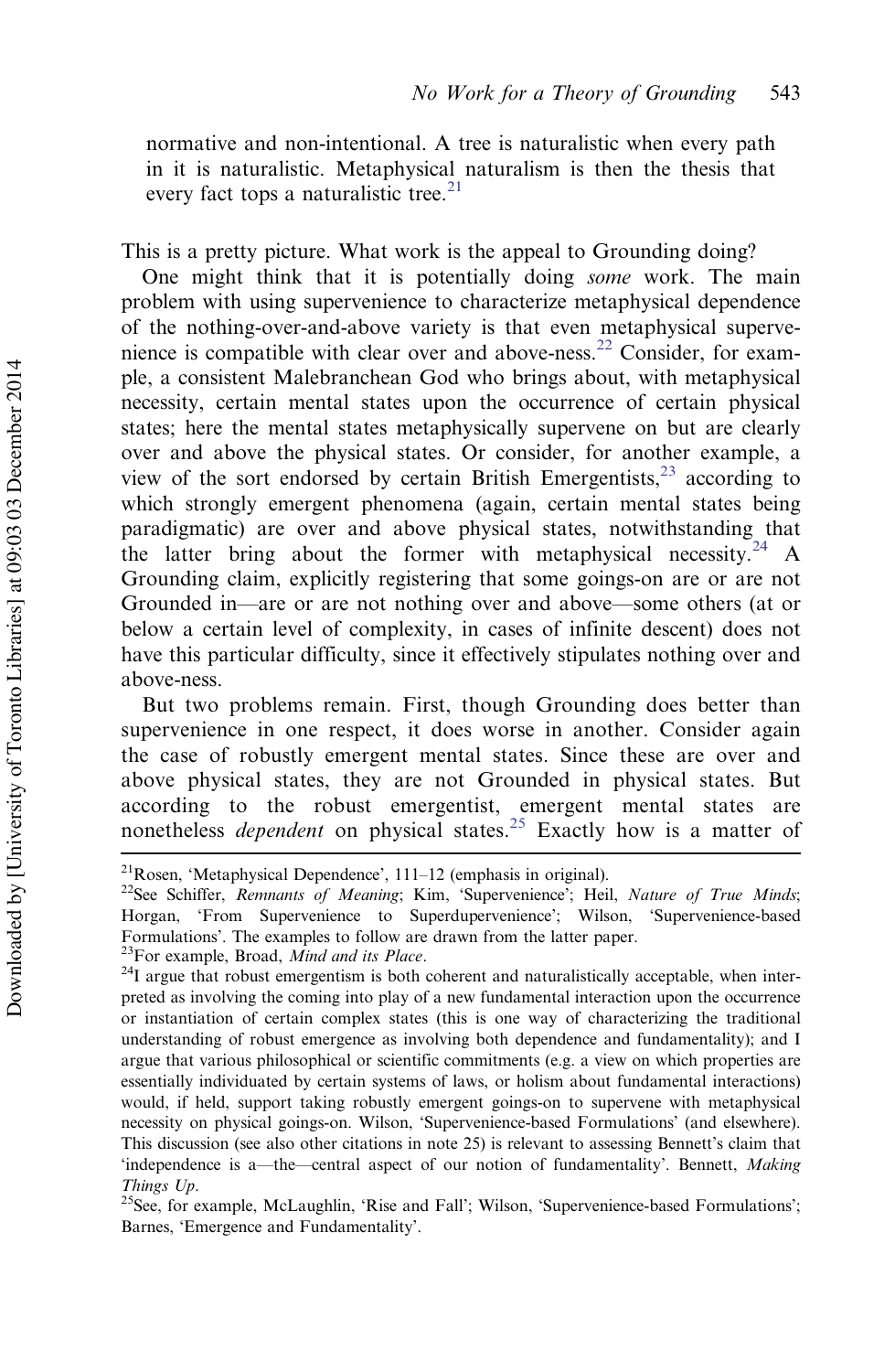further commitments,  $26$  but there is nothing to prevent this dependence from being of the metaphysical variety, even if robustly emergent states do not completely metaphysically depend on physical goings-on. The holding of this sort of interesting relation would, presumably, be an important fact about the structure of reality, but it is one that cannot be characterized by appeal to Grounding alone, for Grounding—at least as presented as the proper target of 'in virtue of' idioms and the like conflates over and above-ness with absence of metaphysical dependence.<sup>27</sup> Grounding, on its own, cannot distinguish between dependent and independent over and above goings-on, and so is unable to characterize appropriately metaphysical structure.<sup>28</sup>

Second and more importantly, Grounding alone leaves open questions that are crucially relevant to characterizing metaphysical dependence and the structure of reality.

To prefigure: I start by noting that Grounding (failure of Grounding) claims leave open important ontological, metaphysical and causal questions about Grounded (non-Grounded) goings-on—questions that are the usual target of investigations into metaphysical dependence, and which the 'small-g' grounding relations successfully answer. This underdetermination will highlight just how uninformative Grounding claims are, by way of contrast with the detailed illumination to be gained by appeal to the specific relations. But the deeper concern, to be developed in the remainder of this section, is not just that Grounding (failure of Grounding) claims leave some interesting questions

<sup>&</sup>lt;sup>26</sup>Sider (pers. comm.) suggested that a proponent of Grounding could make sense of dependent over and above goings-on by giving an account of the dependence in purely modal terms, then adding a claim of such dependence to the claim of (failure of) Grounding. But first (as is a common theme in this paper), one should not build controversial assumptions (e.g. that the notion of dependence at issue in robust emergence is to be understood in purely modal terms) into general resources for metaphysical theorizing. And, second, this 'supplementary' strategy undermines the motivation for Grounding according to which supervenience is too coarsegrained to characterize appropriately metaphysical dependence; for when supervenience is appropriately supplemented (e.g. by claims of conceptual entailment, as in Chalmers, Conscious Mind), it too can make finer-grained distinctions.<br><sup>27</sup>Per usual, Fine's work anticipates this concern, in explicitly allowing for partial Grounding. I

cannot enter into the more subtle details of Fine's investigations here; suffice to say that a relation of partial Grounding is not up to the task of making sense of the usual ('in virtue of'; 'nothing over and above') idioms of metaphysical dependence that proponents of Grounding take as implicitly defining their posit. It is especially unclear how a relation of partial Grounding is supposed to comport with Schaffer's and Rosen's supposition that Grounding is primitive. Is the basic primitive Partial Grounding, and if so, how does this comport with Complete Grounding? Note that one cannot define Complete Grounding in terms of Partial Grounding, along lines of defining parthood in terms of primitive proper parthood and identity. Rather, to handle the case of robust emergentism, primitivists about Grounding will require, it seems, at least two primitively related primitive relations.

 $28$ Supervenience, by way of contrast, is capable of tracking (at least existential) dependence on its own, so in this respect it does better than Grounding for purposes of characterizing metaphysical structure.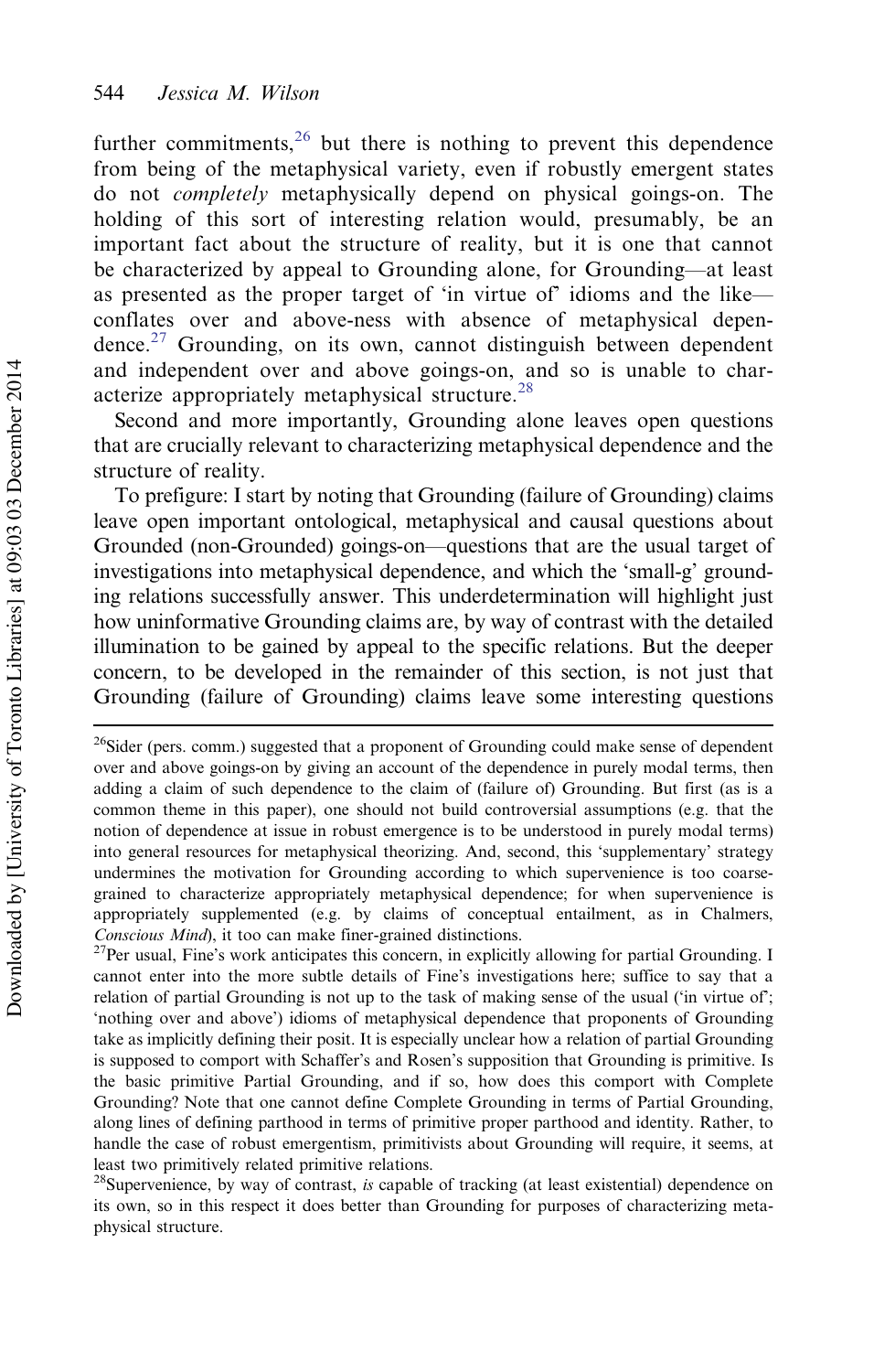open; rather, it is that such claims leave open questions that must be answered to gain even basic illumination about or allow even basic assessment of claims of metaphysical dependence, or associated theses such as naturalism.

We can start on this train of thought by observing that Rosen's Groundingbased formulation of naturalism tells us almost nothing about how, exactly, normative and intentional goings-on stand to naturalistic goings-on. It does not tell us, for example, whether the former are reducible to the latter (as per reductive varieties of naturalism), or whether the former are rather irreducible to, though still nothing over and above, the latter (as per non-reductive varieties of naturalism). Moreover, as Rosen implies in saying that 'These (more or less) distinctively human aspects of reality *may be* genuine; but according to the naturalist, they are not fundamental' —it does not even tell us whether intentional or normative facts exist.<sup>29</sup> Fine similarly takes Grounding to be neutral between a realist and an anti-realist stance concerning the Grounded:

[I]n saying that the fact that  $P \& Q$  is grounded in, or consists in, the fact that P and the fact that  $Q \dots$  we are adopting a metaphysically neutral stand on whether there really are conjunctive facts (or truths). Thus our view is that there is a sense in which even a realist about conjunctive facts may be willing to concede that the fact that  $P \& Q$ consists in the fact that  $P$  and the fact that  $Q$ ; there is a position here that may be adopted by realist and antirealist alike. $30$ 

And later: 'application [of the notion of Ground] carries no realist or antirealist import'.<sup>31</sup> Bearing in mind the interpretive options concerning Fine's use of 'realism' and 'antirealism' (see note 18), Fine's claim might be that Grounding is compatible with either the existence or the non-existence of the Grounded, or it might be that Grounding is compatible with either the fundamentality or the non-fundamentality of the Grounded.<sup>32</sup> Either

<sup>&</sup>lt;sup>29</sup>Rosen, 'Metaphysical Dependence', 111 (emphasis added). It seems that we must here interpret 'genuine' in terms of existence: unlike Fine's use of 'real', Rosen's use of 'genuine' cannot mean 'fundamental', since then the quoted passage will not make sense. As such, Rosen's characterization of naturalism as compatible with the normative's being both Grounded in the natural ('for the naturalist, every normative fact and every intentional fact is grounded in . . . non-normative, nonintentional facts', 111) and not existing does not track any existing naturalist position. Alternatively, perhaps the idea is that eliminativism about the normative or intentional is compatible with vacuous satisfaction of the naturalist thesis ('Every fact tops a naturalistic tree', 112); but in that case, a Grounding formulation of naturalism does not realize the advertised virtue of allowing an 'exact' formulation of naturalism ('if we take the 'in virtue of' idiom for granted, we can [express the naturalist's position about the normative and the intentional] exactly', 111).<br><sup>30</sup>Fine, 'Question of Realism, 15.<br><sup>31</sup>Ibid., 21.<br><sup>32</sup>Either interpretation of Fine's claim may seem at odds with his intend

enabling us to 'determine the viability of a realist or anti-realist stand' on the goings-on at issue; we shall see how he resolves this in Section II.iii.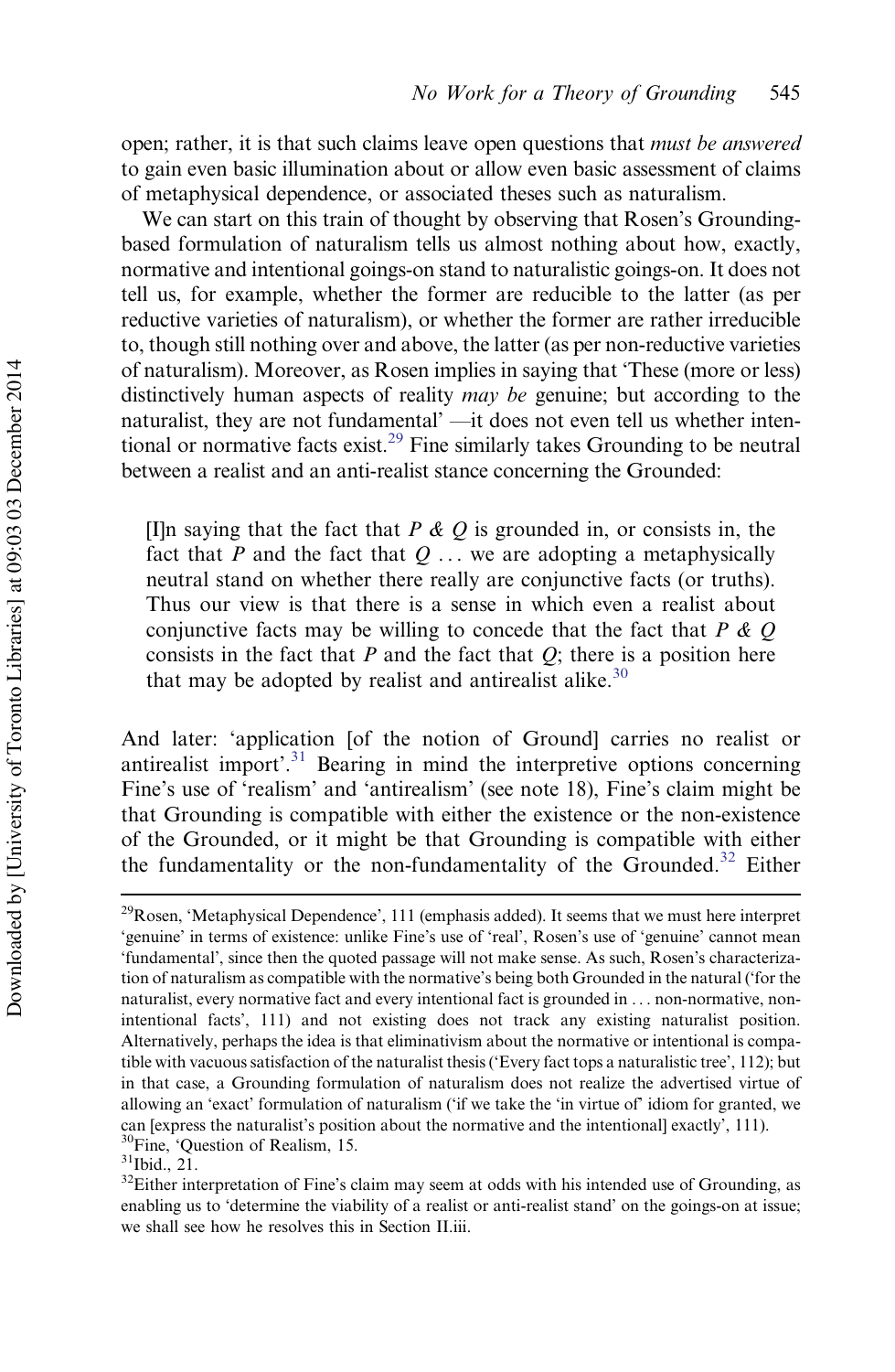way, basic questions about metaphysical dependence and structure are left open.<sup>33</sup>

Given that Grounding is supposed to illuminate metaphysical dependence—in particular, to illuminate how things are—such neutrality is perplexing. After all, naturalists do not care only about whether, for example, normative goings-on metaphysically depend on naturalistic goings-on: they also care about whether normative goings-on exist; about whether, if they exist, they are reducible or rather irreducible to (though still nothing over and above) naturalistic goings-on; about how exactly normative goings-on are related to naturalistic goings-on; about whether normative goings-on are efficacious and, if so, whether they are distinctively efficacious (that is, efficacious *qua* normative); and so on. Hence it is that naturalists almost never rest with the schematically expressed locutions of metaphysical dependence, but rather go on to stake out different positions concerning how, exactly, the normative or other goings-on metaphysically depend on the naturalistic ones.  $34$ 

So, to cite just a few contenders (here I apply categories familiar from the physicalism debates): a naturalist might be a type identity theorist, maintaining that every type of normative state is identical with some ontologically lightweight (i.e. lower-level relational, Boolean or mereological) combination of naturalistic state types.<sup>35</sup> Or a naturalist might be a token identity theorist, maintaining that it suffices for naturalistic nothing over and above-ness that normative state tokens are identical with naturalistic state tokens, even if typeidentities are not available.<sup>36</sup> Or a naturalist might be a 'role functionalist',

<sup>&</sup>lt;sup>33</sup>One might wonder (as Karen Bennett and Jon Litland did; pers. comm.) how the holding of a Grounding relation can leave open the existence of the Grounded: does not the holding of a relation require that all the relata exist? It would seem so, whether worldly entities, facts, or Russellian propositions are at issue; but such factivity is hard to square with the explicit pronouncements of ontological neutrality. Since Fine's propositions are not explicitly Russellian (notwithstanding that he sometimes refers to them as 'facts') he is in a somewhat better position to maintain that the truth (or counterfactual truth) of a Grounded proposition leaves open the existence (counterfactual existence) of the worldly entities whose dependence is at issue in the proposition (which he presumably wants to do in order to make sense of standard anti-realist accounts). Alternatively (as Litland has suggested) one might preserve the stated neutrality by conceiving of Grounding in operator-based rather than relational terms. I cannot read between all the relevant lines here, but am just going to proceed by taking at face value the several explicit remarks about the ontological neutrality and relational nature of Grounding.

<sup>&</sup>lt;sup>34</sup>I say 'almost never', since conditions of epistemic uncertainty or studied metaphysical neutrality might motivate sticking with a general grounding claim; here the exceptions prove the rule.

<sup>&</sup>lt;sup>35</sup>See, for example: Place, 'Is Consciousness a Brain Process'; Smart, 'Sensations and Brain Processes'. For 'realizer functionalist' variations on the theme of type-identity, see: Lewis, 'Argument for the Identity Theory', 'Reduction of Mind'; Armstrong, Materialist Theory; Kim, 'Myth of Non-Reductive Materialism'.<br><sup>36</sup>See, for example: Davidson, 'Mental Events'; Macdonald and Macdonald, 'How to Be';

Ehring, 'Part–Whole Physicalism'. In saying that normative states might be grounded in naturalistic states by way of type or token identity, I am assuming, contra some proponents of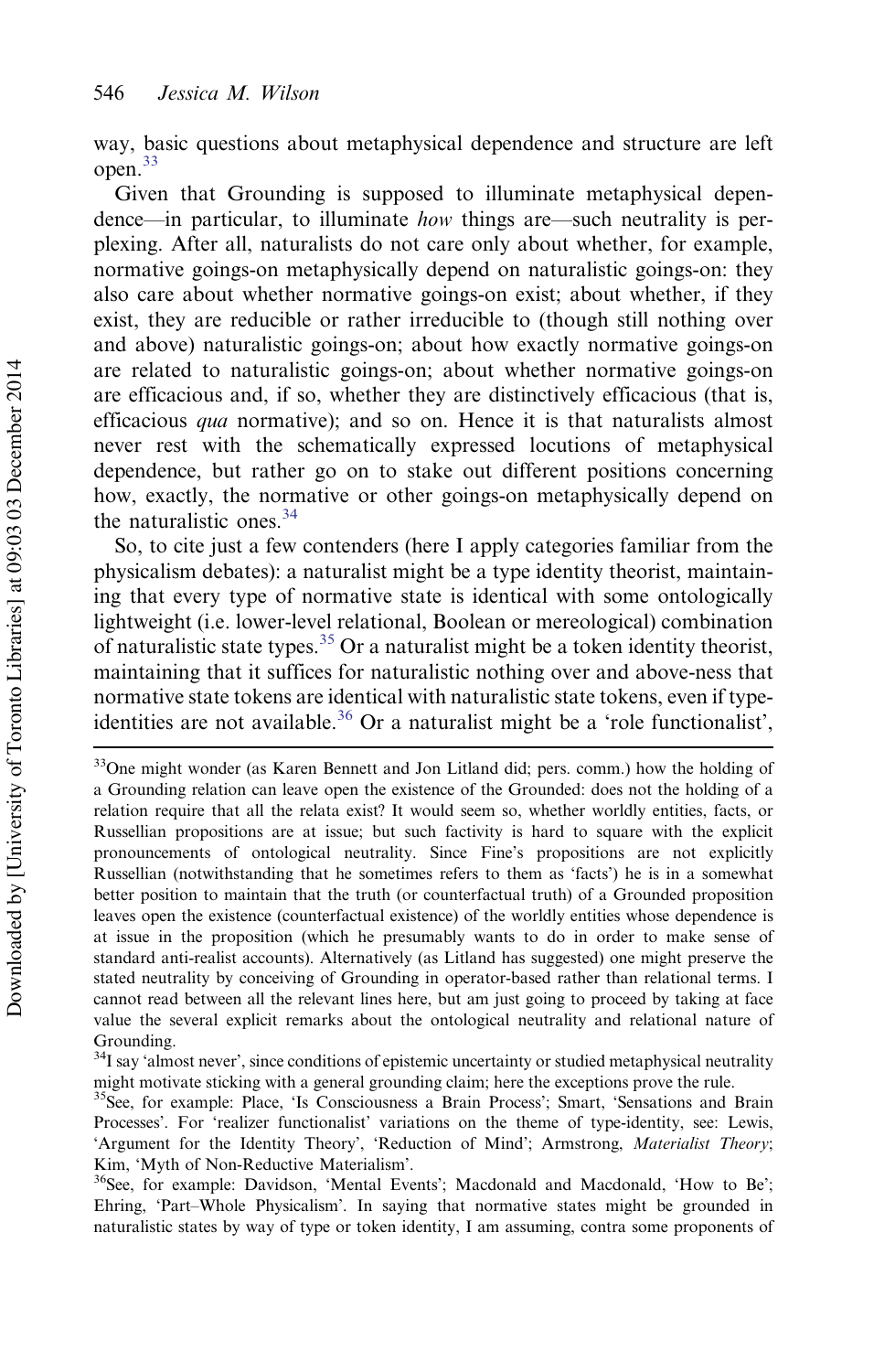<span id="page-14-0"></span>maintaining that normative state types are characterized by functional or causal roles played by naturalistic state types.<sup>37</sup> Or a naturalist might maintain that normative state types and/or tokens stand in something like the determinable/determinate relation to naturalistic goings-on.<sup>38</sup> Or a naturalist might maintain that normative state types and/or tokens are appropriately seen as proper parts of naturalistic state types and/or tokens.<sup>39</sup> As core to the theme of some of the aforementioned options, a naturalist might maintain that the powers of normative features are a proper subset of the powers of their naturalistic realizers.<sup>40</sup> Finally, a naturalist might be a pragmatic eliminativist, maintaining that normative goings-on do not really exist, but that it is convenient for various purposes to speak as if they do. $41$ 

Each of these views conforms to Rosen's 'in virtue of' formulation of naturalism, but each, in appealing to different specific metaphysical relations, advances a different conception of how the normative and intentional goings-on metaphysically depend on the naturalistic goings-on. And each of these metaphysically informed views is genuinely illuminating: unlike Rosen's formulation, each is in position to provide answers to basic questions about the ontological, metaphysical and causal status of the metaphysically dependent goings-on at issue.<sup>42</sup> A similar observation holds for other contexts and debates in which metaphysical dependence is a target of

proponents of Grounding have maintained.<br><sup>37</sup>See, for example: Putnam, 'Minds and Machines'; Shoemaker, 'Functionalism and Qualia'.<br><sup>38</sup>See, for example: Yablo, 'Mental Causation'; Macdonald and Macdonald, 'How to Be';

Grounding, that identity may be a grounding relation. In Section V, I argue that proponents of Grounding are wrong to deny this, and I address the question (familiar from the physicalism debates) of how to make sense of the intended direction of priority in cases in which nothing over and above-ness is understood in terms of identity. For now I make the following observation: insofar as proponents of Grounding typically link this posit to the standard ('metaphysically depends on', 'in virtue of', 'nothing over and above', and so on) idioms of dependence, as they enter into naturalist and physicalist theses in particular, and insofar as standard versions of these theses explicitly interpret the idioms in terms of identity, the default position would appear to be that grounding, and moreover Grounding, *should* be compatible with identity, whatever

Wilson, 'Determination, Realization', 'How Superduper'.<br><sup>39</sup>See, for example: Clapp, 'Disjunctive Properties'; Shoemaker, 'Realization and Mental

Causation'; Paul, 'Logical Parts'.<br><sup>40</sup>See Wilson, 'How Superduper', 'Non-Reductive Realization'; Shoemaker, 'Realization and

Mental Causation', *Physical Realization*.<br><sup>41</sup>See, for example: Paul Churchland, 'Eliminative Materialism'; Patricia Churchland,

Neurophilosophy.<br> $^{42}$ To be sure, proponents of a given specific relation will not always agree as regards all of its

implications for the dependent relata. For example, the Macdonalds suppose that token instances of the determinable/determinate relation are identical, whereas Yablo and I take determinable/determinate tokens to be distinct. But in general there is large agreement on what consequences the holding of a given relation has in contexts in which metaphysical dependence is at issue, and, in any case, insofar as the relation is familiar, there is sufficient traction that debate about its consequences can proceed. Macdonald and Macdonald, 'How to Be'; Yablo, 'Mental Causation'; Wilson, 'How Superduper', 'Determination, Realization'.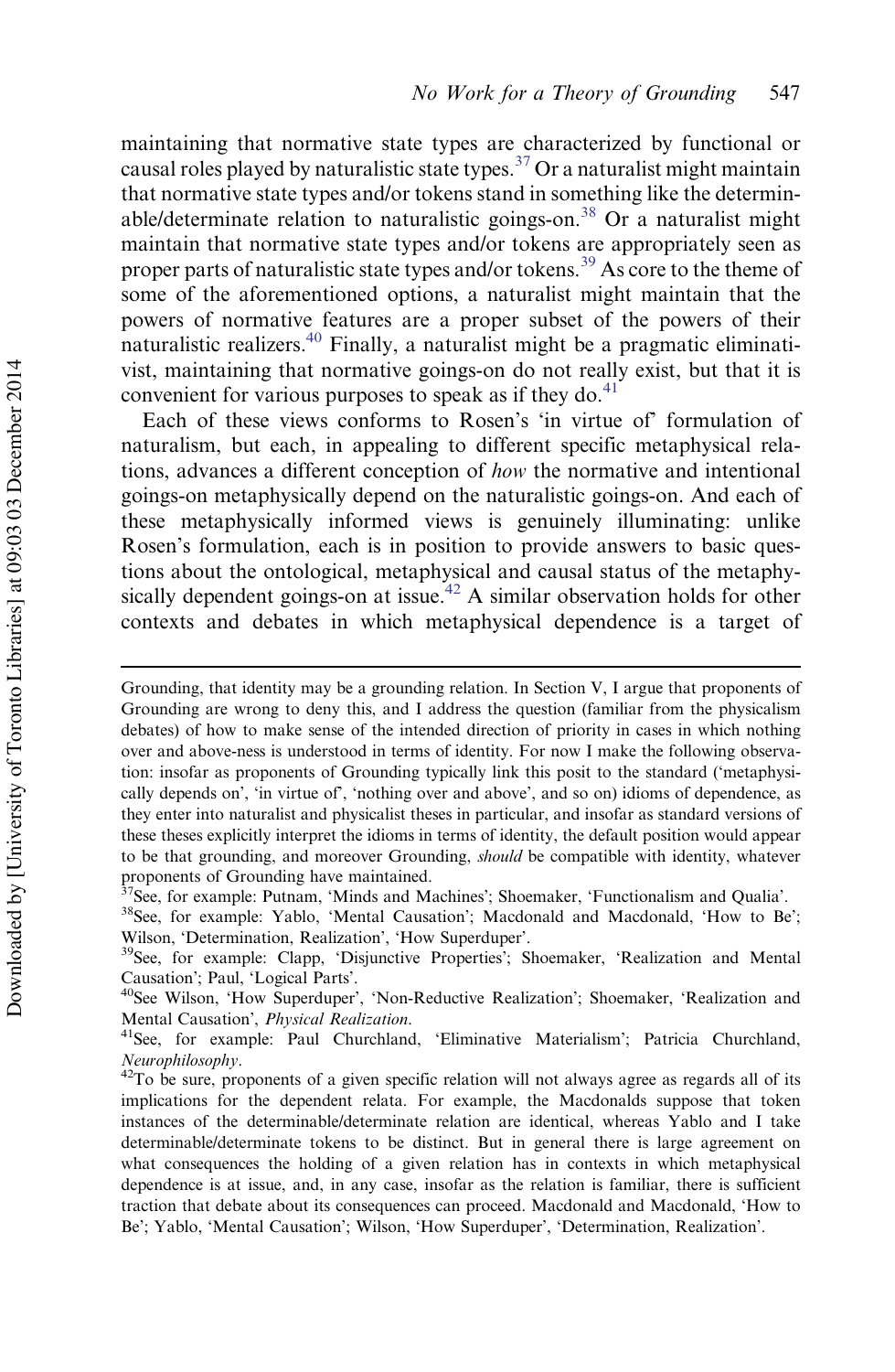investigation.[43](#page-14-0) The underdetermination associated with Grounding thus constitutes a preliminary reason to reject the claim that Grounding is the target of the idioms of metaphysical dependence—much less 'the primitive structuring conception of metaphysics'.

The underdetermination associated with Grounding also suggests a tu quoque objection to this claim. As above, a primary motivation for positing Grounding is that merely modal/correlational relations are too coarse-grained to do the job of illuminating metaphysical dependence, since the holding of such modal relations is compatible with views that, as Rosen puts it, 'differ on an important issue, viz., whether the moral facts play a role in making the law to be as it is'. <sup>44</sup> But the underdetermination illustrated by the case of 'in virtue of' naturalism (as well as the inability of Grounding alone to properly characterize the complex structure of robust emergence) shows that Grounding alone also fails to discriminate views that differ on important issues clearly relevant to dependence. If such a failure is reason to reject giving a modal interpretation to the idioms of metaphysical dependence, then it should be reason to reject giving a Grounding interpretation to these idioms.<sup>45</sup> Conversely, having rejected merely modal conceptions of dependence, why (as Benj Hellie correctly asked) should metaphysicians resist being as articulate as their metaphysical means allow in characterizing what depends on what?

#### II.ii. The extreme 'coarse-graining' response to Grounding underdetermination

One answer to the latter question—not especially plausible, but nonetheless useful, for purposes of seeing what is at issue here—would be to maintain

<sup>&</sup>lt;sup>43</sup>For example, consider another view that Rosen cites as motivating the intelligibility of Grounding: 'The dispositions of a thing are always grounded in its categorical features (Prior, Pargetter, and Jackson 1982). A glass is fragile in virtue of the arrangement of the molecules that make it up, perhaps together with the laws of chemistry and physics.' Rosen, 'Metaphysical Dependence', 110. Here again, proponents of such a view do not stop with a bare Grounding claim, but rather go on to propose specific accounts of the grounding relation at issue. As Fara observes: 'The different views about the relation between dispositions and their causal bases that have been defended in the literature mirror views about the relation between mental properties and physical properties. David Armstrong defends a "type-identity theory" according to which any disposition is identical with its causal basis. Stephen Mumford defends a "token-identity theory" according to which any instance of a disposition is identical with an instance of one of its potential causal bases. Elizabeth Prior (together with Robert Pargetter and Frank Jackson) defends a "functionalist theory" according to which a disposition is a second-order property of having some causal basis or other. ... There are other views too....' Fara, 'Dispositions'. The fairly obvious point (beside the confirming observation that contemporary metaphysics is up to its neck in concern with metaphysical dependence) is that investigations into metaphysical dependence are conducted with an eye to identifying or assessing what specific 'small-g' grounding relation(s) might reasonably be taken to hold in a given case.<br><sup>44</sup>Rosen, 'Metaphysical Dependence', 114.

 $45$ And again (see note 26): if supervenience is supplemented (e.g. by claims of conceptual entailment), then it too can make finer-grained discriminations.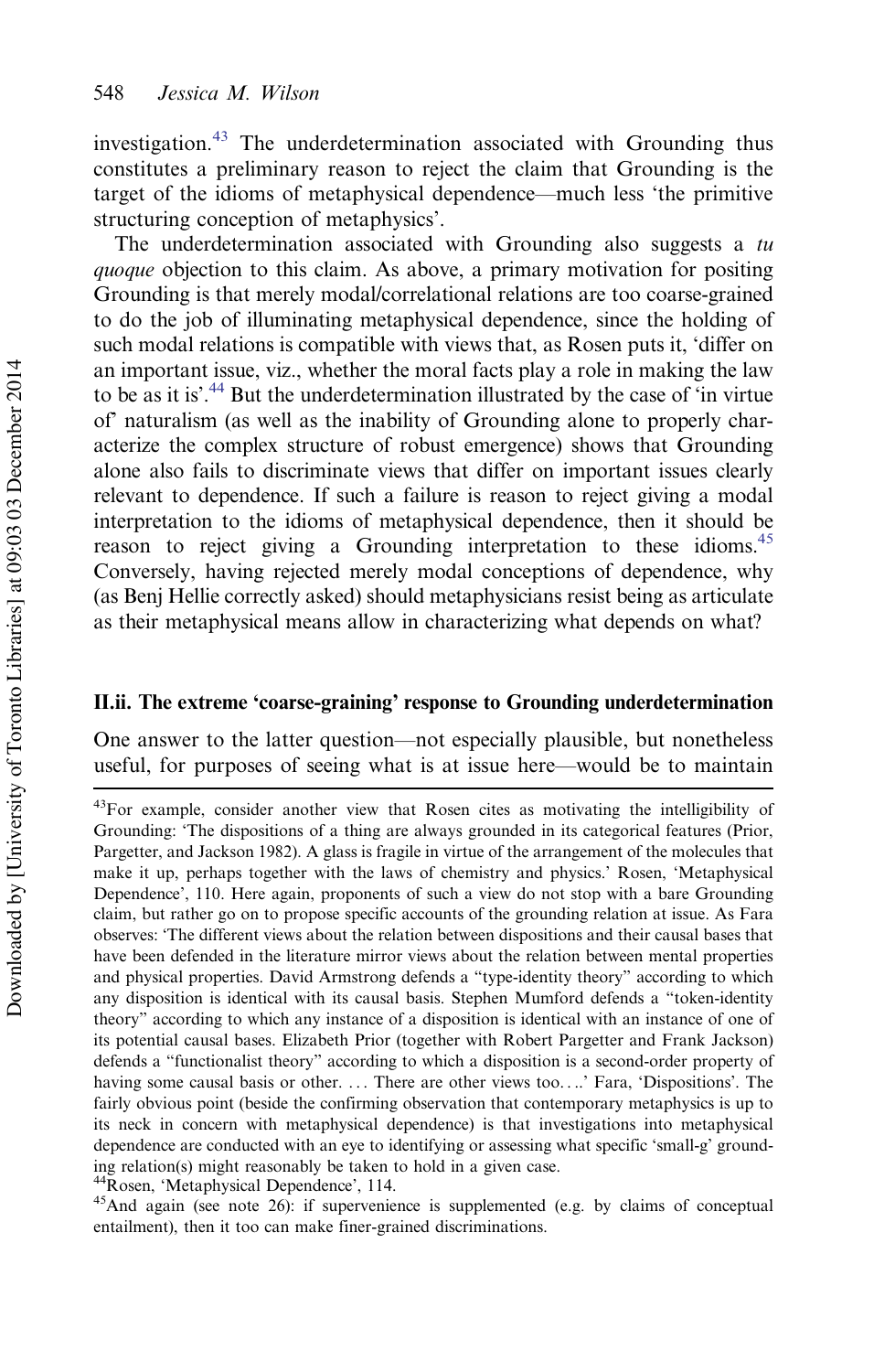that, whatever previous investigators may have been up to, in any case the proper level of grain for purposes of illuminating metaphysical dependence pertains merely to the distinction between being Grounded (i.e. being metaphysically dependent) and not.

But—and here we arrive at the deeper concern about the underdetermination associated with Grounding—this answer will not do. For investigations into metaphysical dependence, conducted without any reference to specific metaphysical details, cannot be carried out. Consider the perversely uninterested metaphysician who aims only to determine which entities are metaphysically dependent, and which are not. Such a metaphysician will find themselves hopelessly stymied, for given the associated underdetermination, we cannot assess a given claim about what is or is not metaphysically dependent, either relative to a domain or in general, until we know which specific grounding relations are at issue, and what consequences the holding of these relations has for whether the goings-on at issue exist, are reduced, are efficacious, are distinctively efficacious, and so on.

For example, does it make sense to be a physicalist—to take the mental goings-on, in particular, to metaphysically depend on the physical goingson? Well, it depends. Everyone has their commitments. In my book, it is most important to preserve the (existential) *reality*, *ontological distinctness* and *distinctive causal efficacy* of the mental, and I will give up one of these commitments only if no option reasonably accommodating all three is available. More specifically, I would rather be either a non-reductive physicalist or a robust emergentist than a reductive physicalist, since the former views accommodate all my commitments, while the latter view fails (or so I and many others think) to preserve the distinctness and the distinctive efficacy of the mental. Now, suppose someone claims that the mental is Grounded in the physical. Am I in position to know whether I should agree with them? Not at all. As with naturalism, the bare assertion of Grounding is compatible with both reductive and non-reductive versions of physicalism indeed, perhaps even with anti-realist eliminativism about the mental (see notes 29 and 33). Absent further information about the specific grounding relation(s) supposed to be at issue, I am stuck: I am not in position to assess, much less endorse, the claim that the mental is Grounded in—is metaphysically dependent on, nothing over and above—the physical.

One might wonder, as an anonymous referee did, whether this is always true. Can we not assess, as plainly true, claims to the effect that disjunctions metaphysically depend on disjuncts, and that conjunctions metaphysically depend on conjuncts? Perhaps so;  $46$  but this is not a counterexample to the

<sup>&</sup>lt;sup>46</sup>I say 'perhaps', since in my view the direction of dependence even in these cases is not a slam dunk. Perhaps the fact that Schrödinger's cat is either alive or dead is metaphysically prior to whatever fact ensues when the box is opened. Perhaps the fact that there will or will not be a sea battle tomorrow is metaphysically prior—since true, now, even though (as it might be) neither of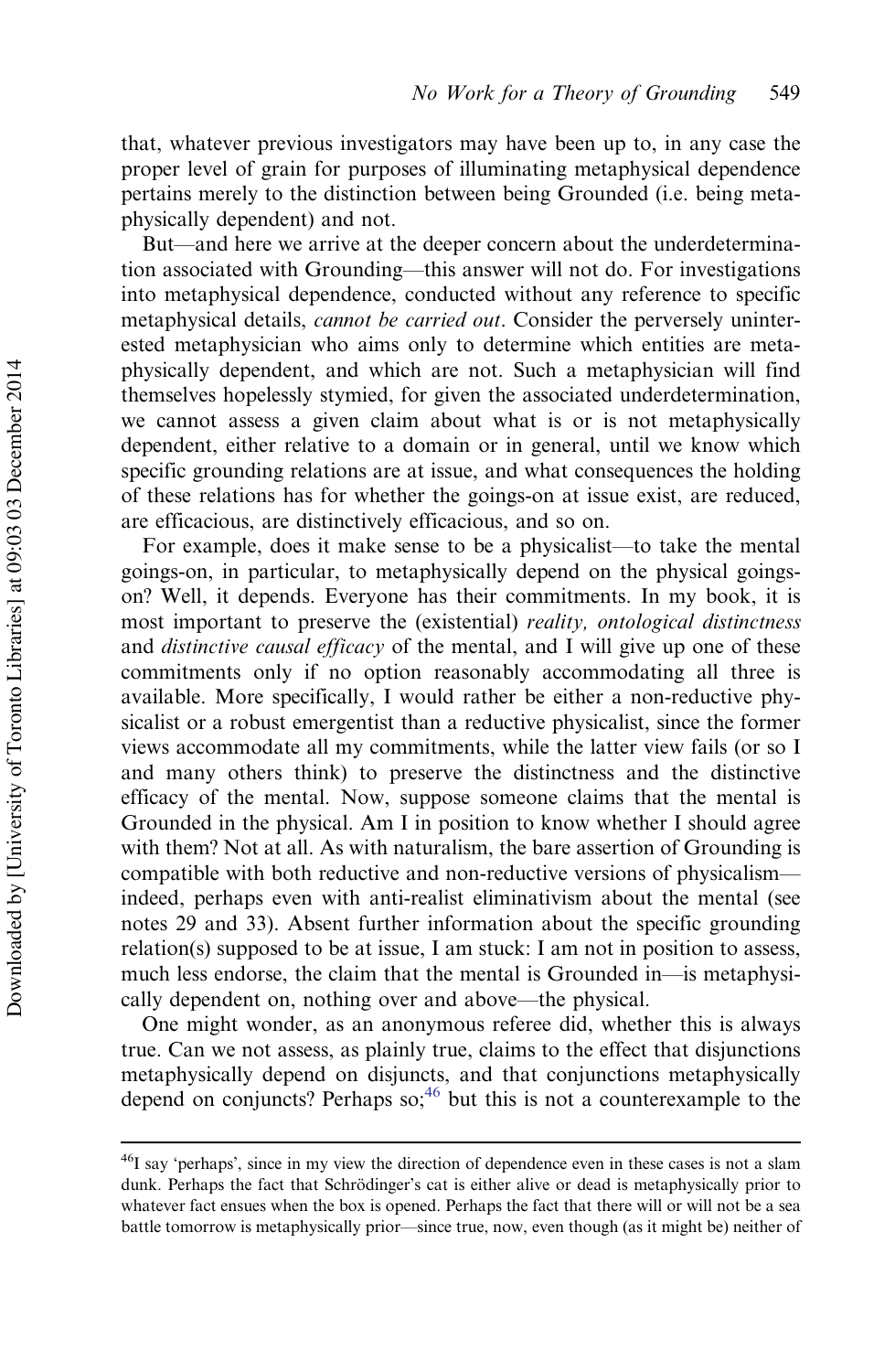general claim, since in these cases we have already gone beyond a mere claim of Grounding, in that the relata are specified in terms of the specific metaphysical relation at issue (disjunction, conjunction).

A similar problem pertains to the proper interpretation and assessment of failures of Grounding. Suppose someone tells me that the mental is not Grounded in the physical. Should I agree with them? Again, without further information, I cannot say. A failure of Grounding is, after all, compatible with either an anti-realist eliminativist stance concerning the mental, $47$  or with a realist emergentist stance, according to which mental goings-on are over and above the physical (indeed, perhaps are fundamental). Before one can settle on a metaphysical interpretation, one must look to the specific reasons for the supposed failure of Grounding: if the failure of Grounding is due to the mental's having powers not had by the physical, then an emergentist rather than an eliminativist stance is in order; if the failure rather reflects some sort of epistemic incapacity or merely pragmatic leanings on our part, then an eliminativist stance is to be preferred. Here too, I am not in position to assess, much less endorse, the claim that the mental is not Grounded in the physical.

The upshot is that Grounding (failure of Grounding) alone is practically useless for purposes of investigations into metaphysical dependence.

#### II.iii. The 'general presumption' gambit

There is one last gambit available to the proponent of Grounding who wants to maintain that Grounding, as opposed to any of the specific metaphysical relations, is the proper target of the idioms of dependence. Here the suggestion is that applications of Grounding also involve appeal to certain general presumptions concerning the ontological status of Grounded entities. This seems to be one way in which proponents of Grounding have tried to accommodate the clear need for further illumination of the nature of metaphysical dependence beyond what bare Grounding claims are able to provide. Fine, for example, comes down against reality:

the disjuncts is true—to whatever disjunct fact comes down the line. More needs to be said (or presupposed) about the metaphysics of disjunction, so to speak, even in this simple case. Similarly for the direction of dependence of conjunctions and conjuncts, if 'conjunctive holism' is true. If the relations at issue are understood as univocal, then making sense of the direction of dependence will require additional information. Cases in which fixing the direction of dependence requires further information give rise to what I call the 'crucial appeal' motivation for Grounding; presenting this motivation and arguing that the requisite additional information does not involve an appeal to Grounding is the topic of Section IV.

<sup>&</sup>lt;sup>47</sup>The astute reader will have observed that both Grounding claims and failure of Grounding claims are, if the claims of certain proponents are taken at face value, compatible with antirealist eliminativism.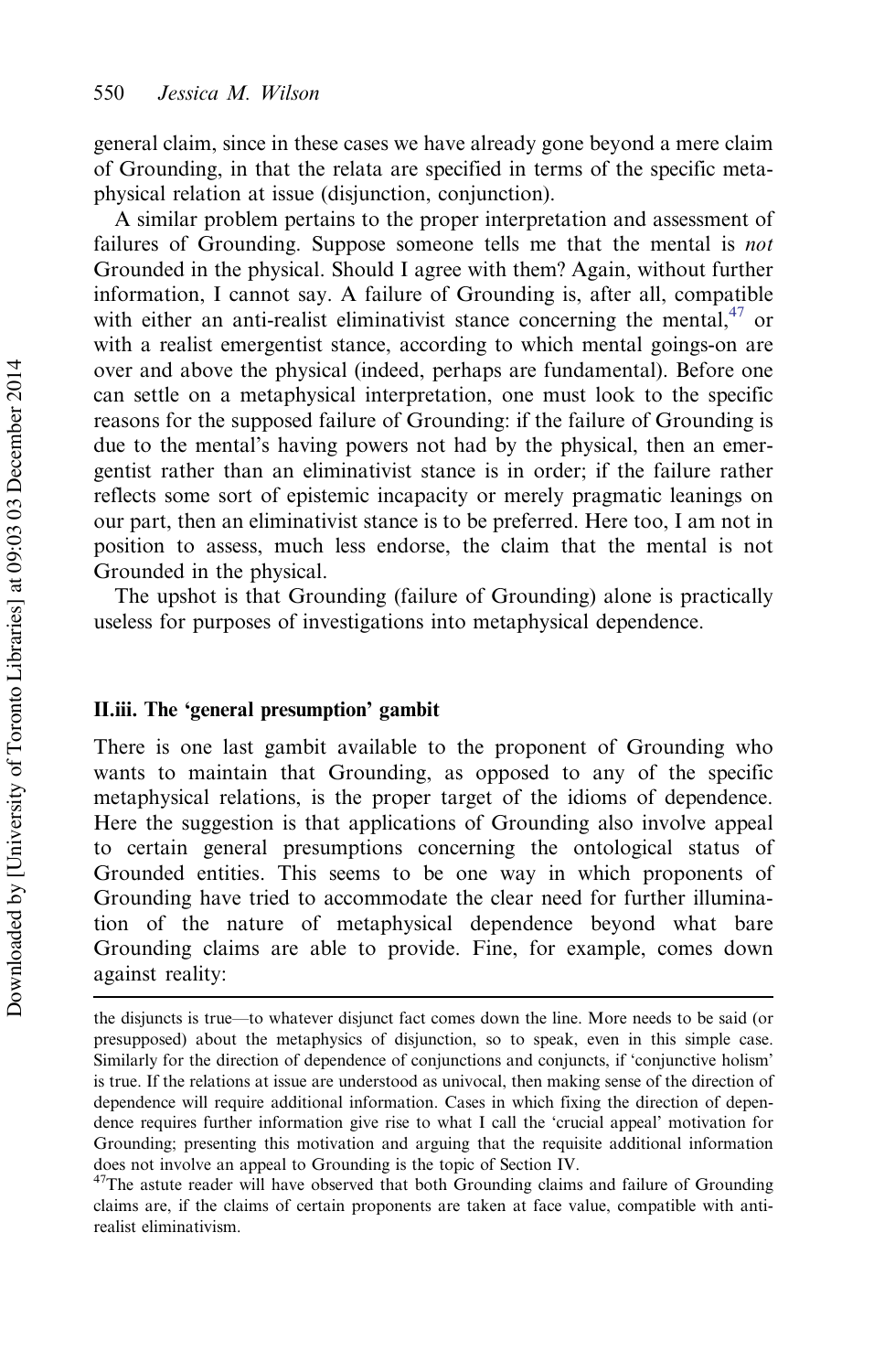I would like to suggest that there is a general presumption in favor of the grounded not being real. ... The presumption may be justified by reference to the general aims of realist metaphysics. For the distinction between what is and is not real represents a general strategy for making sense of the factual world. For, of all the structure that the world exhibits, some may be taken to be real, to belong to the world itself, and some to be only apparent and to be understood by reference to what is real.<sup>48</sup>

Again, given the interpretive options, Fine's claim here is either that there is a presumption against the existence of the Grounded, or (more likely) that there is a presumption against the fundamentality of the Grounded. Schaffer comes down for reality, endorsing ontological 'permissiveness' as regards Grounded entities:<sup>49</sup>

[W]hile the Quinean will show great concern with questions such as whether numbers exist, the neo-Aristotelian will answer such questions with a dismissive *yes, of course*. [As regards such existence questions] there is no longer anything directly at stake. For there is no longer any harm in positing an abundant roster of existents, provided it is grounded on a sparse basis. (This is why the neo-Aristotelian can be so permissive about what exists. She need only be stingy when it comes to what is fundamental.) $50$ 

Schaffer motivates his permissivism by arguing that 'contemporary existence debates [e.g., about numbers] are trivial, in that the entities in question obviously do exist'. 51

The general presumption strategy fails, however. The point can be put in terms of a dilemma. To start, note that the general presumptions above take us at best partway towards resolving the underdetermination associated with bare Grounding claims. Supposing Grounded goings-on are not (really) real: are they reducible to Grounding goings-on, or rather eliminable? If Grounded goings-on are (really) real, are they reducible to or rather distinct from (but still nothing over and above) the Grounding goings-on? Are

<sup>&</sup>lt;sup>48</sup>Fine, 'Question of Realism, 27.<br><sup>49</sup>It is likely here that Schaffer and Fine do not have the same notion of reality in mind, even if the presumption at issue in Fine's claim involves existence, since Schaffer's claim probably pertains to 'ordinary' existence, whereas Fine's pertains to 'metaphysical' existence. My own view is that we should not bifurcate notions of existence this way, but in any case nothing hangs on this exegetical issue for purposes of evaluating the general presumption response. See Wilson,

<sup>&</sup>lt;sup>50</sup>Schaffer, 'On What Grounds What', 353 (emphasis in original).  $51\text{Ibid.}, 357.$  See also Audi, who contrasts his general presumption with both Fine's and Schaffer's: 'On my view, grounded facts and ungrounded facts are equally real, and grounded facts are an "addition of being" over and above the facts in which they are grounded.' Audi, 'Clarification and Defense', 101–2.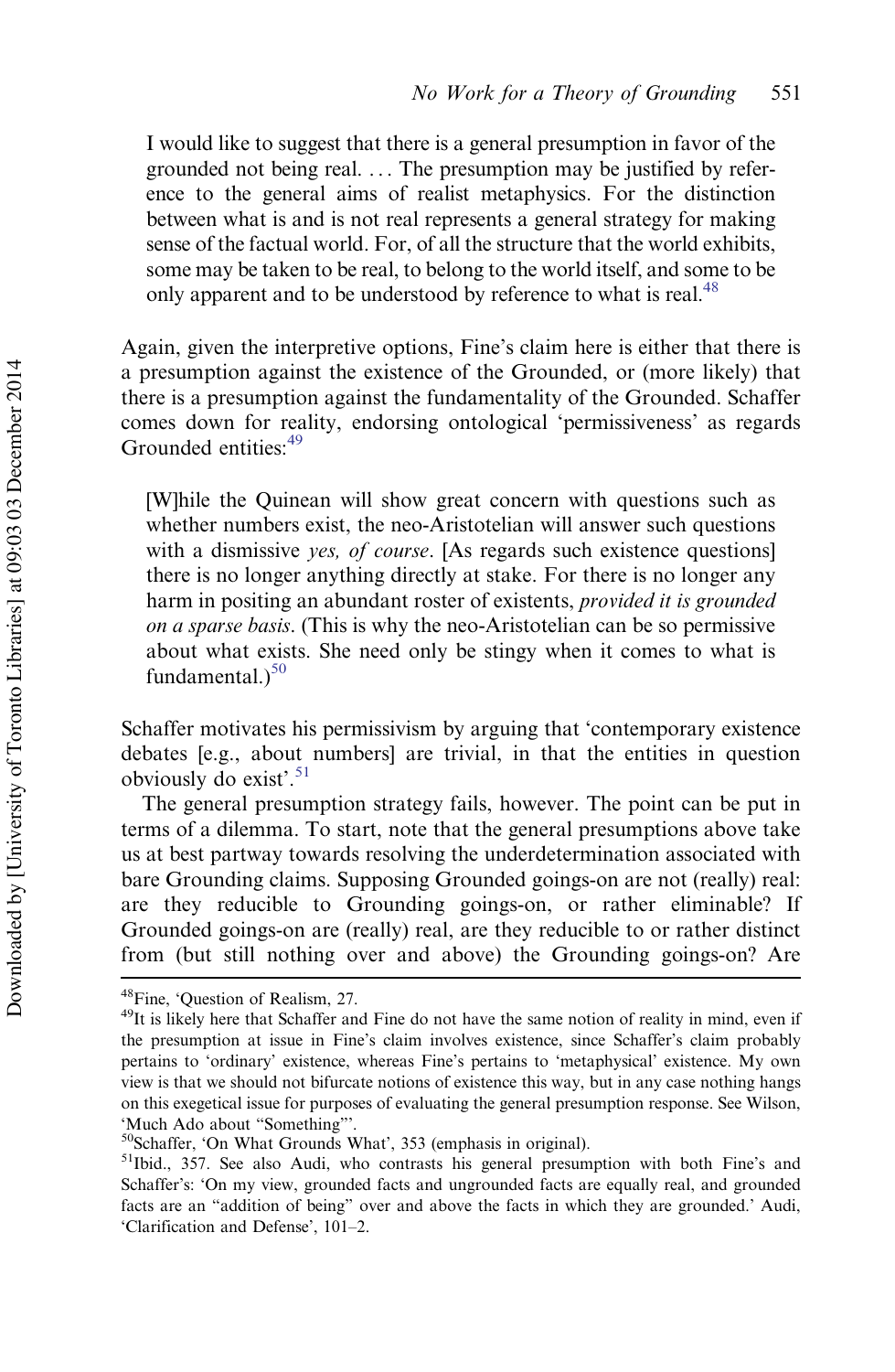Grounded scientific goings-on efficacious or not? Are they distinctively efficacious or not? Are un-Grounded goings-on to be eliminated or taken as fundamental? To answer the roster of basic questions relevant to assessing a given claim of metaphysical dependence or its lack, additional general presumptions will be required. Like the general presumptions above, these will presumably appeal to controversial assumptions—as, for example, the deflationary aims of 'realist' metaphysics, or the triviality of existence claims —in order to 'come down' one way or another on the answers to these questions, such that (let's say) Grounded goings-on will be (not really) real, reducible, and (non-distinctively) efficacious. It is bad enough that, on this approach, what is advertised as the foundational general resource for investigating metaphysical dependence turns out to require, for its basic application, commitment to numerous highly controversial assumptions. Worse is that the resulting notion of Grounding will be too specific plausibly to be (as proponents of Grounding claim it is) the target in contexts in which metaphysical dependence is at issue. As we have seen, metaphysicians working in such contexts consider highly diverse forms of metaphysical dependence, associated with the specific 'small-g' grounding relations. Moreover, the main point of investigations into diverse specific relations is that different relations frequently give rise to different answers to the basic questions. So, as with the general endorsement of either dismissiveness or permissiveness about Grounded goings-on, a strategy of coupling bare Grounding claims with controversial general presumptions overcomes underdetermination (we are here granting) only by rendering Grounding unable to properly accommodate the diversity of uses of the idioms of dependence, which uses are supposed to implicitly define it.

Another problem with the general presumption strategy is that it is the general presumptions, as opposed to the posit of Grounding, that are doing the work of illuminating basic facts about dependence. The concern here is not that one should not appeal to multiple assumptions in answering questions about dependence; it is that Grounding, which is offered as illuminating metaphysical dependence, is not able to provide such illumination on its own, and moreover (to mix metaphors) is not doing the heavy lifting. Compare: one can combine supervenience claims with further assumptions (e.g. of conceptual entailment) in order to allow more fine-grained characterizations of metaphysical dependence, but in that case it is conceptual entailment, not supervenience, that is doing the heavy lifting.<sup>52</sup>

#### II.iv. The necessity of appeal to the specific relations

Grounding alone, even when supplemented by controversial general presumptions, is practically useless for purposes of investigations into

<sup>52</sup>See Wilson, 'Supervenience-Based Formulations'.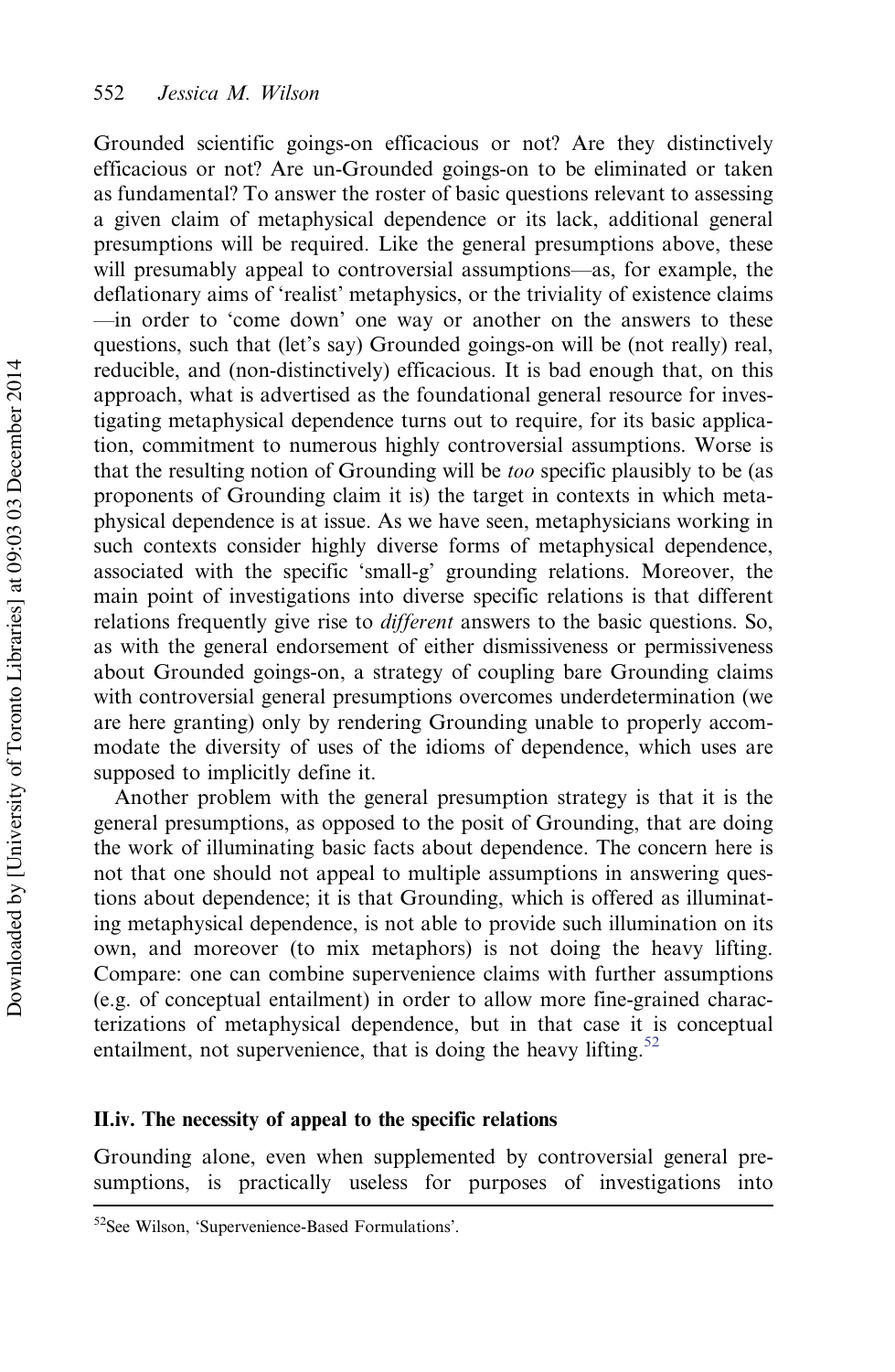metaphysical dependence. That Grounding is so useless undermines another motivation for such a posit, according to which this relation is admirably explanatory. Fine says: 'We take ground to be an explanatory relation: if the truth that  $P$  is grounded in other truths, then they *account* for its truth;  $P$ 's being the case holds in virtue of the other truths' being the case.'<sup>53</sup> Indeed, Fine takes Grounding to be 'the ultimate form of explanation'. But, as above, from the bare fact that some goings-on are Grounded in some others, it hardly follows that the latter metaphysically explain the former in any interesting sense; nor does a bare Grounding claim itself constitute an explanation in either a metaphysical or epistemic sense. Gaining even basic explanatory illumination about metaphysical dependence requires appeal to the specific relations (type and token identity, functional realization, the classical mereological parthood relation, the causal composition relation, the set membership relation, the proper subset relation, the determinable– determinate relation, and so on) that are the typical focus of investigations into such dependence.

But insofar as appeal to specific 'small-g' grounding relations is required to gain even basic illumination about metaphysical dependence, what if any point is there moreover to positing Grounding?

Answering this question is the task of the next three sections of this paper. Before moving on, though, it is important to see that the problem being raised here for Grounding does not hang on any general worries about general metaphysical notions: it is simply that Grounding is too general to be of any use. Suppose someone were inclined to posit a general (perhaps even primitive) relation of Causation, as at issue in contexts in which various idioms of causal dependence were operative. (I am not suggesting that we should posit such a general relation; the example is for illustrative purposes.) Such a general posit would not, it seems, be subject to the complaint I am now leveling against Grounding, for a bare claim of Causation tells one quite a lot about the ontological, metaphysical and causal status of the related goings-on. If someone tells me that the baseball Caused the breaking of the window, for example, then, even if I do not know which specific sort of causal relation (e.g. nomological, counterfactual, transference-based) is supposed to be at issue, I am nonetheless in position to know quite a lot about what the claim metaphysically entails or presupposes about the related goings-on. I know, for example, that (on the supposition etc.) the baseball and the window-shattering each exist; that the baseball and the windowshattering are distinct; that the baseball is efficacious. And while, given further information about the specific form of causation at issue, I could know even more about what the Causal claim entails or presupposes, the information made available just by the claim is already enough for its assessment, and that of associated views, to proceed: hence it is, for example,

<sup>53</sup>Fine, 'Question of Realism', 15 (emphasis in original).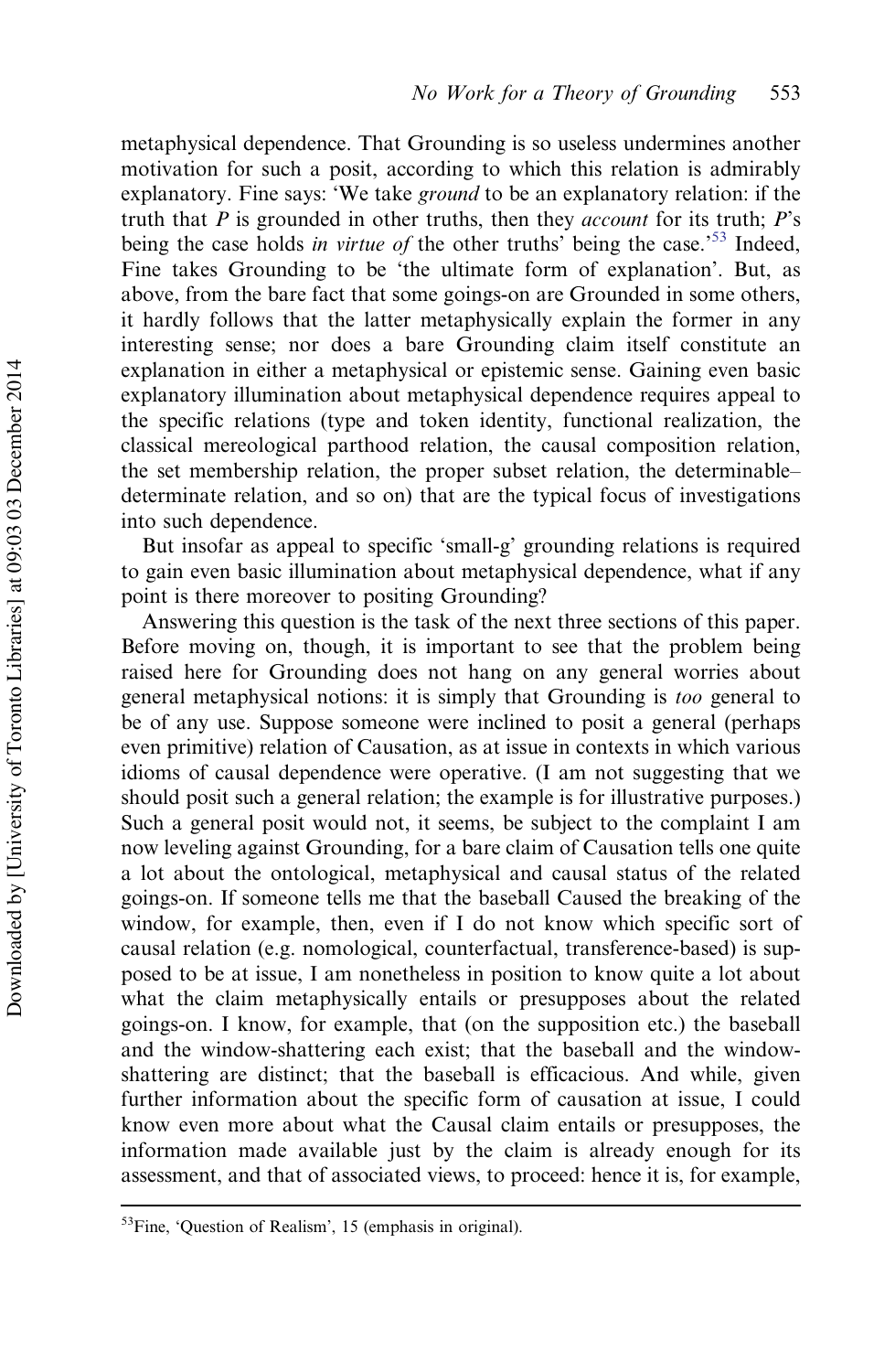that Merricks's overdetermination argument against the reality of inanimate macro-objects (which, were they to exist, would bring Causal relations in their wake) can proceed without attending to which 'small-c' causal relations are specifically operative.<sup>54</sup> Not so, I have argued, for investigations into metaphysical dependence.<sup>55</sup>

## III. Is Grounding Needed to Track a Coarse-Grained, but Useful, Level of Metaphysical Grain?

Investigations into dependence must advert to the specific metaphysical relations (type and token identity, functional realization, the classical mereological parthood relation, the causal composition relation, the set membership relation, the proper subset relation, the determinable/determinate relation, and so on) typically at issue in investigations into metaphysical dependence. In that case, however, why posit Grounding in addition to the specific relations?

The first suggestion is that there is reason to posit Grounding, as marking  $a$ —if not the—proper level of grain for illuminating dependence.<sup>56</sup>

What useful work might this be? Nolan suggests that bare Grounding claims can serve to flag useful dialectical strategies.<sup>57</sup> He looks to supervenience by way of supportive analogy: while the claim that the mental metaphysically supervenes on the physical is admittedly too coarse-grained to characterize the dependence at issue, the supervenience claim at least serves to group physicalists on one side against hardcore substance dualists, and as such to suggest useful lines of argumentation on either side. Similarly, Nolan suggests, for claims of Grounding (or failure of Grounding). Relatedly, Koslicki (pers. comm.) suggests that those endorsing (or rejecting) Grounding claims in a given case will be inclined to accept similar consequences—for example, that Grounded entities cannot modally come apart from Grounding entities.

But such considerations do not motivate taking Grounding to mark a metaphysical, as opposed to merely pragmatic, grain of investigation. Here the analogy to supervenience is instructive, though not in the way Nolan hopes. As the case of consistent Malbranchean occasionalism shows,

 $54$ Merricks, *Objects and Persons*.<br> $55$ Thanks to an anonymous referee for encouraging me to explore the contrast between Grounding and Causation.

<sup>&</sup>lt;sup>56</sup>The suggestion here is related to, but different from, that to be considered in Section V, of considering whether Grounding is motivated as a potential unifer of the 'small-g' grounding relations. Here it is not unification per se that is at issue, but rather the idea that an appeal to Grounding may be useful in specific investigations into metaphysical dependence. The strategies are related, however, in that the usefulness of Grounding for purposes of specific investigations will presumably hinge on the specific relations' having certain features in common—which common features in turn are often cited as motivation for positing some unifying element. 57Nolan, 'Metaphysics outside Grounding'.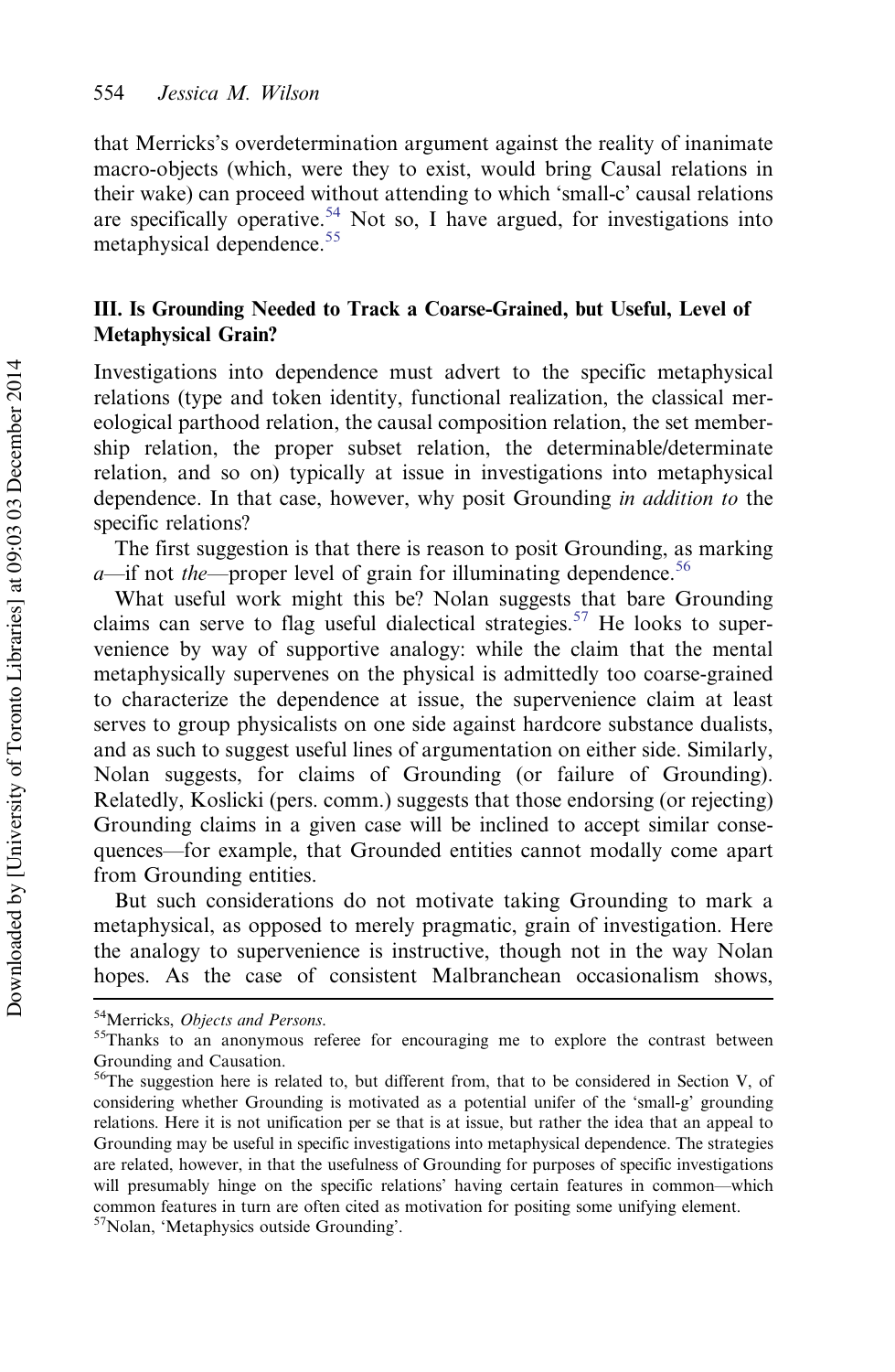metaphysical supervenience of mental on physical goings-on is compatible with substance dualism; moreover, lack of such supervenience is compatible with physicalism.<sup>58</sup> So supervenience, in fact, fails to mark any clear doctrinal or dialectical division. To be sure, claims of metaphysical supervenience are *typically* or *usually* endorsed by physicalists rather than robust dualists, but that is a contingent statistical, perhaps even sociological fact. Such a fact might be useful for purposes of fallible first-pass sorting. But there is no case here for thinking that supervenience claims are tracking a coarse-grained, but still properly metaphysical, aspect of physicalist reality.

Similarly, it seems, for claims of Grounding or failure of Grounding. To start, the considerations showing that supervenience tracks a pragmatic rather than metaphysical joint carry over to the case of Grounding, to show that Koslicki's suggestion is again not obligatory: (non-reductive) physicalists can allow, for example, that metaphysically dependent mental states can come modally apart from physical goings-on. Moreover, as above, these claims are compatible with wildly different accounts of metaphysical dependence (or its lack). What sorts of dialectical strategies or consequences are supposed to be common to accounts of metaphysical dependence based in type identity, token but not type identity, functional realization, the classical mereological parthood relation, the causal compositional relation, the set membership relation, the proper subset relation, and the determinable/determinate relation (not to mention eliminativist views, if seeming neutrality about the existence of the Grounded is taken seriously), each compatible with a Grounding claim? What sorts of dialectical strategies or consequences are supposed to be common to eliminativist, expressivist, robust emergentist and substance dualist views, each compatible with a failure of Grounding claim? The concerns here are compounded by the fact that the relation(s) of Grounding (and failure of Grounding) are intended to apply not just to broadly scientific goings-on, but to logical, mathematical and metaphysical goings-on. Given this diversity, not even the very general dialectical aim of showing that some goings-on are metaphysically explained (or not) can be supposed to track any distinctive metaphysical joint. Moreover, and notwithstanding the common association of Grounding with metaphysical explanation, claims that some goings-on are nothing over and above some others are compatible with there being an explanatory gap between the dependent and base

<sup>&</sup>lt;sup>58</sup>This would be the case, for example, if a given physicalist endorsed a view of properties as involving quiddities only contingently associated with powers, along with the sort of 'subset of powers' view of realization proposed in Wilson, 'How Superduper'; and Shoemaker, 'Realization and Mental Causation'. For defense of the compatibility of contingentism about laws and powers with (non-reductive) physicalism, see Wilson, 'Non-Reductive Realization'. Probabilistic considerations might also undermine the supervenience claim without undermining the physicalist claim.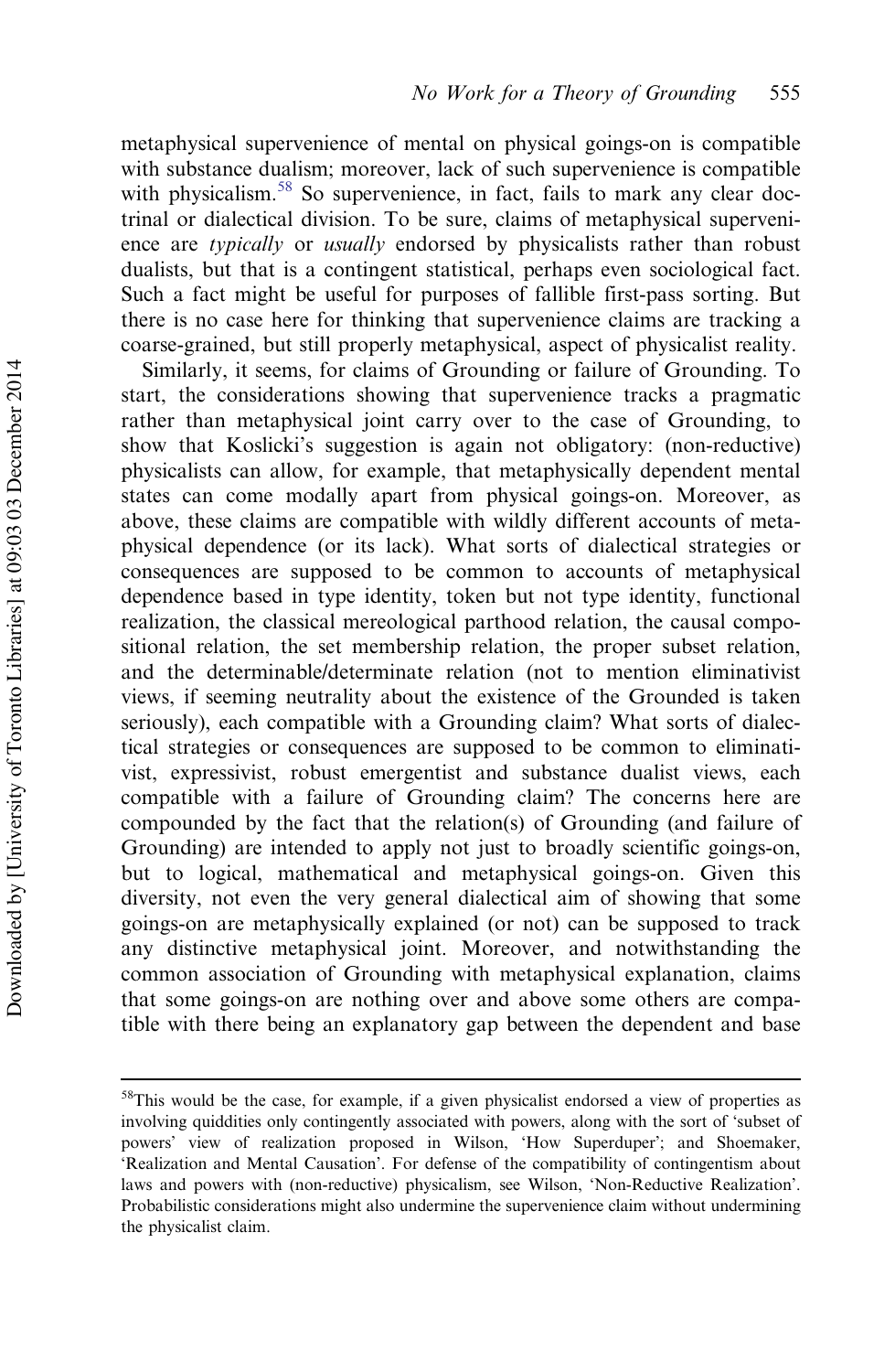goings-on,<sup>59</sup> so even this typically shared aim in fact marks, at best, a fallible pragmatic device as opposed to a distinctive metaphysical joint.

Sider (pers. comm.) offers two different sorts of 'coarse-grained' motivation for positing Grounding, each of which are associated with a purported role Grounding may play in guiding investigation into comprehensive doctrines such as physicalism and naturalism. First, he suggests, when generally formulated, such doctrines are neutral on how things are grounded, and just say *that* things are grounded in a certain way. The various forms of physicalism are, as he says, 'all forms of physicalism'; it is important to recognize them as such, and the posit of Grounding provides a basis for doing so. Relatedly, Sider takes use of expressions such as 'is a grounding relation' to provide terminological support for there being a general notion of Grounding, not reducible to any specific grounding relation. Second, he suggests, Grounding becomes important when we look at the epistemic role of doctrines like physicalism:

Such sweeping doctrines are important epistemically, even if they're in a sense superficial metaphysically. . . . Lots of people work very hard to try to show that consciousness is somehow a physical (material, natural) phenomenon. They begin by exploring one sort of way to Ground consciousness in the physical, but if that doesn't work, they try another way. Why do they stick to this path? It's because they take themselves to have very good evidence that everything is Grounded—in one way or another—in the physical. They look at many cases in the history of science, in which various phenomena which eventually seemed quite distinct from the physical were all shown to be Grounded in the physical, and conclude that these cases provide evidence for a sweeping doctrine of physicalism, to the effect that all phenomena are Grounded in the physical. ... This line of thought essentially uses the general notion of Ground, and cannot be reconstructed using any particular grounding relation, since different grounding relations are at issue in different cases in the history of science. (pers. comm.)

Neither of Sider's suggestions supports the metaphysical posit of Grounding as tracking a coarse-grained joint in nature, however. From the fact that we

<sup>&</sup>lt;sup>59</sup>For discussion of this point, see Wilson, 'Causal Powers, Forces'. The basic idea here is that there may be indirect reasons to endorse a claim of nothing over and above-ness. So, for example, if the strong emergence of mentality involves violations of conservation laws adverting only to fundamental physical interactions (with such violations serving to indicate the presence of a new, 'mental' fundamental interaction), then empirical confirmation of an absence of such violations might in itself serve as a basis for taking the mental to be nothing over and above the physical, notwithstanding the insuperable presence of an explanatory gap. This is not to suggest that in such cases we need to appeal to a distinctive Grounding relation; rather, the 'small-g' grounding relation at issue is one holding between the energies of the dependent and base goings-on.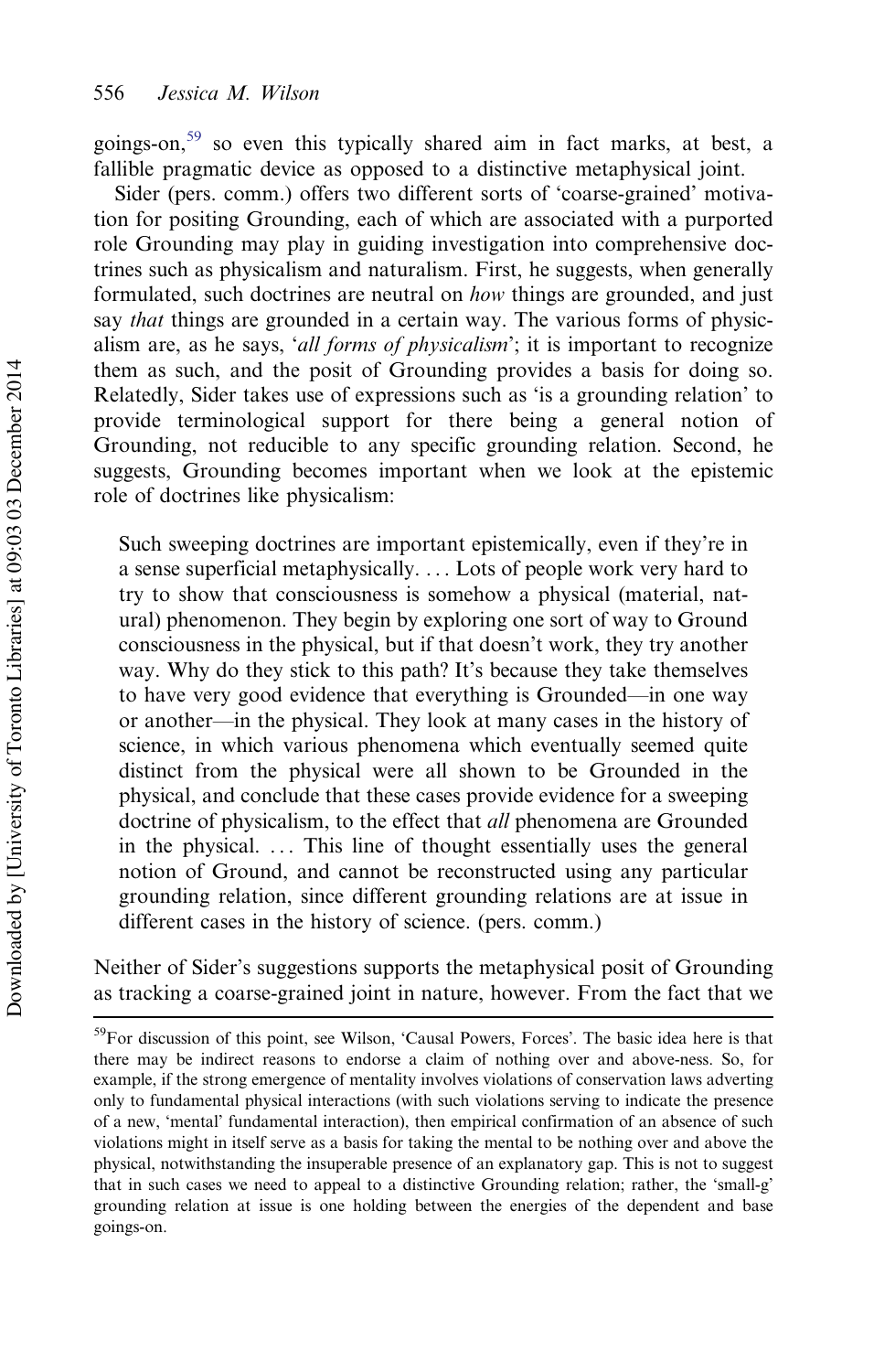may formulate or recognize certain general theses as expressing that, for example, all broadly scientific goings-on are 'Grounded in' or stand in 'a grounding relation' to—or are 'nothing over and above', 'hold in virtue of', etc.—some other goings-on, it does not follow that such formulations or recognitional abilities are tracking a distinctive aspect of metaphysical reality. For there is a natural and more parsimonious view according to which references to 'Grounding', 'a grounding relation', or 'nothing over and above-ness' are schematically and neutrally ranging over specific 'small-g' grounding relations. A similar point attaches to the fact that in our investigations we may be epistemically guided by a general 'nothing over and above' assumption. Such a schematic approach makes sense of these epistemic practices, compatible with there being 'different grounding relations . . . at issue in different cases in the history of science'.

Two final points are worth making as regards the general strategy of positing Grounding as tracking a coarse-grained level of metaphysical grain. First (as I also discuss in Section V), from the fact that some goingson have something in common it does not follow that we should posit some metaphysically distinctive goings-on corresponding to the common element. Compare the usual take on determinables and determinates: we speak of, and recognize, various specific shades as all being colors, and may (perhaps fruitlessly) seek for just the right shade of color to satisfy a certain purpose; but on the typical understanding, determinables are supposed to be, if existent, in any case reducible to complex combinations of determinates. I do not like this view of determinables myself,<sup>60</sup> but the point is that it requires a lot more work—the sort that metaphysicians expend a lot of energy on, in detailed investigation into what specific dependence relations may be operative in a given case—to argue that a commonality is associated with an irreducible metaphysical posit.

Second, even supposing that there were a metaphysical posit in the vicinity here, how etiolated it would turn out to be! Rather than Grounding being the Holy Grail of investigations into metaphysical dependence, it would be little more than a metaphysical hook to hang certain pragmatic, terminological or methodological leanings, prior to rolling up one's sleeves and getting down to the real work of illuminating dependence enabled by the more specific 'small-g' grounding relations. $61$ 

<sup>&</sup>lt;sup>60</sup>See Wilson, 'Fundamental Determinables'.<br><sup>61</sup>Bader has recently offered up an alternative way for a coarse-grained notion of Grounding to be useful—not as directly appealed to in investigations into dependence, but rather as indirectly appealed to in an account of what it is to be or have an intrinsic property. Considerations of space prevent me from entering into the details of Bader's discussion here; however, two remarks. First, in order to avoid circularity, Bader's account appeals to a notion of fundamentality effectively as the 'unGrounded'; but as I argue in Section IV, it is inappropriate to characterize fundamentality in non-basic, theoretically loaded terms. Second, even granting that a coarse-grained notion of Grounding were useful as input into this or that metaphysical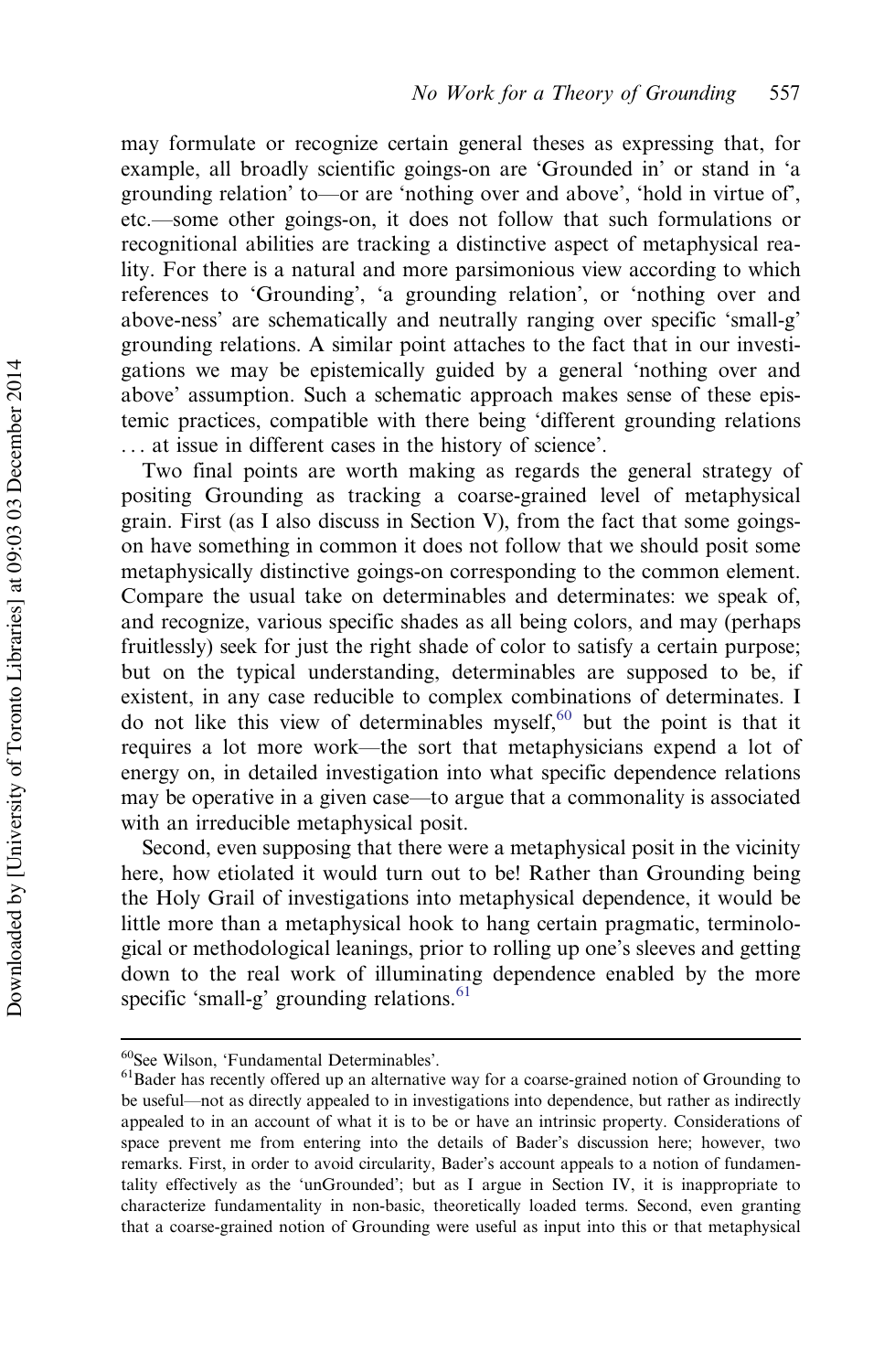## IV. Is Grounding Needed for the Specific Relations to Fix the Direction of Priority?

I now turn to what strikes me as the most promising motivation for Grounding. Here again the proponent of Grounding accepts that investigations into metaphysical dependence must advert to specific metaphysical relations. They maintain, however, that there is still reason to posit Grounding, for as Fine (pers. comm.) put it, 'the mere holding of these other relationships may not in general be sufficient to establish a relationship of ground'. So, for example, given that every  $X$  is a proper part of some Y, nothing follows about whether it is the parts or the wholes that are metaphysically dependent.<sup>62</sup> The same is even more clearly true for other of the specific relations—in particular, type or token identity—that are frequently appealed to in investigations of metaphysical dependence. Moreover, as Fine suggested, 'there is a real question, it seems to me, whether talk of more specific relations will be adequate to convey what we want to convey unless it is also coupled with a claim of ground' (pers. comm.). On the 'crucial appeal' response, then, the proponent of Grounding maintains, first, that further (worldly) facts or assumptions must be in place in order for specific relations to serve as grounding relations, and, second, that these further facts/assumptions crucially involve an appeal to Grounding.<sup>63</sup>

The 'crucial appeal' motivation for Grounding is the most promising (especially as developed by Benj Hellie, below), in my view; but as I now argue, it does not succeed.

My basic strategy is to grant that, in some cases (e.g. the classical mereological part/whole relation), additional facts/assumptions are needed for a specific metaphysical relation to serve as a grounding relation, but to deny that these crucially involve an appeal to Grounding. Suppose, then, to fix ideas, that we are presented with some goings-on that stand to each other as (classical mereological) part to whole. What more is needed to fix the direction of priority—assuming this is appropriate, as per various live

account of some phenomena, the question would remain what sort of interpretation the references to 'Grounding' or the 'in virtue of' notion or relation in the account should receive. As I read Bader's account, for example, the reference to 'in virtue of' is naturally read as schematic over specific 'small-g' grounding relations. Bader, 'Towards a Hyperintensional Theory'.<br><sup>62</sup>See Schaffer, 'Monism'. See also Trogdon, who observes that conjuncts asymmetrically super-

vene on conjunctions, but that relative fundamentality goes in the other direction. Trogdon, 'Monism and Intrinsicality'.<br><sup>63</sup>Mark Steen insightfully observed that there is a tension between non-primitivism about

Grounding and the claim that the specific relations are not up to the task of fixing the direction of priority: if Grounding is something like an abstraction from the specific relations (a position that Fine, e.g., seems to endorse), then it is unclear how the associated Grounding relation could fix this direction (given that the specific relations cannot do so). This seems right, in which case the 'crucial appeal' motivation for Grounding should (and notwithstanding Fine's seeming to endorse this motivation) be seen as offered in support of a primitive relation of Grounding.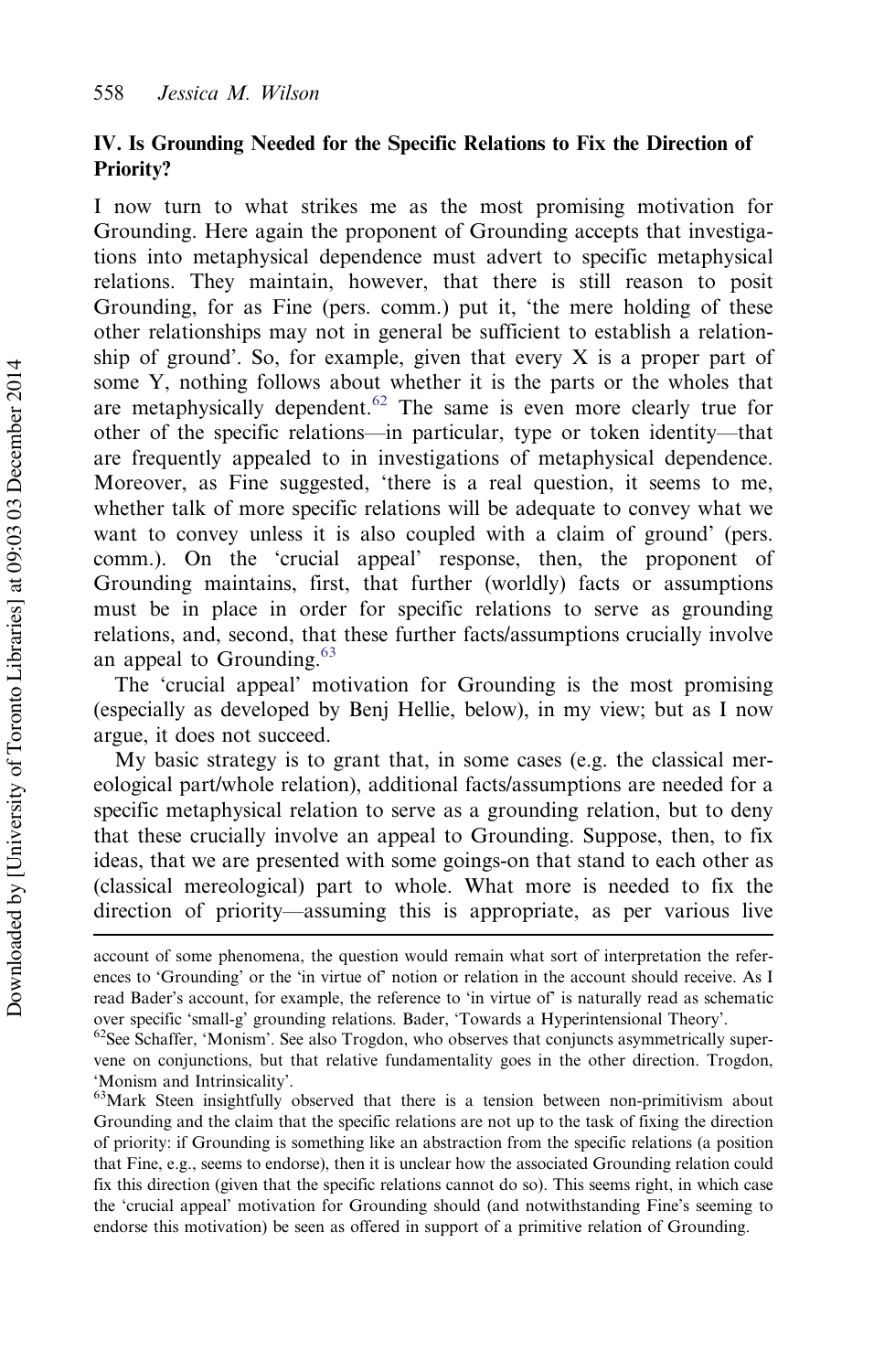metaphysical theses—in one way rather than another? There are two different sorts of cases to treat here—one in which one side of the relation, so to speak, involves or (or as I sometimes say) 'applies to' fundamental goingson, and one in which both sides of the relation apply to non-fundamental goings-on. In this section I address each in turn, considering in between the objection that my preferred conception of fundamentality is really a version of a Grounding view.

## IV.i. Is Grounding needed to fix the direction of priority between fundamental and non-fundamental goings-on?

For an important class of cases, the facts or assumptions that are additionally required concern a specification of which goings-on are fundamental (or which serve as fundamental<sup>64</sup>). Given that the Ys are fundamental, and given that every  $X$  is a proper part of some  $Y$ , then it follows that the  $Xs$ are grounded in the Ys, rather than vice versa. Given that the Xs are fundamental, and given that every Y is a fusion of the Xs, then it follows that the Ys are grounded in the Xs, rather than vice versa. That this is the correct story about which facts or assumptions are additionally required in an important class of cases is encoded in the standard methodology in existing debates over metaphysical dependence, associated with various fairly comprehensive theses. So, for example, debates over the status of naturalism or physicalism start by identifying the naturalistic or physicalistic goings-on as (assumed, as a working, speculative, or antagonistic hypothesis to be) fundamental; participants then proceed to consider whether other goings-on not clearly part of the fundamental base might stand in various specific relations to (ontologically lightweight combinations of  $65$ ) goings-on in the base, sufficient unto the former's holding 'in virtue of' or being 'nothing over and above' the latter.

There remains a concern, however, that if the direction of priority associated with a specific metaphysical relation relies on facts or assumptions about what is fundamental, then Grounding is after all required for the relation to serve as a grounding relation. This concern, suggested to me by

<sup>&</sup>lt;sup>64</sup>A non-fundamental base may be treated as fundamental if the archeology, so to speak, of the non-fundamental base is irrelevant to investigations into the dependence relations at issue. So, for example, the entities treated by fundamental physics might serve as a fundamental base for higher-level broadly scientific phenomena, even if the physical entities are non-fundamental relative to some deeper level of reality.

 $<sup>65</sup>$ In contexts in which general theses like physicalism are at issue, the base entities are typically</sup> understood as being closed under certain combinatorial operations. So, for example, if the physical entities are the relatively non-complex particulars and relations treated by fundamental physics (just one option, of course), then among the lower-level 'physically acceptable' entities that are taken to be part of the base (to which, e.g., the reductive physicalist may appeal in their theorizing) are 'ontologically lightweight' combinations of physical entities, including lower-level relational aggregates of physical entities, Boolean (disjunctive, conjunctive) or mereological combinations of such entities or relational aggregates, etc.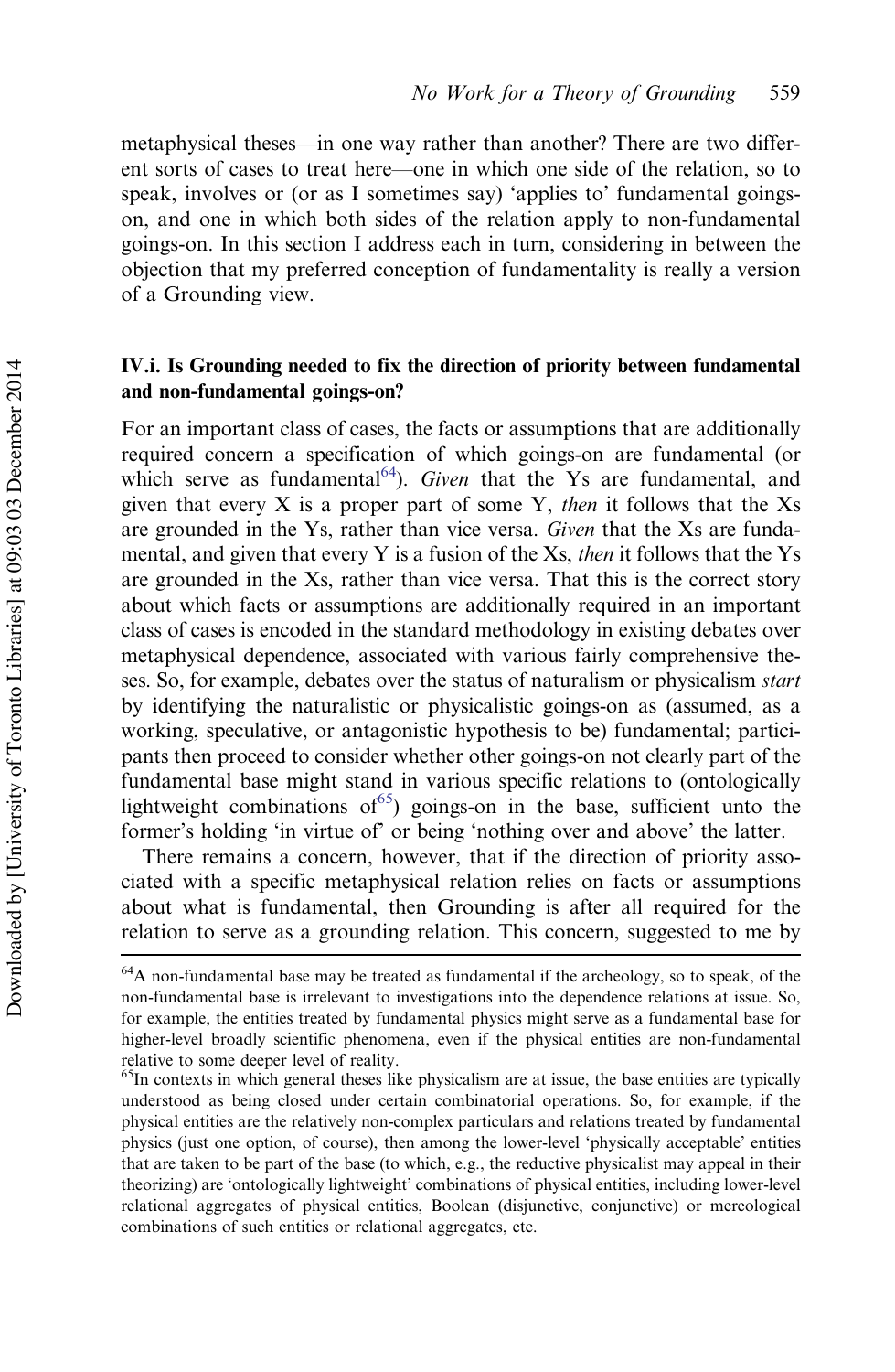Hellie, proceeds by reference to a metaphysical account or characterization of the fundamental as *not grounded* in any other distinct goings-on.<sup>66</sup> Supposing that this is the right way to characterize the fundamental, then (again, for this important class of cases), since the specific metaphysical relations at least sometimes operate as grounding relations only given a specification of the fundamental, appeal to Grounding would be crucially required.

The suggestion, in other words, is that the posit of Grounding is needed metaphysically to characterize the fundamental as the un-Grounded.<sup>67</sup>

The suggestion can be resisted, however, for two reasons. First, the characterization of the fundamental as the un-Grounded is metaphysically suspect. The concern here is not based in the supposition that negative goings-on do not exist or are somehow problematic—though, to be sure, one might reject a negative account of the fundamental on these grounds. The concern is rather that, even granting that negative goings-on exist and are generally unproblematic, in any case the fundamental should not be metaphysically characterized in negative terms—or indeed, in any other terms. The fundamental is, well, fundamental: entities in a fundamental base play a role analogous to axioms in a theory—they are basic, they are 'all God had to do, or create'. As such—again, like axioms in a theory—the fundamental should not be metaphysically defined in any other terms, whether these be positive or negative.<sup>68</sup>

Second, the suggestion under consideration presupposes that the fundamental goings-on are not themselves grounded. But why think this? Why could the fundamental goings-on not mutually ground each other, as on a holist pluralist view of the sort associated with, for example, Leibniz? And why could the fundamental goings-on not ground themselves, as some have supposed God capable of doing, or as a metaphysical correlate of foundational self-justified beliefs? These alternative understandings of the fundamental—as self- or mutually grounding—seem to be live possibilities, so it is inadvisable to rule them out of court in metaphysically characterizing the fundamental, even if one is not personally inclined to accept such

<sup>66</sup>This is a fairly common way to characterize the fundamental. Hence Schaffer says, 'The key notion of a fundamental entity  $\ldots$  can be defined as  $\ldots$  "x is fundamental  $= df$  nothing grounds x".' Schaffer, 'On What Grounds What', 87. And Bennett says: 'I do not think there is any question that independence is a—the—central aspect of our notion of fundamentality.' Bennett, *Making Things Up.*<br><sup>67</sup>Note that the account or characterization of the fundamental at issue has to be construed in

metaphysical terms if it is to motivate the posit of Grounding. An appeal to 'the un-Grounded' as heuristically or pragmatically characterizing a primitive positive fundamental base (of the sort I will shortly endorse) would not suffice to motivate Grounding.

<sup>&</sup>lt;sup>68</sup>Hence it would be similarly inapropos to try to motivate Grounding by appeal to the sort of positive Grounding-based account of the fundamental offered by Raven, according to which (to simplify somewhat), P is fundamental if all of its Grounds are ultimately Grounded in P, such that, in the case in which P is unGrounded, the universal generalization is vacuously true. See note 69 for another concern with Raven's suggestion. Raven, 'In Defence of Ground'.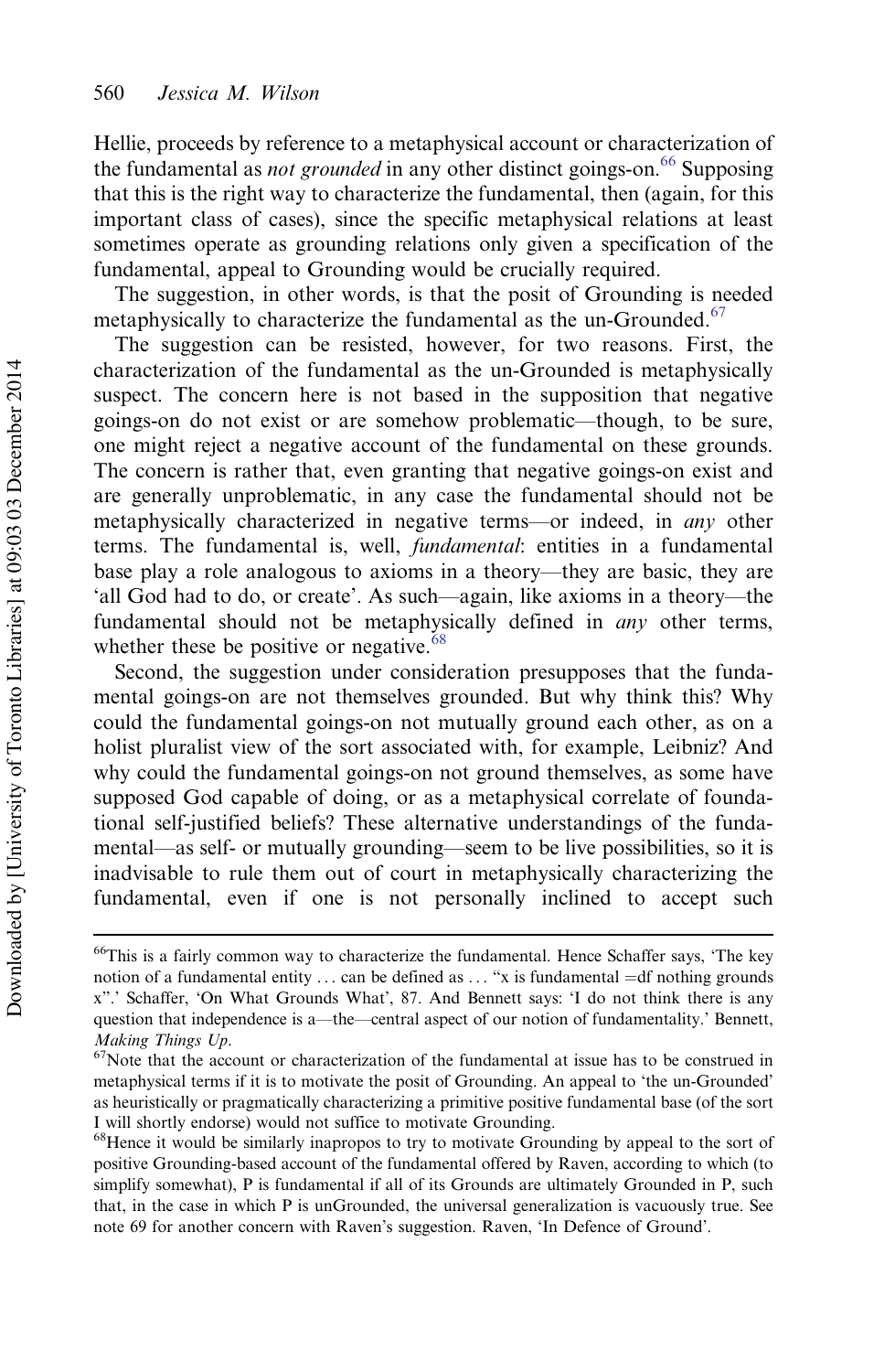possibilities. After all, we are here not engaged in an ordinary philosophical investigation into some specific phenomenon, but rather in identifying general categories suited to illuminate and investigate metaphysical dependence. In so doing, we should be maximally (i.e. insofar as we can) ecumenical; in particular, we should reject accounts of these general categories that import clearly controversial assumptions about which forms of metaphysical dependence are possible.<sup>69</sup>

We thus have two reasons to resist a characterization of the fundamental as the un-Grounded: first, such a characterization inappropriately characterizes basic entities in negative and, more importantly, in nonbasic terms; second, such a characterization is inappropriately theoretically loaded.<sup>70</sup>

In place of a negative non-basic, theoretically loaded characterization, we should rather characterize the fundamental in positive basic, metaphysically neutral terms. Here I am inclined to follow Fine and 'reject the idea that the absolute notion of fundamental reality is in need of a relational underpinning', rather taking 'reality and its intrinsic structure' to be primitive: 'it is this positive idea of the intrinsic structure of reality, rather than the comparative idea of reduction, that should be taken to inform the relevant conception of what is fundamental or real'.<sup>71</sup> Though I endorse Fine's view that the fundamental is primitive, I think we can say more about this notion; namely, that it follows from some goings-on's being fundamental at a world that these goings-on, individually or together, provide a ground nota bene: in one or other specific 'small-g' fashion, not by reference to a distinctive relation of Grounding—for all the other goings-on at the world. Which entities are in the fundamental base is primitive; this primitive specification then fixes the direction of priority (assuming there is one, as there may not be in cases of self- or mutual grounding, or cases of entities having nothing to do with one another) associated with a given specific 'small-g' grounding relation, when applied to goings-on in the base; effectively, fundamentality is hyperintensional. For example, if the One is primitively fundamental, then proper parts of the One will be non-fundamental; if the Many are primitively fundamental, then fusions of the Many will be nonfundamental.

<sup>&</sup>lt;sup>69</sup>Raven's positive Grounding-based account of fundamentality accommodates self-grounding entities, but accomodates symmetric mutually grounding entities, only (so far as I can tell) by accepting infinite chains of transitive Grounding. To my mind, there is a clear concern about whether it makes sense to posit infinite chains of entities, each grounded in the next; and where those entities take turns grounding each other (as in case of symmetric mutually grounding entities) the concern seems to me even more pressing. In any case, that is not what Leibniz had in mind.

<sup>70</sup>Jenkins also rejects a conception of the fundamental as that which 'depends on nothing', on grounds that, for example, 'one could think that physical wholes metaphysically depend on their proper parts, and that physical objects are 'gunky' . . . and yet also sensibly describe the physical world as metaphysically 'fundamental''. Jenkins, 'Explanation and Fundamentality'. 71Fine, 'Question of Realism', 25.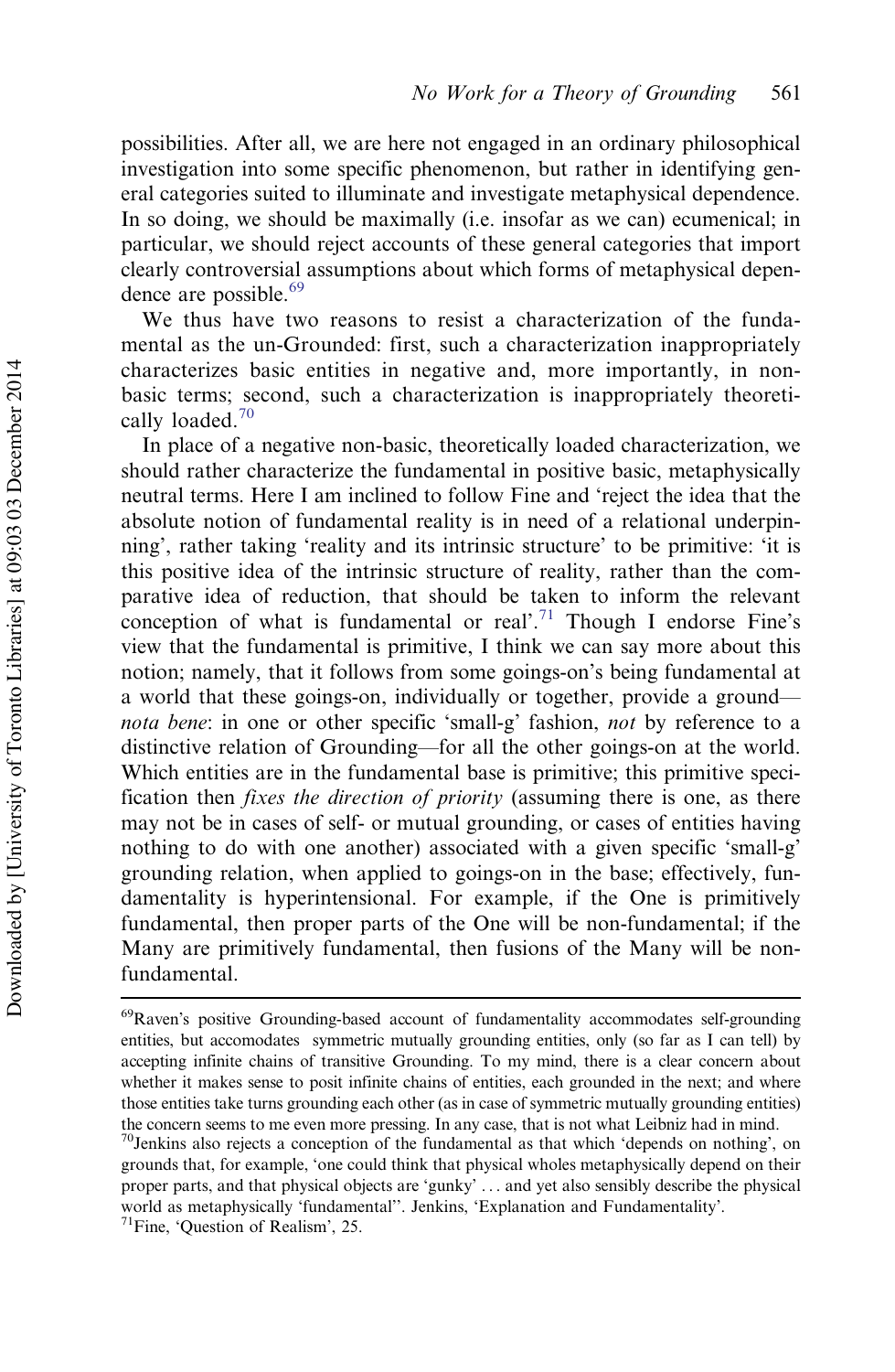Let me say this again. On the positive basic, theoretically neutral approach, which entities are fundamental is ultimately a primitive (hyperintensional) matter. That seems right (or at least acceptable): again, entities in a fundamental base play a role analogous to axioms in a theory. On my preferred interpretation of the approach, the direction of priority operative in applications of the specific metaphysical relations to entities in the fundamental base is fixed by this primitive specification. That also seems right (or at least acceptable): applications of the specific metaphysical relations (e.g. proper part, fusion) to entities in the fundamental base will thus be appropriately (in particular: non-circularly) sensitive to which relata are prior.<sup>72</sup> Here it is perhaps worth noting that, notwithstanding that I have provided reasons to reject alternative, Grounding-based conceptions of the fundamental, it is enough for my purposes that I motivate a viable, non-Groundingbased alternative—as I just have.

That applications of the specific relations in these cases are informed by what is fundamental also conforms to the methodology that metaphysicians typically employ in investigations into fundamentality and metaphysical dependence. Again: such investigation proceeds by assuming, as a working, speculative or antagonistic hypothesis, some candidate fundamental base; investigation then proceeds by considering whether some goings-on not obviously in the base can be appropriately seen as grounded, in one or other metaphysically specific fashion, in goings-on inside the base. Supposing so, one checks off the seemingly grounded goings-on and moves to the next goings-on not obviously in the base. Supposing not, one has various options —most saliently, to take the seemingly ungroundable goings-on to be either fundamental or eliminable. Hence it was, for example, that, prior to the advent of quantum mechanical explanations of chemical phenomena, the seeming irreducibility of the latter to lower-level physical goings-on was offered as evidence of their emergence—a status that was revoked upon the advent of quantum mechanics, indicating that the chemical was, after all, grounded in the physical. And hence it is that the status of various aspects of the mental as grounded, or not, in the physical continues to be a focus of metaphysical investigation, with those convinced that such grounding is not in the offing differing as regards whether this indicates that the mental should be eliminated or should rather taken to be over and above the physical goings-on.

## IV.ii. Is a primitive positive posit of Fundamentality really just a version of Grounding?

I pause to consider the concern, raised by Schaffer (pers. comm.), that in endorsing a primitive positive (hyperintensional) posit of fundamentality, I

 $72$ Thanks to Sigrún Svavarsdóttir (and also Lisa Downing and David Sanson) for convincing me that a primitive notion of fundamentality was needed here in order to avoid circularity.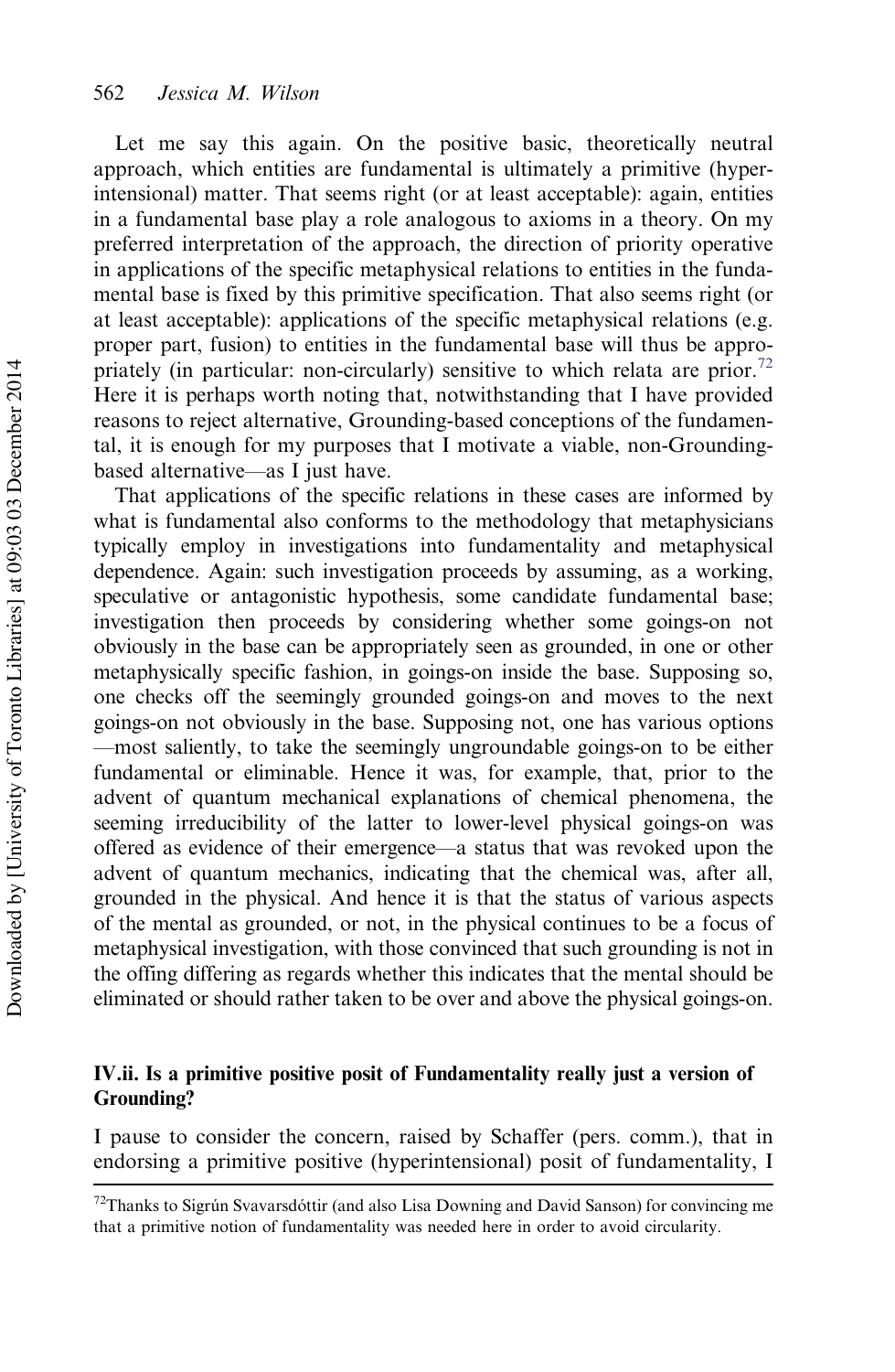am actually proposing an interesting new version of a Grounding view—one that combines primitivism about absolute fundamentality with pluralism about relative grounding relations.

I respond that my view is not a version of a Grounding view. I do take fundamentality to be a primitive hyperintensional notion, but that is very different from taking metaphysical dependence to be a primitive hyperintensional notion—not least because the latter, unlike the former, is ultimately relational.<sup>73</sup> If the fundamental had to be understood as the un-Grounded, then perhaps there would be a kind of entailment here; but I explicitly reject this (non-basic, relational) understanding of fundamentality, and nor am I forced to accept such an understanding.

To see furthermore that my view is not a version of a Grounding view, it is worth recalling that those who assume that metaphysical dependence can be analyzed in terms of supervenience typically suppose that supervenience does its work against certain background assumptions about what is fundamental (as per, for example, supervenience-based formulations of physicalism, according to which everything metaphysically supervenes on the physical goings-on). There is nothing to prevent such a person from taking fundamentality to be a primitive hyperintensional notion while continuing to suppose that metaphysical dependence should be understood in terms of supervenience, and doing so would not turn their view into a Grounding view. Indeed, the standard problems for a supervenience-based conception of dependence, which are cited as motivating the alternative of Grounding, would remain: it would still be, for example, that supervening with metaphysical necessity would not rule out robustly emergent supervenient goings-on.

Similarly, there is nothing to prevent me from taking fundamentality to be a primitive hyperintensional notion while supposing that metaphysical dependence is a non-primitive matter of the holding of one or other 'small-g' grounding relations (which do not, of course, include mere supervenience), and doing so does not turn my view into a Grounding view. For it remains that my conception of metaphysical dependence rejects what proponents of Grounding take to be distinctive about their notion—namely that metaphysical dependence is a distinctive, perhaps even primitive, hyperintensional notion. On my view, metaphysical dependence is not distinctive, primitive or hyperintensional. My view is not a Grounding view.

## IV.iii. Is Grounding needed to fix the direction of priority among nonfundamental goings-on?

The previous discussion indicates that Grounding is not needed for the specific relations to fix the direction of priority when these relations are

<sup>&</sup>lt;sup>73</sup>Representing Grounding claims as involving an operator rather than a relation would not change the basic fact that, whatever else metaphysical dependence is, it is relational.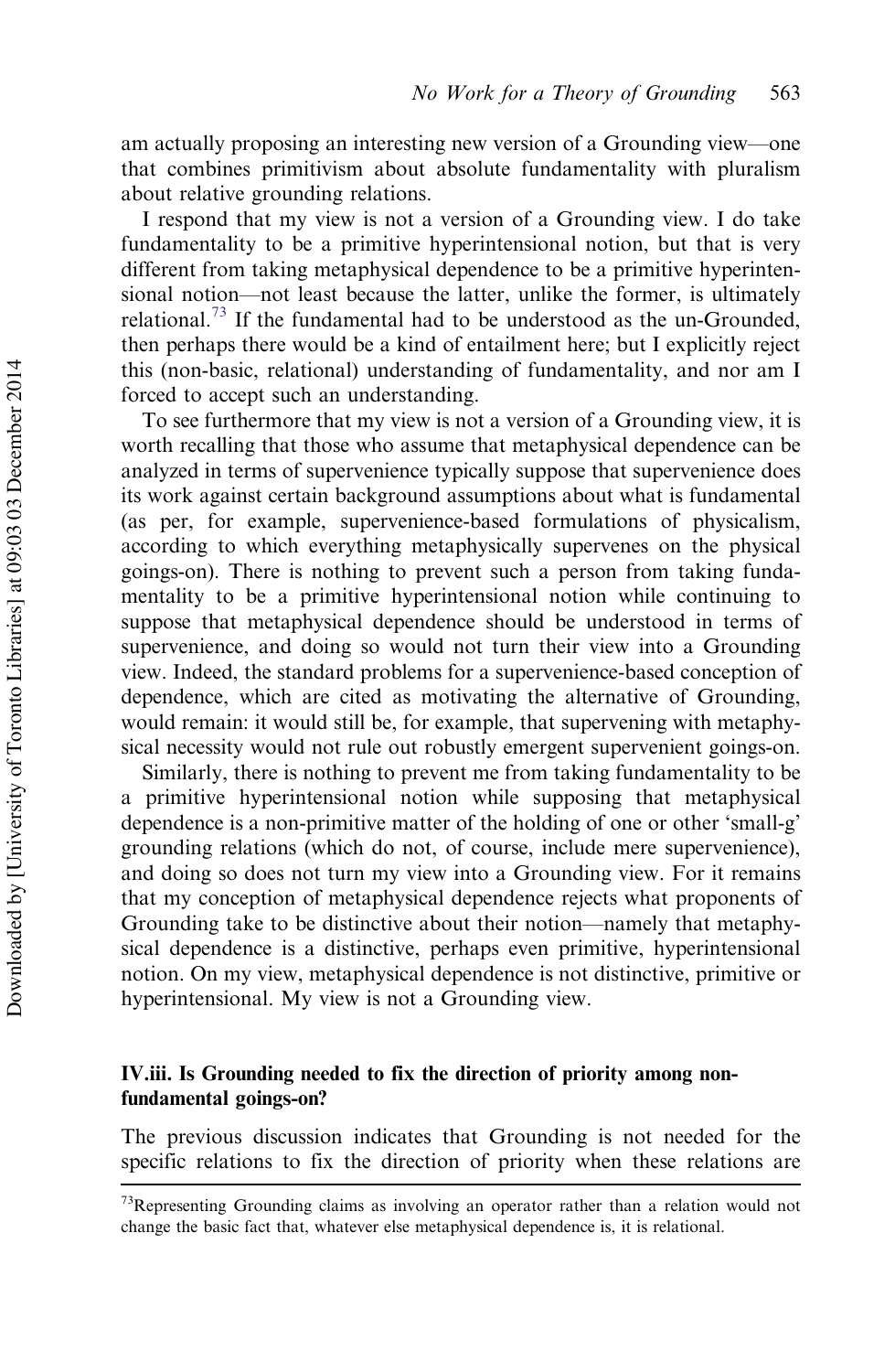applied to fundamental goings-on. But, one might wonder, perhaps Grounding is still needed to fix the direction of priority in cases in which metaphysical dependence between non-fundamental goings-on is at issue.<sup>74</sup> Suppose that the Many are fundamental, as on an atomist view. Then both my body and my hand are non-fundamental; but does my body metaphysically depend on my hand, or vice versa (as Alex Jackson wondered)? Atomists might differ on this question. Similarly, on an atomist view, both bodies and their temporal parts will be non-fundamental. But do bodies metaphysically depend on their temporal parts, as on an endurantist view, or do temporal parts metaphysically depend on bodies, as on a perdurantist view (as Fine wondered)? Again, atomists might differ on this question. Is Grounding then needed to fix the direction of priority between goings-on all of which are non-fundamental?

The answer is 'no', and here again the usual metaphysical methodology suggests the way forward. For investigating into which dependence relations may or may not hold between non-fundamental goings-on requires that one have in hand fairly specific accounts of the non-fundamental goings-on in terms sensitive, somehow or other, to which goings-on are considered fundamental (else why characterize the former goings-on as non-fundamental?). As per the previous section, making sense of these accounts does not require an appeal to Grounding. But once these accounts are in hand, the direction of priority between different non-fundamental goings-on, if there is one, will plausibly follow from their respective accounts, or at least narrow down the options modulo further assumptions that will vary from case to case, and which clearly do not require appeal to Grounding. Moreover, in many cases the options will include that there is no direction of priority associated with the holding of a given relation, in which case the fact that certain relations do not in themselves fix a direction of priority turns out to be a feature, not a bug. The general moral to be drawn by the following examination of specific cases will be that, once again, Grounding is not only unnecessary but really obviously insufficient for investigations into metaphysical dependence, which—especially in the case of complex non-fundamental goings-onrequire very precise attention to metaphysical details.

Consider, for example, the sort of accounts that might be offered, on an atomist view, of my body and my hand. Suppose that both my hand and my body are classical mereological fusions of the Many. What should we say about whether my hand depends on my body, or vice versa? One thing we might say is that, as fusions of the Many, both my body and my hand depend on the Many but neither metaphysically depends on the other per se. They overlap, but so what? Why take some fusions to be prior to others? But another thing we might rather say is that, qua fusion, my body depends on

<sup>74</sup>Several people expressed this worry to me, including Kit Fine, Alex Jackson and Jonathan Schaffer.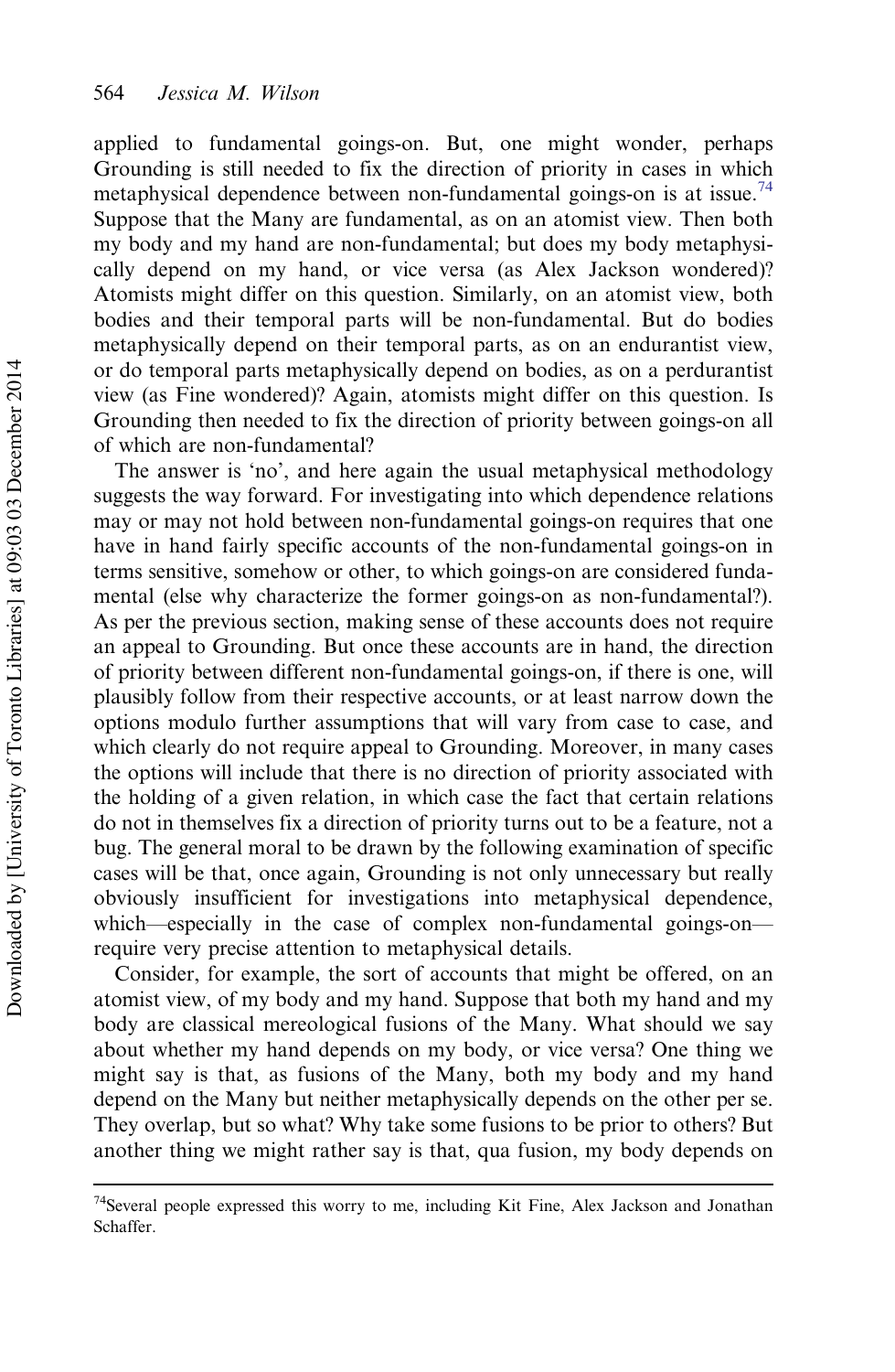my finger, on (somewhat implausible) grounds that smaller fusions are prior to larger fusions that contain the smaller fusions, or (somewhat more plausibly) on grounds that the finger fusion could exist without the body fusion existing, but not vice versa. These are live options, but in any case, note that neither requires the posit of Grounding.

There are, of course, other accounts of bodies and hands available on an atomist picture. For example, an atomist might take my body and my hand to be functionally defined entities, where the functional specification associated with my body does not require that I have this (or any) hand as a part (classical mereological or otherwise), but the specification associated with my hand does require that my hand be part of this (or at least some) body. In that case, it would be plausible to maintain that my hand metaphysically depends on my body, but not vice versa—again, without appeal to Grounding.

The discussion of the above mereological and non-mereological options in the case of hand and body also sheds light on Fine's question of how, given that endurantists and perdurantists may both accept that bodies have temporal parts, we are to make sense of the different directions of priority associated with these positions. The answer is: we cannot—but that is just because, to start, to discern the directions of priority we need to work with the specific accounts of the goings-on at issue. Indeed, once we do this, it becomes clear that the sense of 'part' in which an endurantist accepts that a body has a temporal part will be different from the (classical mereological) sense of 'part' in which a perdurantist accepts this, so it is not really the case that they associate different directions of priority with the same relation. For the perdurantist, bodies are classical mereological fusions of temporal parts, which are themselves fusions; and to the extent that there is a direction of priority between body and temporal part fusions (which there may not be, much as there may not be a direction of priority between my body fusion and my hand fusion), it will reflect, for example, the supposition that spatiotemporally smaller fusions are more fundamental than larger ones. For the endurantist, bodies are not fusions; rather, they are entities that may be wholly present whenever they exist—for example, functionally specified entities or substantial universals; hence the relation between enduring bodies and their temporal parts is not to be understood in classical mereological terms. How, precisely, the endurantist will aim to accommodate the supposed priority of bodies over their temporal parts will depend on exactly what account is given of these entities; here the case of functionally specified hand and body provides one available strategy.

Interestingly, investigations into metaphysical dependence between nonfundamental goings-on are complicated by the fact that the dependence of a given non-fundamental entity on another is typically wrapped up in not one, but a number of relations connecting the involved entities or their features. For example, even supposing that there is a clear sense in which my hand qua functionally specified entity depends on my body qua functionally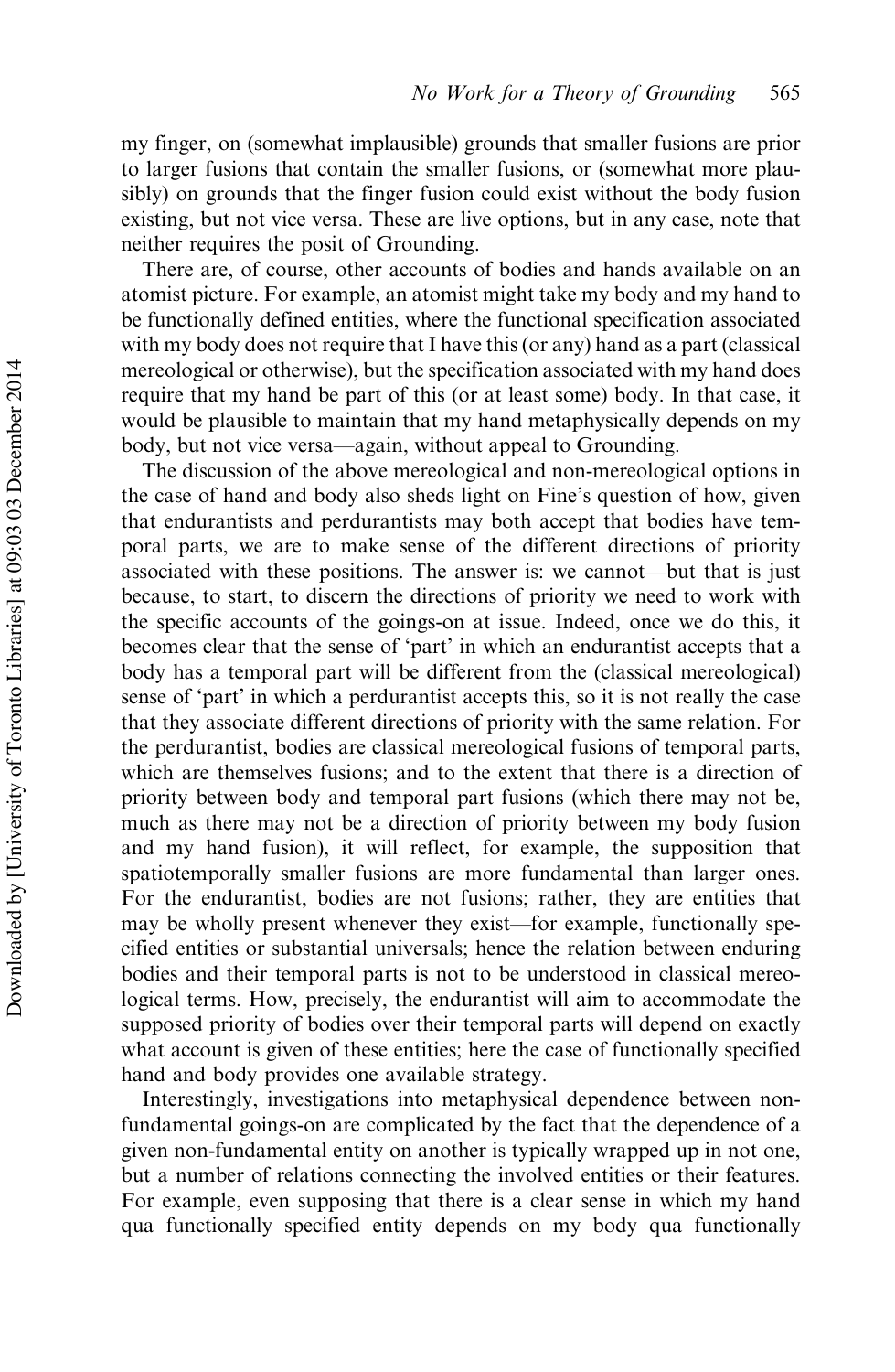specified entity, but not vice versa, there is an equally clear sense in which the weight of my body, at least at the present moment of writing, is in part metaphysically dependent on the weight of my hand, in that the weight of my body is clearly an additive function of the weight of its parts; and certainly the things that my body, even if abstractly functionally specified, can do—its powers, so to speak, depend to some extent on the powers of my hand.<sup>75</sup>

Is all this complexity supposed to involve numerous Grounding relations, primitively pointing in different directions?<sup>76</sup> The idea is just plain silly, and suggests that, even if there were some problem (which there is not) with the specific relations not being themselves up to the task of fixing directions of priority among non-fundamental goings-on, the posit of additional Grounding relations would not be any help. We can do no better, in such investigations, than to work closely with the diverse relations that are plausibly taken to hold between non-fundamental goings-on, making explicit what assumptions are guiding our claims that one or another of these is, in a given case, operating as a grounding relation (or not).

Summing up: a Grounding relation is too coarse-grained on its own to do even basic work in characterizing metaphysical dependence. The specific metaphysical relations that have traditionally served as grounding relations are needed to do the work, in particular, of specifying whether some goingson are or are not metaphysically dependent on some others, and of specifying whether grounded goings-on do or do not exist, are or are not reducible, are or are not distinctively efficacious, etc. To be sure, the specific metaphysical relations (at least sometimes) serve as grounding relations only relative to certain other facts or assumptions. But that this is so does not motivate the posit of Grounding in addition to the specific metaphysical relations, for whether the relations are taken to apply to fundamental or non-fundamental goings-on, the assumptions at issue do not involve any appeal to Grounding. So far as investigations into metaphysical dependence are concerned, then, there is no work for Grounding to do.<sup>77</sup>

 $75$ For a metaphysically specific attempt to deal with such complexities in the case of material constitution, as involving a material core and relations to possibilia, see Paul, 'Coincidence as Overlap'.<br><sup>76</sup>'Primitively', for reasons due to Steen (see note 63).<br><sup>77</sup>It is worth emphasizing that (contra the interpretation of my view in Trogdon, 'Introduction to

Grounding') in arguing that cases in which Grounding is supposedly operative are in fact cases in which specific grounding relations are operative, I am not advancing the sort of thesis advanced by Hofweber or Daly. Hofweber is concerned to argue that any supposed grasp of metaphysical priority in general is really grasp of some non-metaphysical relation; Daly similarly suggests that the skeptic about Grounding can 'maintain that commonly understood nonphilosophical idioms can be understood without invoking the concept of [G]rounding but instead by involving restricted modality and other concepts that he understands'. My view is, rather, that any supposed grasp of metaphysical priority in general is really a grasp of some specific (not-merely-modal) metaphysical relation, coupled (if need be) with some specification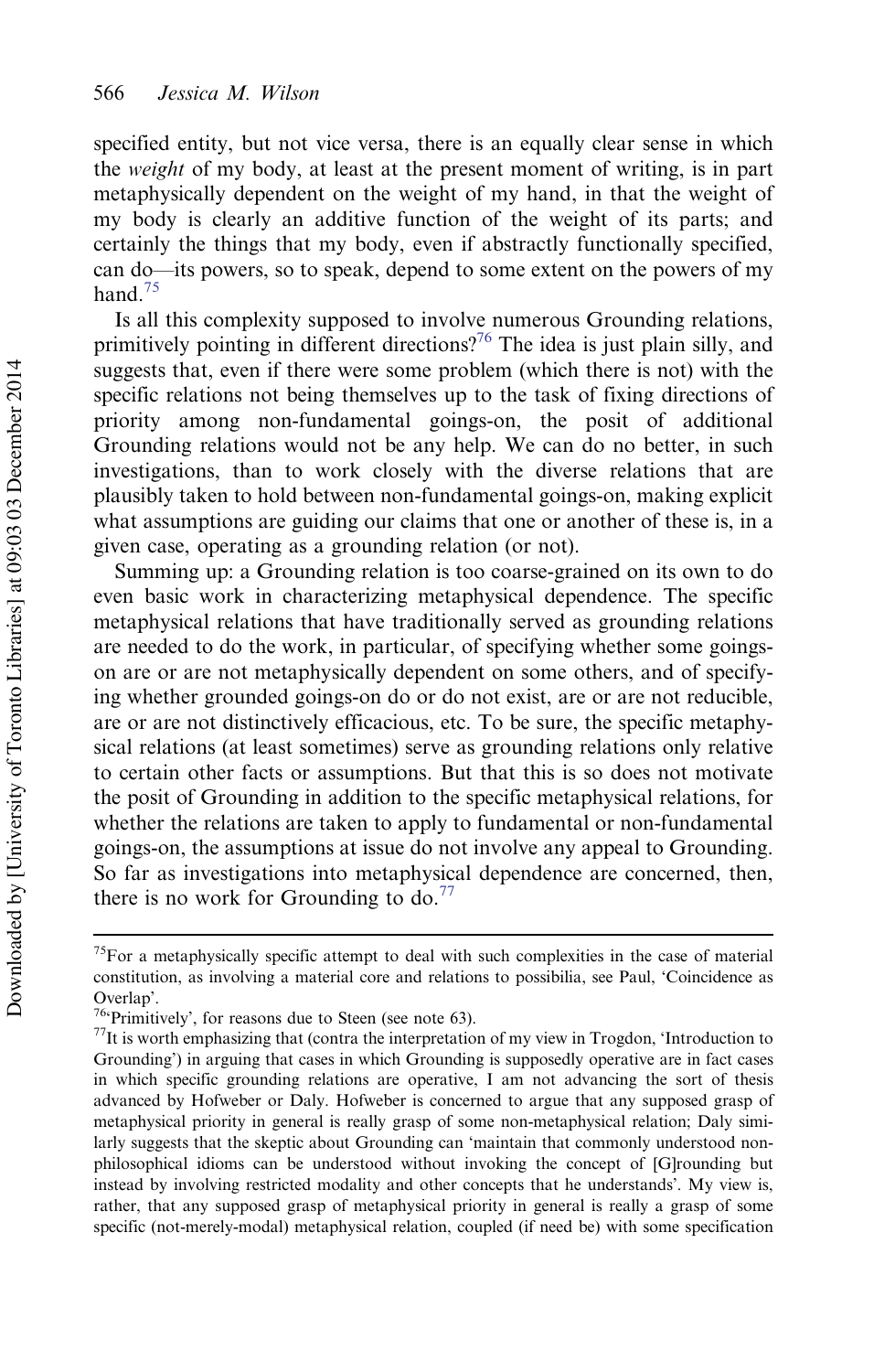## V. Is Grounding Needed as a General Unifier of the Specific Grounding Relations?

Though Grounding is not needed for specific investigations into metaphysical dependence, one might wonder whether we should nonetheless posit Grounding in addition to the specific metaphysical grounding relations, as unifying, one way or another, the specific relations. Schaffer offers just such a motivation:

I digress to consider a possible objection, according to which there are many distinct notions of grounding, united only in name. . . . By way of reply, I see no more reason to consider this a case of mere homonymy, than to consider various cases of identity as merely homonymous. In both cases, there is a common term, and the same formal structure. This is some evidence of real unity. At the very least, I would think it incumbent on the objector to provide further reason for thinking that the general term 'grounding' denotes no unified notion.<sup>78</sup>

Schaffer here suggests that the unification at issue is both terminological and formal. As above (Section III) Sider similarly claims that reference to 'grounding' (as in 'grounding relations'), of the sort that I have helped myself to in this paper, supports countenancing the general notion. And Fine's (pers. comm.) suggestion that Grounding might be effectively multiply realized (or implemented) by 'small-g' grounding relations might be taken to suggest that Grounding is, one way or another, a metaphysical unifier of the more specific relations.

These routes to unification are problematic, however. One basic problem with these suggestions is that, even granting that the specific relations are unified in any or all of these ways, nothing directly follows about whether or not a distinctive relation should be posited as the metaphysical locus of the

of the relevant fundamental goings-on. My view is somewhat closer to, though still crucially different from, that advanced by Koslicki: Koslicki is friendly to the supposition that there is a 'general characterization of ontological dependence along [Finean] essentialist lines', but thinks that there are (at least) two basic forms of such dependence ('constituent dependence', in which the dependent goings-on have more fundamental entities as essential constituents, and 'feature dependence', in which the dependent goings-on 'corresponds to a feature that is present in a "bearer" or "host"'). These general specifications of the general relation still leave open all the crucially basic questions, however—do the constituents form a plurality or an aggregate? Is the constituted entity identical to or distinct from the plurality or the aggregate? Is the constituted entity efficacious? and so on—and so fail to overcome the sort of metaphysical underdetermination that renders Grounding practically useless for purposes of investigations into metaphysical dependence. (See Koslicki, 'Coarse-Grainedness of Grounding', for further discussion of differences between our views.) Similar remarks apply to McDaniel's proposed reduction of Grounding in terms of degrees of being (or associated notion of comparative 'reality'). Hofweber, 'Ambitious, yet Modest'; Daly, 'Scepticism about Grounding', 99; Koslicki, 'Varieties of Ontological Dependence', 212; McDaniel, 'Degrees of Being'. 78Schaffer, 'On What Grounds What', 377.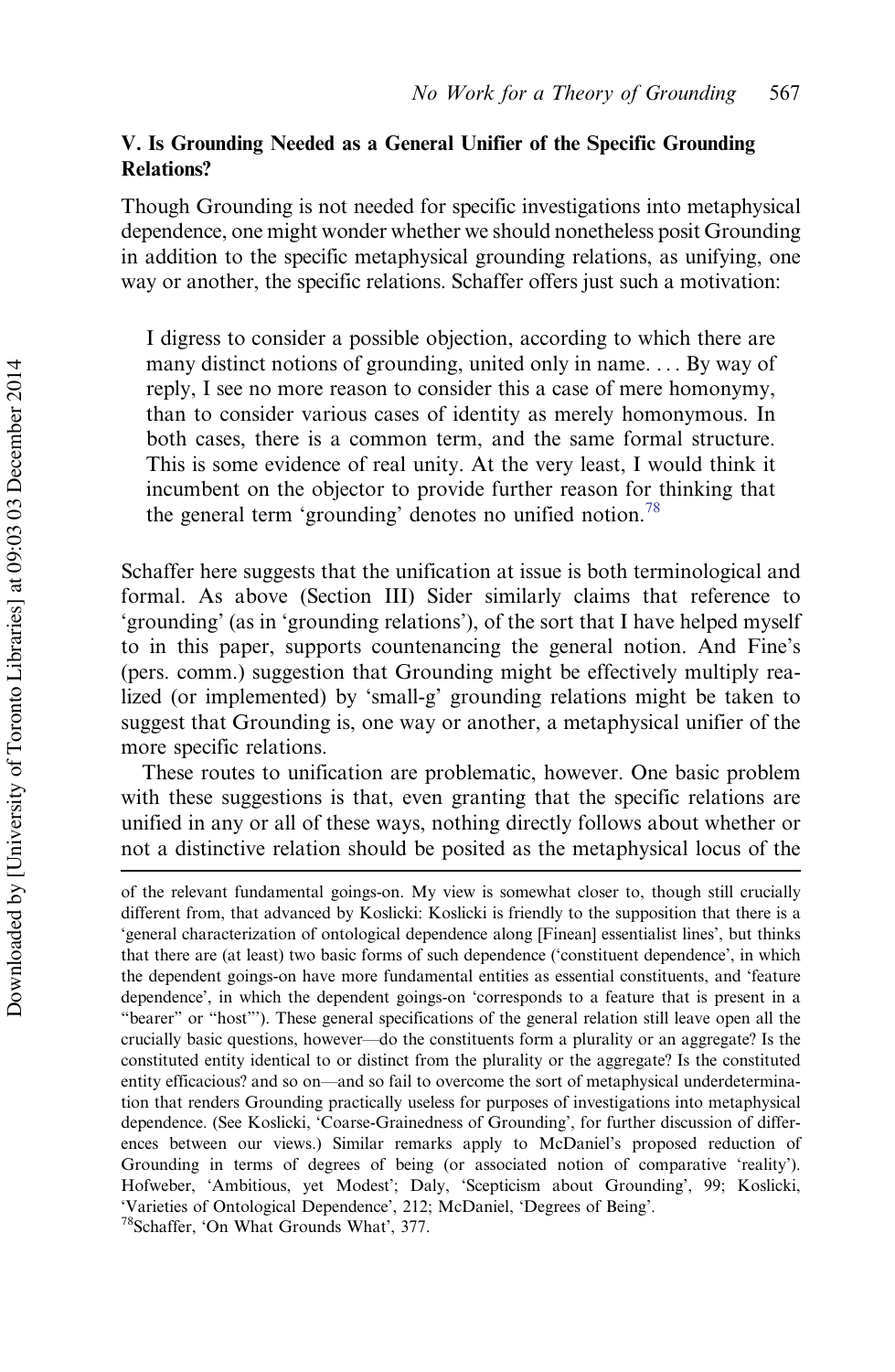commonalities at issue. I made a version of this point earlier, when considering Sider's suggestion that use of expressions such as 'a grounding relation' support the posit of Grounding; there the observation was that such seeming reference admits of a plausible alternative interpretation as schematic over the specific relations. The same point would apply to Schaffer's claim that the idioms of dependence exhibit terminological unity, supposing they in fact do. A related point applies to other unity-based motivations for Grounding. For example, suppose that the diverse specific relations have something metaphysically and/or formally in common. Why suppose that such commonalities support a distinctive, much less primitive, metaphysical posit— Grounding? Here again it is useful to recall that (and notwithstanding that determinables clearly terminologically, metaphysically and formally unify their determinates) philosophers very commonly assume that determinables are reducible to disjunctions of determinates. Again, I do not think that is the right view of determinables,<sup>79</sup> but the point remains: no support for the posit of a distinctive, much less primitive Grounding relation follows just from the supposition that the 'small-g' grounding relations share various features in common.<sup>80</sup>

#### V.i. The disunity of the specific grounding relations

In any case, there is little motivation for taking the specific grounding relations to be unified in any of the suggested ways. There is not, after all, 'a common term' operative in contexts in which questions of dependence and priority are at issue, but rather several idioms of dependence ('metaphysically depends on', 'in virtue of', 'nothing over and above', 'grounded in', 'constituted by', 'just', etc.). Indeed, the fact that there are so many different idioms provides support, to my mind, for taking these idioms (as well as derivative references, such as 'a grounding relation' or a relation of 'nothing over and above-ness') to be schematic over the specific relations: any handle recognizably adverting to the specific relations will do, so to speak.

The case for metaphysical unity is also weak. What exactly is supposed to be in common among type identity, token but not type identity, the classical mereological part/whole relation, alternative (e.g. causal compositional) understandings of the part/whole relation, functional realization, the set

<sup>&</sup>lt;sup>79</sup>Following Wilson, 'Fundamental Determinables'.<br><sup>80</sup>Moreover, if Grounding were posited as metaphysically unifying all the specific relations, the relation between Grounding and the specific relations would itself involve a grounding relation, whose status and direction of priority is unclear. Such a posit thus gives rise to concerns expressed by the question: What grounds the Grounding facts? An advantage of sticking with specific grounding relations rather than reifying a distinctive Grounding relation is that this bothersome question does not arise for the specific relations. For attempts to answer the bothersome question, see Bennett, 'By Our Bootstraps'; Raven, 'In Defence of Ground'; deRosset, 'Grounding Explanations'; Litland, 'Grounding Grounding'.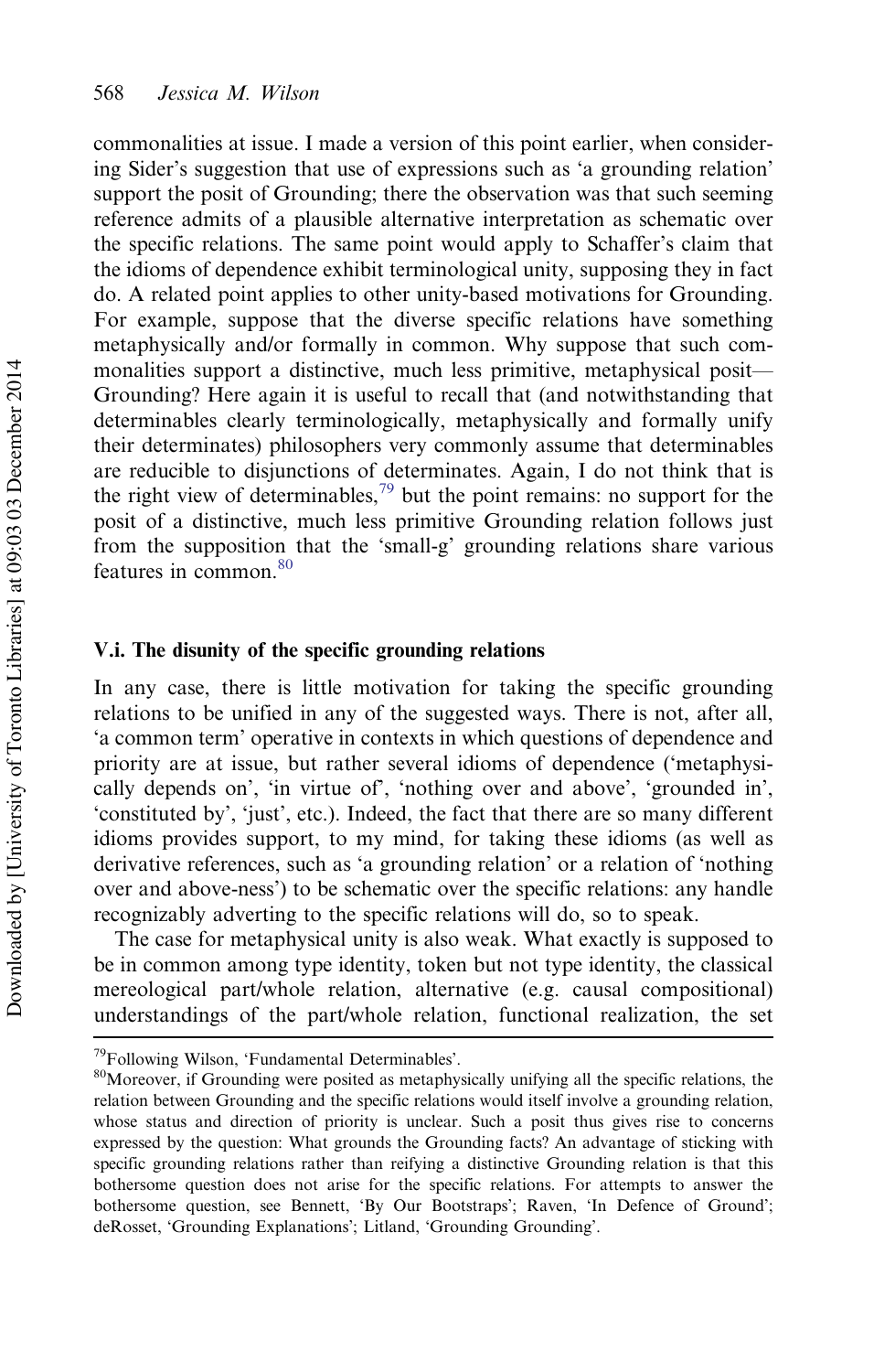membership relation, the proper subset relation, the determinable/determination relation, and other relations that have been profitably appealed to in specific investigations into metaphysical dependence of the nothing over and above variety? To be sure, these relations are all capable of serving as 'small-g' grounding relations, but note that, as per Section IV, their serving in this capacity will typically depend on certain other facts or assumptions (e.g. about which goings-on are fundamental). As such, the sense in which these various relations have in common their status as grounding relations is unclear and does not clearly support their having some metaphysical element in common (compare the case of determinables and determinates, where there does seem to be a clear sense in which the determinates have something metaphysical in common).

Nor do the formal features associated with the specific relations, even in cases in which they serve as grounding relations, serve as evidence of real unity. Proponents of Grounding typically cite irreflexivity, asymmetry and transitivity (or transitive closure) as features shared by all grounding relations:

As to the logical features of grounding, it is best modeled as a twoplace predicate.... Grounding is ... irreflexive, asymmetric, and  $transitive<sup>81</sup>$ 

It seems clear that the binary part of the grounding relation is asymmetric and hence irreflexive. ... The grounding relation is not obviously transitive, but I shall assume transitivity.... If the most fundamental relation in the vicinity is not transitive, then [Grounding] picks out its transitive closure.<sup>82</sup>

To be sure, some grounding relations, including proper parthood, proper subsethood, and the determinable/determinate relation, have these features. But note that these features are shared by any strict ordering relation, many of which are non-grounding relations—causation, temporal relations such as 'before-than', quantitative scalar relations such as 'taller-than', and so on. Hence, even if all grounding relations did have these features, this in itself would not serve as evidence of real unity of the sort that would motivate posit of Grounding; at best it would serve as evidence for the posit of a relation ('Strict Ordering'?) unifying any and all strict ordering relations.<sup>83</sup>

Moreover, not all grounding relations have all the supposed features. It is often supposed that impure sets metaphysically depend on their members,

<sup>&</sup>lt;sup>81</sup>Schaffer, 'On What Grounds What', 376.<br><sup>82</sup>Rosen, 'Metaphysical Dependence', 115. See also Correia, 'Ontological Dependence', 1023.<br><sup>83</sup>It is perhaps in recognition of this fact that Schaffer takes the evidence of rea

to the conjunction of terminological and formal considerations; but as above there is little evidence of terminological unity.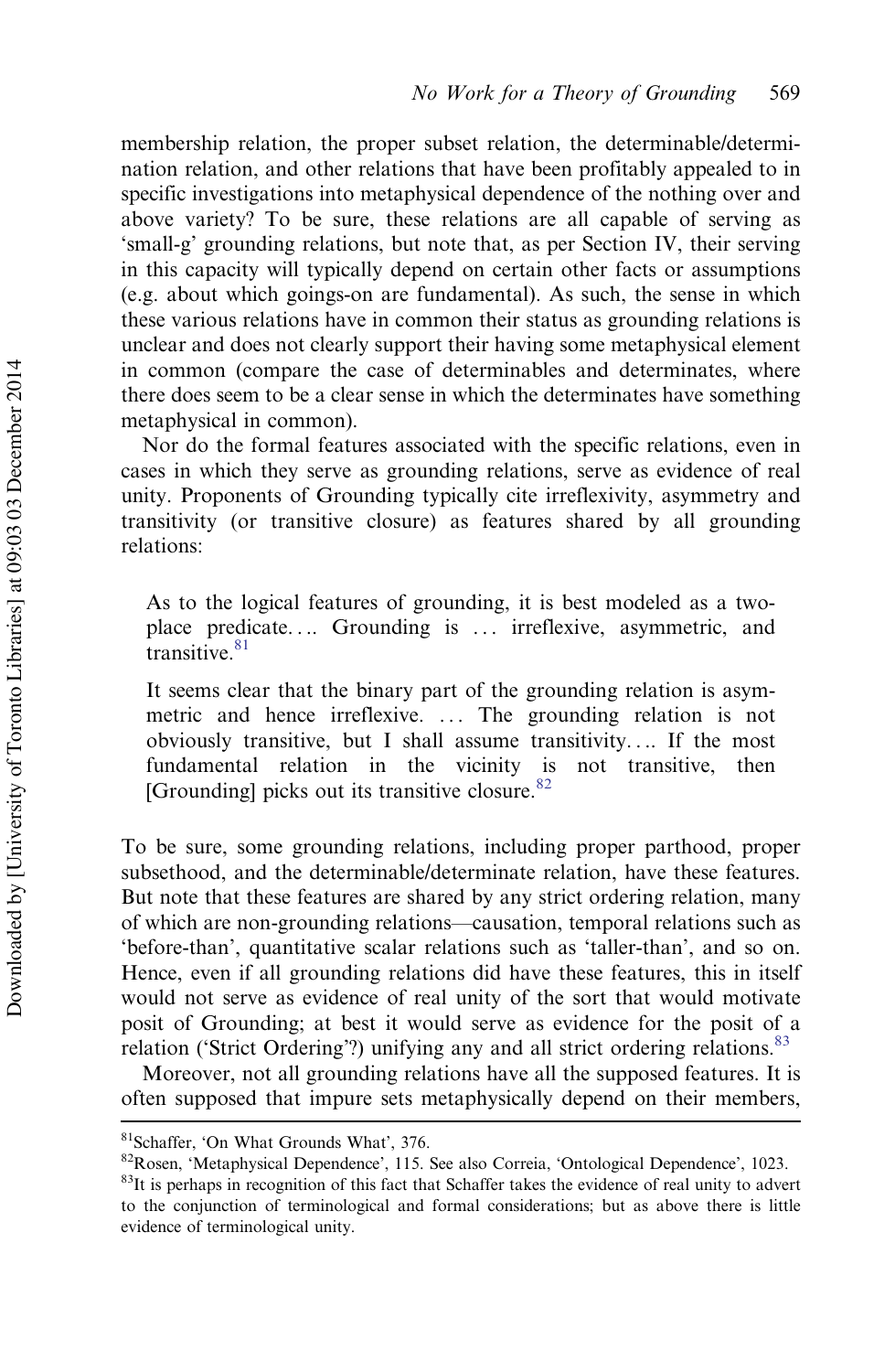and not vice versa;<sup>84</sup> but set membership is not transitive. And Schaffer has come to believe, by attention to 'mixed' cases of iterated grounding, that 'the assumption of transitivity was a mistake'. <sup>85</sup> Having given up transitivity, the argument from formal unity is on even shakier ground, since now many more non-grounding relations will share the supposedly unifying formal features at issue. Indeed, since the asymmetry of a relation entails its irreflexivity, the claim that grounding relations are formally unified comes down to the claim that grounding relations are all asymmetric. Even supposing this is correct, the case for unity here is again not for Grounding per se, but for some other relation ('Asymmetry'?), subsuming any and all asymmetric relations.

And things get worse; for not all grounding relations are asymmetric. Naomi Thompson and Elizabeth Barnes have given a number of candidate examples of mutually metaphysically dependent goings-on, concluding that metaphysical dependence is non-symmetric.<sup>86</sup> Proponents of Grounding might aim to deny any and all of these cases, but given that the cases seem to be live possibilities (independent of one's previous commitments), such rejections are increasingly ad hoc; and, again, insofar Grounding is supposed to represent a general resource for investigating metaphysical dependence, the characterization of this posit should not rule out of court apparently live possibilities about what can metaphysically depend on what.

What remains is at best the claim that all grounding relations are irreflexive. But *most* relations are irreflexive! The claim of formal unity has fallen apart under further examination.

### V.ii. Identity as a grounding relation

I could stop here, but I want to press on a bit, since I think even the supposition of irreflexivity as common to all grounding relations can and should be denied; this result moreover provides additional support to the

<sup>&</sup>lt;sup>84</sup>See Fine, 'Essence and Modality'.<br><sup>85</sup>Schaffer, 'Grounding, Transitivity, and Contrastivity'. So, for example, Schaffer discusses a case in which a specific dent in a ball's surface partially grounds the ball's specific shape S, and the ball's specific shape S partially grounds the ball's being more or less spherical, but the dent does not ground the ball's being more or less spherical. Though Schaffer does not flag this, his case is 'mixed' in arguably involving distinct specific grounding relations: the dent is partly mereologically constitutive of the specific shape, and the specific shape is a determinate of which the less specific shape is a determinable.

<sup>86</sup>Thompson, 'Metaphysical Interdependence'; Barnes, 'Symmetric Dependence'. So, for example, Thompson discusses a case in which the truth of each of a pair of propositions is grounded in the truth of the other (P:  $Q$  is true' Q:  $P$  is true'); Barnes discusses several cases of seemingly mutual metaphysical dependence, including numbers on a mathematical structuralist view and cases in which an event (e.g. World War II) metaphysically depends on a smaller event (e.g. the evacuation at Dunkirk), and vice versa.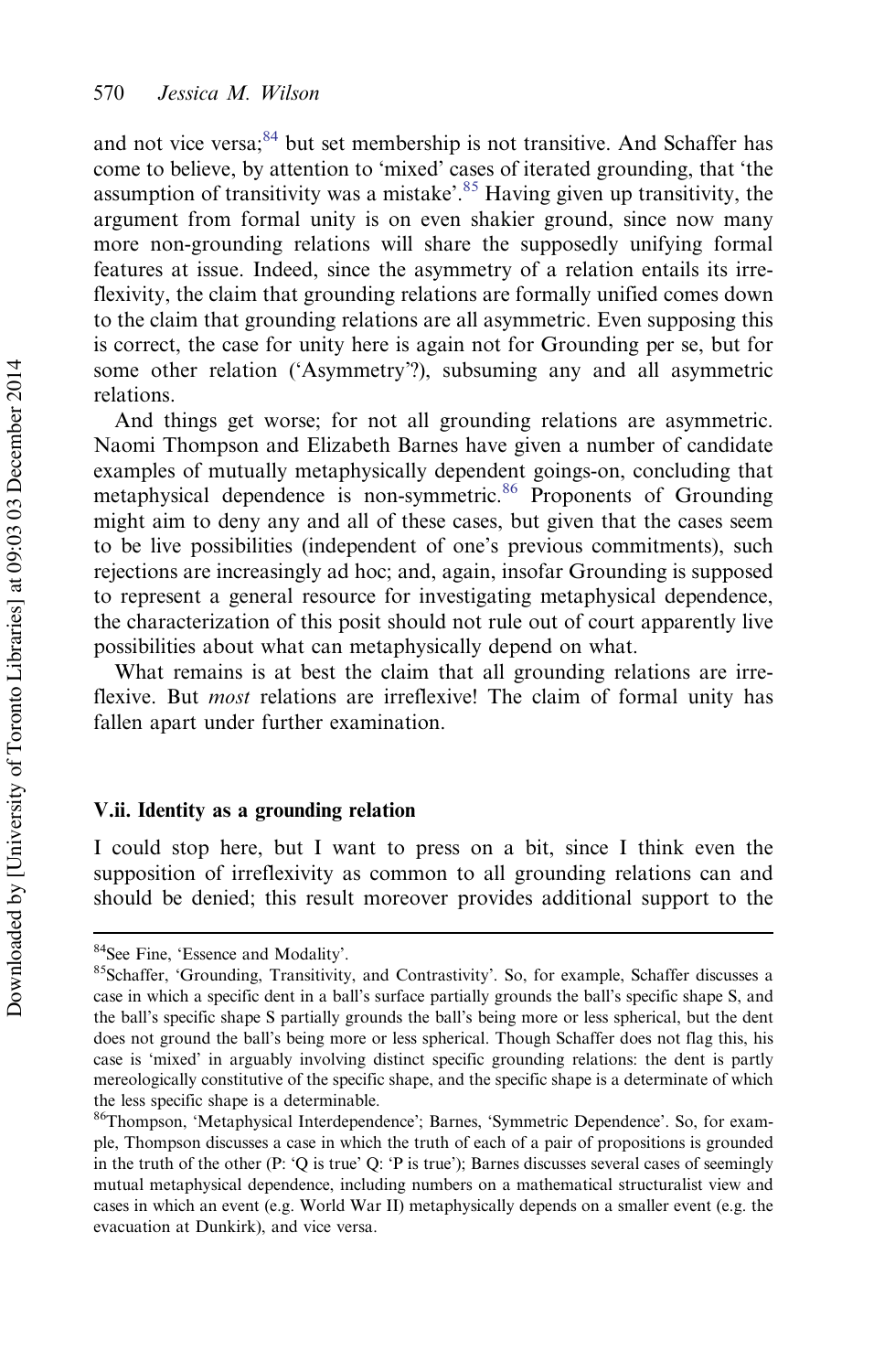claim that grounding relations may be symmetric. For, I maintain, identity (type or token) is also a grounding relation, and identity is reflexive.

I consider the motivations for presupposing irreflexivity shortly, but we already have reason to think that any such assumptions must be mistaken. For, in investigating grounding, we aim to make sense of the usual idioms of metaphysical dependence, and identity claims are paradigmatic of claims taken to establish that certain goings-on are nothing over and above certain other goings-on. Sometimes the assumption of identity is explicit:

Every mental state type is identical with a physical state type or a disjunction of physical state types.

Water is identical with H2O.

Sometimes it is tacit but clearly presupposed:

To say that there is a table in the room is just to say that there are some particles arranged table-wise in a room.

The fact that it is possible that there is a blue kangaroo is reducible to the fact that there is a concrete possible world containing a blue kangaroo.

Why, then, think that a grounding relation must be irreflexive? Rosen says: 'The case for strong irreflexivity is clear enough. Just as no fact can make itself obtain, no fact can play a role along with other facts in making itself obtain.' <sup>87</sup> (On Rosen's view, Grounding may hold between many grounding facts and a single grounded fact; talk of 'strong' irreflexivity reflects that a grounded fact cannot be one among the several grounding facts.) Rosen also makes a case for 'strong asymmetry' (entailing strong irreflexivity):

[W]hen we cite grounds for [p], we cite facts that are strictly prior to [p] in a certain explanatory order. If [q] plays a role in making it the case that p, then [q] must be 'more fundamental' than [p], in which case [p] cannot play a role in making it the case that q.<sup>88</sup>

This motivation for irreflexivity, as well as that for asymmetry, can and should be resisted, however.

To start, even bracketing whether identity is a grounding relation, the case for reflexivity is weak. Again, why not allow that fundamental goings-on can ground themselves, along lines of the self-justificatory status of basic beliefs on a foundationalist epistemology, or the self-sustaining status of God on

 ${}^{87}$ Rosen, 'Metaphysical Dependence', 116.  ${}^{88}$ Ibid., 116.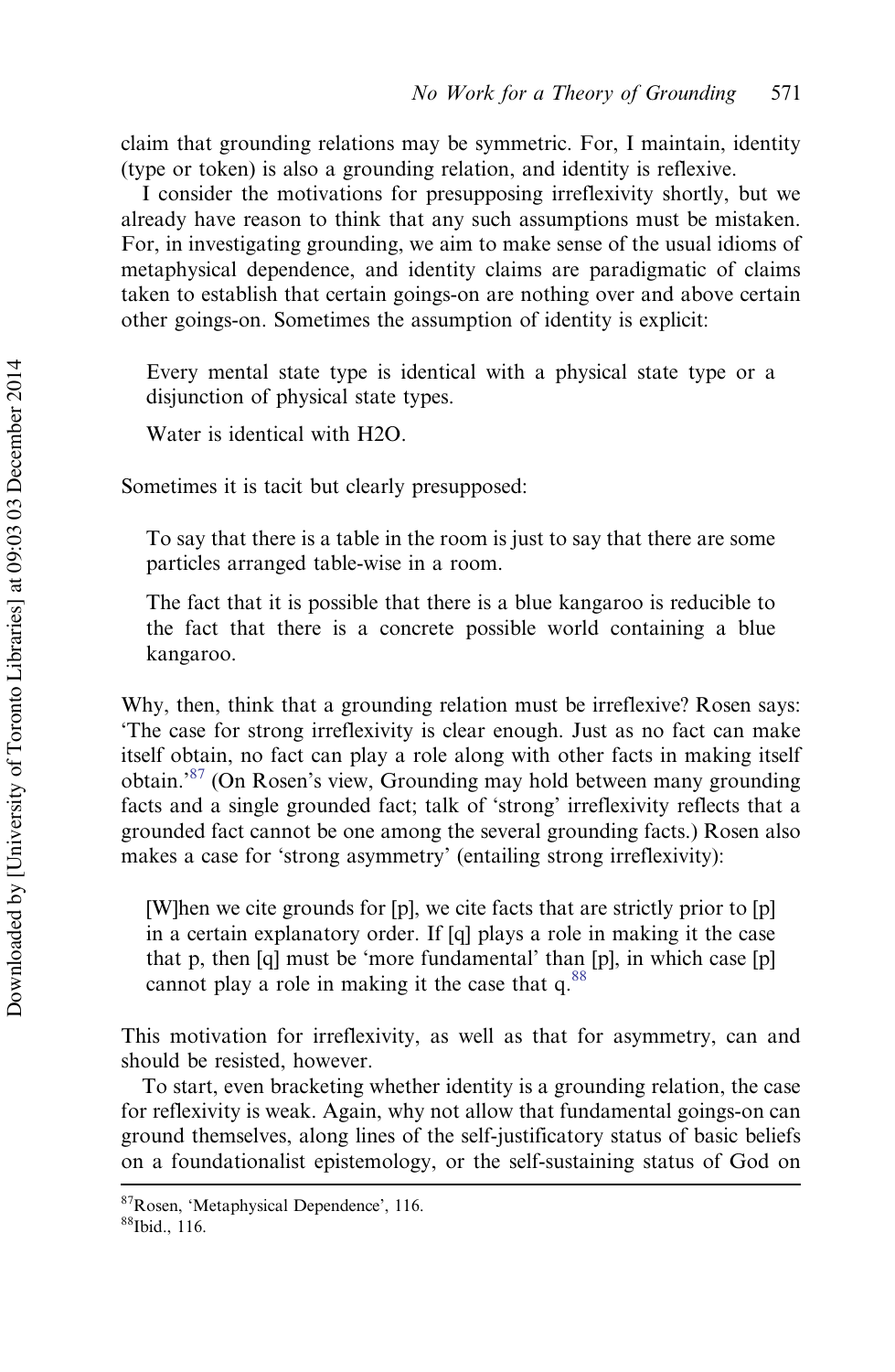many theologies? Given such possibilities, it seems better to suppose that grounding is non-reflexive, with some cases of grounding being reflexive and others not.<sup>89</sup> Relatedly, Jenkins notes, after observing that the assumption of irreflexivity, combined with certain plausible dependence claims (e.g. that statues depend metaphysically on their composing matter) entails the falsity of certain seemingly live positions (e.g. that every statue is identical with its composing matter), that 'there are considerations of methodological neutrality which speak against assuming irreflexivity'. 90

But if grounding can be reflexive, then it can also be symmetric. Again, why not allow that there can be cases of symmetric irreflexive grounding say, as holding between mutually interdependent foundational entities, along lines of Leibniz's monadology, or as might be the case if, as I argue elsewhere, $91$  determinables as well as determinates can be fundamental? Given such live possibilities, it also seems better to suppose that grounding relations may be non-symmetric, with some cases of grounding being symmetric and others not.

Still, putting aside the possibility of foundational or mutual self-grounding, something seems right about Rosen's lines of thought motivating asymmetry and irreflexivity, according to which grounding is supposed to reflect a directed order of metaphysical dependence. Indeed, in typical cases of identity-based claims, the dependence is supposed to be asymmetric; for example, mental state types are grounded in physical state types, rather than vice versa. How can the typical asymmetry of dependence be accommodated, if the specific grounding relation at issue—say, type or token identity—is symmetric?

There are two ways, one or other of which might apply in a given case. First, the asymmetry of dependence can be located, not in the specific grounding relation itself, but in extrinsic considerations involving the relata. So, for example, a type-identity theorist about the mental can locate this asymmetry in the broadly extrinsic fact that every mental state type is identical with a physical state type, but not vice versa. Second, the asymmetry of dependence can be located, not in the specific grounding relation itself, but in intrinsic considerations involving the relata. So, for example, a type-identity theorist can locate this asymmetry in the broadly intrinsic fact that the physical state type to which the mental state type is identical is an ontologically lightweight (e.g. lower-level relational, Boolean or

 $89$ Fine distinguishes strong and weak notions of grounding that are irreflexive and reflexive, respectively; but his admission of reflexive grounding is not intended to accommodate identity claims as grounding claims, since (as the terminology of 'weak' grounding implies), reflexive grounding is supposed only to connect facts at the same 'level' of metaphysical priority. As I argue presently, a grounding relation may be reflexive even in cases where there is a clear

asymmetry of priority. Fine, 'Guide to Ground'.<br><sup>90</sup>Jenkins, 'Is Metaphysical Dependence Irreflexive', 270.<br><sup>91</sup>Wilson, 'Fundamental Determinables'.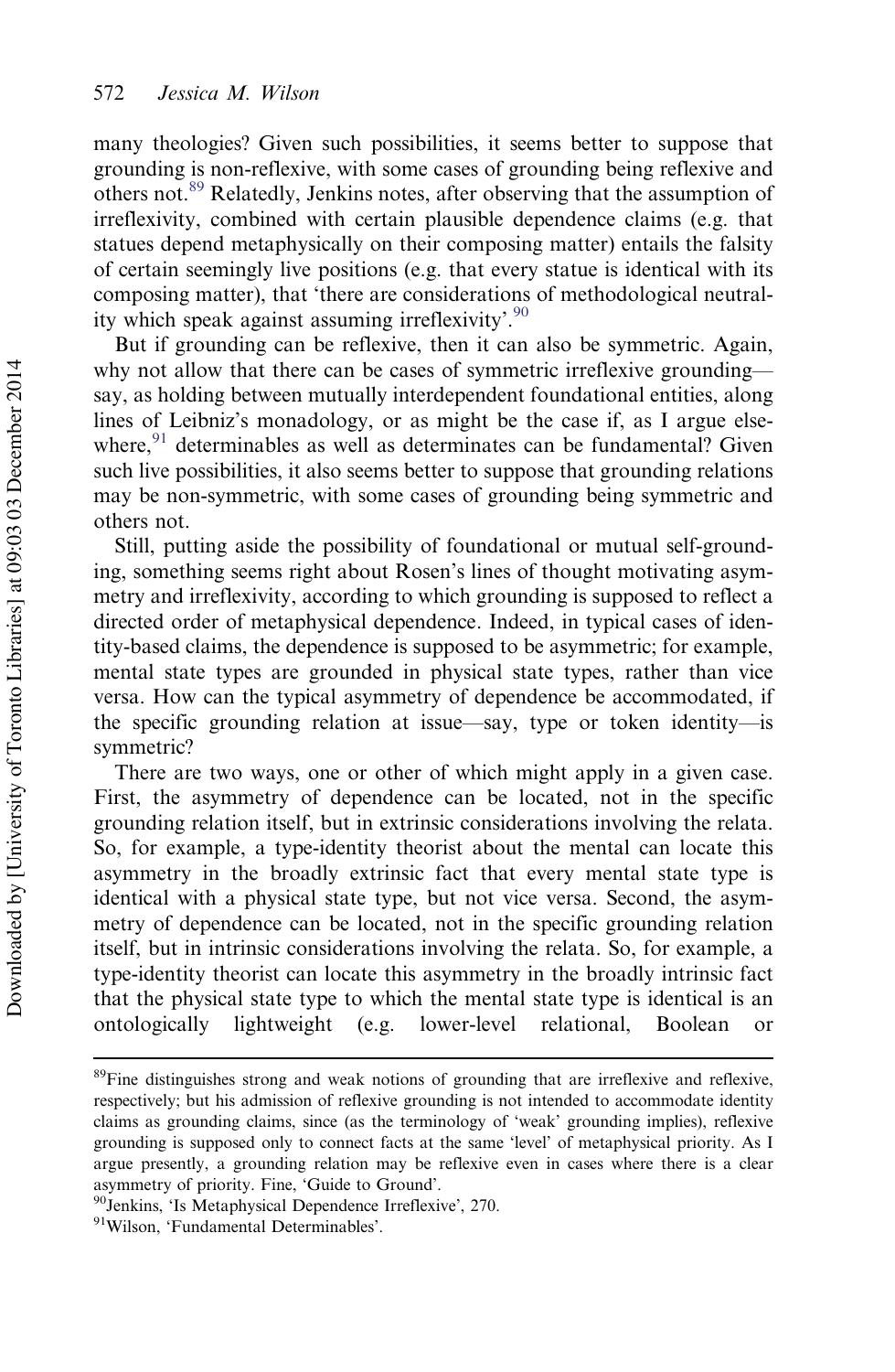mereological) combination of other physical state types rather than other mental state types. This sort of strategy will also work to secure the asymmetry of priority in cases of a posteriori necessity, involving, for example, water's being identical with  $H_2O$  (here, a higher-level type is taken to be identical with a lower-level relational type). Even granting that the dependence at issue in (many cases of) grounding is directed and so in some sense asymmetric and irreflexive, then, there is no problem with taking identitybased grounding claims at metaphysical face value.<sup>92</sup>

One final concern remains about taking identity to be a grounding relation. Supposing it is, then one of the relata will (by one or other means, above) be prior to (more fundamental than) the other. But then how can the relata be identical? Since they have different properties, by Leibniz's law they must in fact be different.<sup>93</sup> The concern here is familiar to identity theorists in the physicalism debates; my preferred response adverts to considerations similar to those discussed in the previous paragraph. According to the ontological reductionist, a state token or type may be shared by different systems. In such cases, the qualification of the state as fundamental or not reflects the status of the state as part of a system of states that is or is not appropriately taken to be fundamental, either on intrinsic or extrinsic grounds, as a working, speculative or antagonistic hypothesis. Qua physical—part of a physical system of states—a belief is fundamental, according to the reductive physicalist; qua mental—part of a mental system of states that same belief is not fundamental. This sort of strategy (which is a variation on strategies discussed by Lewis and by Gibbard) seems to me to make sense of how identical entities can have different properties.<sup>94</sup>

It is moreover worth noting the lengths that proponents of Grounding must go in order to treat seemingly clear cases of grounding relations not having the assumed features of irreflexivity and asymmetry. So, for example, in regards to the case of logical analysis, Fine says:

The notion of ground ... is also to be distinguished from logical analysis. Indeed, the paradigm of logical analysis ('the average American') is not for us a case of ground, since the propositions

<sup>&</sup>lt;sup>92</sup>These strategies for accommodating the directedness of metaphysical priority will also serve to accommodate the related idea that (as per Fine, 'Question of Realism', 'Guide to Ground') grounding is or is associated with an explanatory relation, and explanatory relations must be irreflexive in order to be informative.<br><sup>93</sup>Thanks to Karen Bennett for raising this concern.

<sup>&</sup>lt;sup>94</sup>Lewis, 'Counterparts or Persons'; Gibbard, 'Contingent Identity'. Jenkins suggests that one way of making out this sort of view is to take talk of relative dependence as hyperintensional: 'To say that "depends on" is hyperintensional is to say that it creates contexts into which one cannot always substitute necessarily co-extensive terms salva veritate. . . . This option is, importantly, compatible with ontologies that identify brain states with pain states. We are free to identify S's pain with the brain state that grounds it, should we wish (for reasons of parsimony, say), to do so.' Jenkins, 'Is Metaphysical Dependence Irreflexive', 270–1.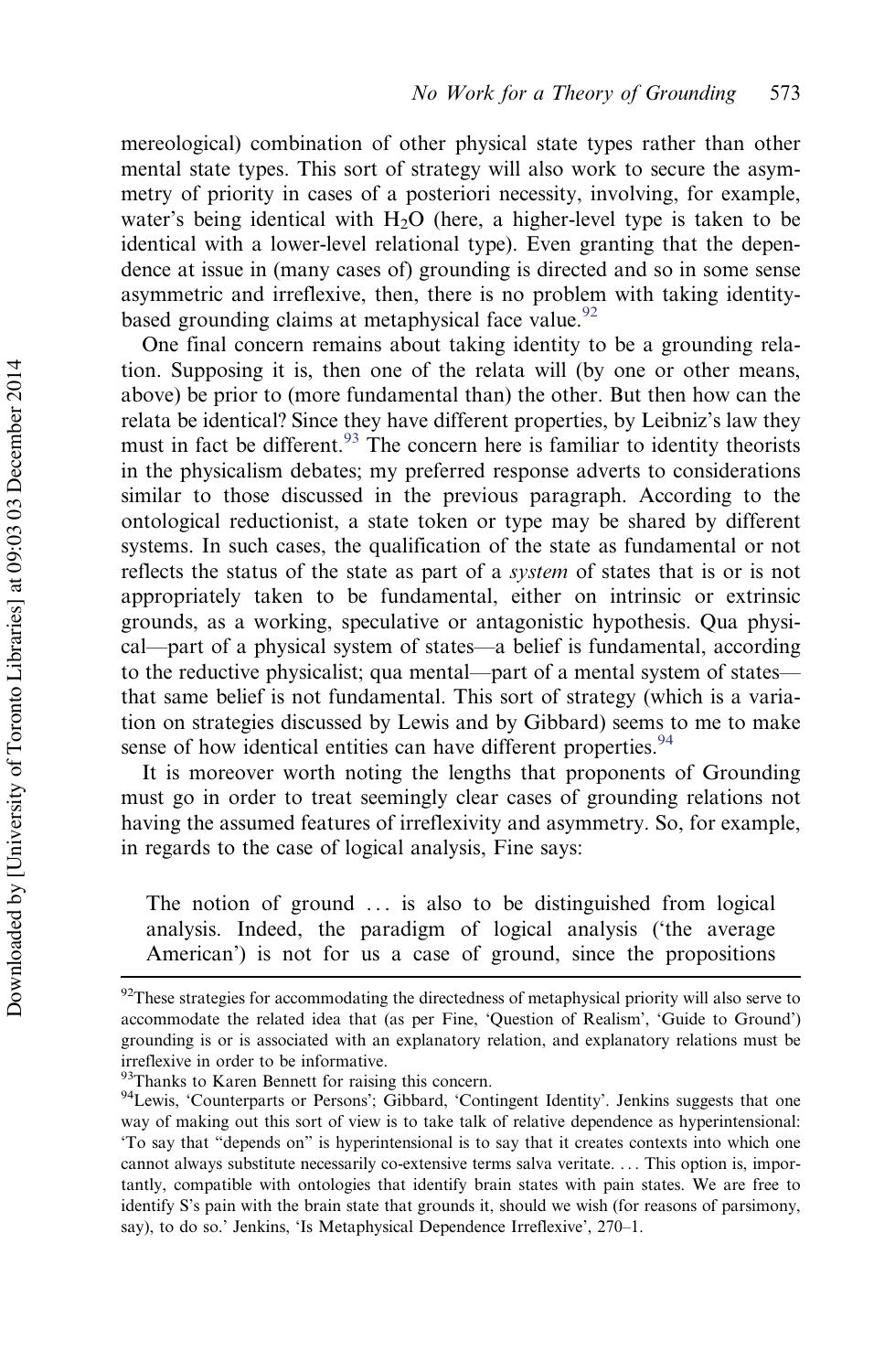expressed on both sides of the analysis are presumably the same and yet no proposition can properly be taken to ground itself. For us, the potentially misleading surface appearance of grammar is entirely irrelevant to questions of ground, since we are looking to the propositions expressed by the sentences rather than to the sentences themselves.<sup>95</sup>

But cases of logical analysis are paradigmatic cases of grounding or metaphysical dependence, and it is implausible to deny that they are such. Rosen agrees that a 'Grounding-Reduction Link' is highly plausible, not just in cases of logical analysis but also in cases of metaphysical analysis and a posteriori necessity; but again the commitment to Grounding's being irreflexive poses a difficulty:

To be a square just is to be an equilateral rectangle. This means that if ABCD is a square, then it is a square in virtue of being an equilateral rectangle. To be an acid just is to be a proton donor. So HCl is an acid in virtue of the fact that HCl is a proton donor. Suppose Lewis is right; suppose that for a proposition to be necessary just is for it to hold in all possible worlds. Then it is a necessary truth that whatever is green is green, and if we ask what makes this proposition necessary, the answer will be: It is necessary in virtue of the fact that it is true in every world. These instances of the Grounding-Reduction Link have a certain ring of plausibility . . . but the Link presents us with a real puzzle. After all, if our definition of square is correct, then surely the fact that  $ABCD$  is a square and the fact that ABCD is an equilateral rectangle are not different facts: they are one and the same. But then ... every instance of [the Link] will amount to a violation of irreflexivity.<sup>96</sup>

Rosen's basic strategy for avoiding this difficulty is to take reduction to be a relation between distinct propositions. But not just any propositions will do the trick; in particular, Russellian propositions, individuated just by their worldly constituents and their manner of combination, will not do, since on such an account reduced and reducing propositions fail to be distinct, leading, via the Grounding-Reduction link, to another violation of irreflexivity. Rosen's second pass strategy then involves 'insisting that the operation of replacing a worldly item in a fact with its real definition never yields the same fact again. It yields a new fact that "unpacks" or "analyzes" the original'.<sup>97</sup>

<sup>&</sup>lt;sup>95</sup>Fine, 'Question of Realism', 15. Fine reports that he is inclined at present towards taking the relata of Grounding to advert to more specifically representational entities (sentences, rather than the propositions that sentences express), which move strikes me as either at odds with his desired 'return to metaphysical innocence' or else to be subject to concerns similar to those of

Rosen's view, to be next discussed.<br><sup>96</sup>Rosen, 'Metaphysical Dependence', 124.<br><sup>97</sup>Ibid., 124.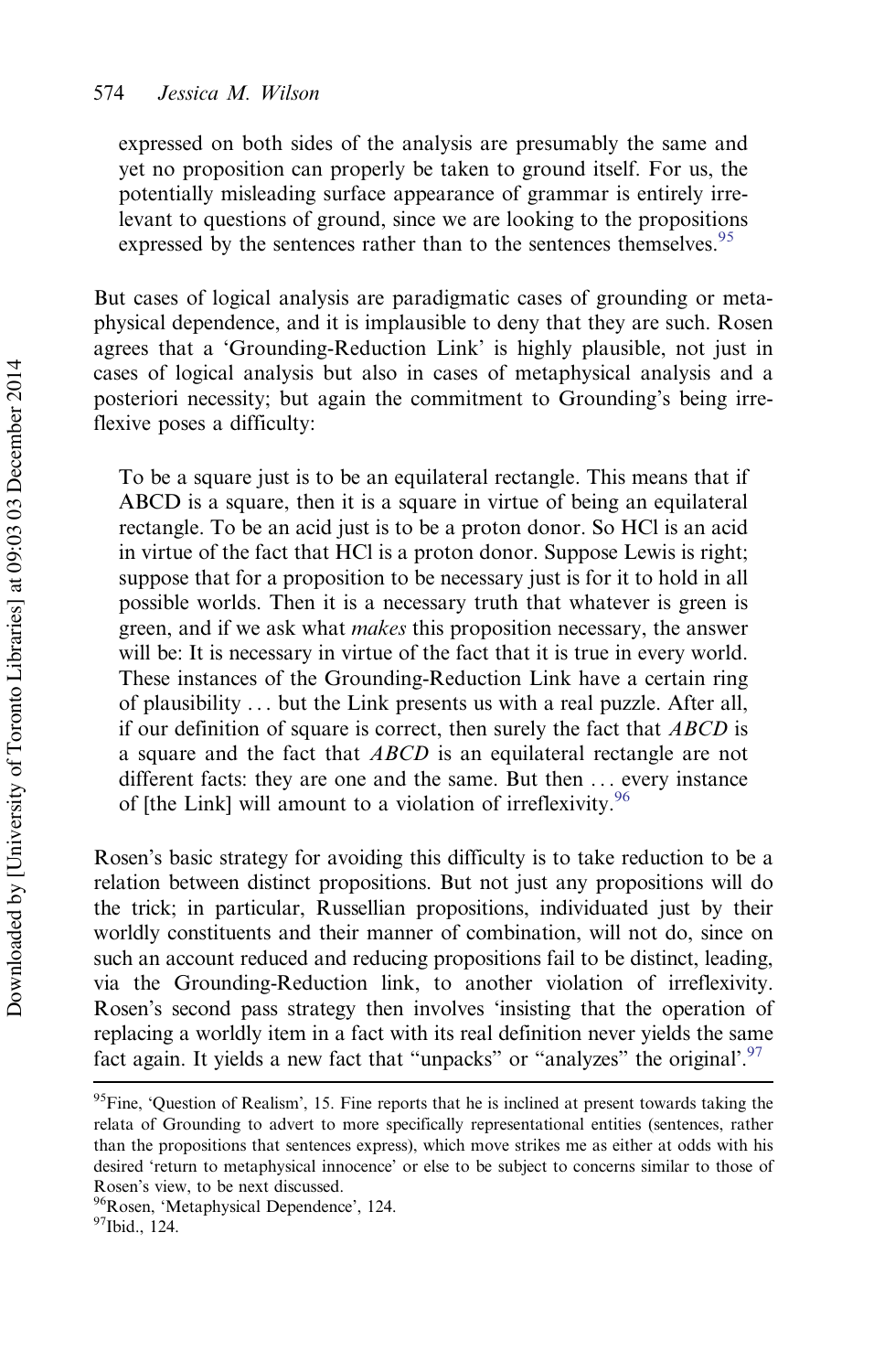Rosen spends some time motivating this new means of individuating facts and associated propositions, which effectively imports modes of presentation characteristic of representational entities into the world. Suffice to say that there is a much more straightforward strategy for preserving the Grounding-Reduction Link: namely to allow that grounding can be reflexive (again, locating the asymmetry of priority elsewhere than the grounding relation) and, more generally, allowing that identity (type or token) can be a grounding relation.

To return to the question of formal unity: one might respond to the seeming diversity of formal properties of specific grounding relations by multiplying distinctive grounding relations,  $\dot{a}$  la Fine. So, for example, Fine distinguishes between 'weak' and 'strong' notions of Ground which are and are not reflexive, respectively.<sup>98</sup> Such diversification, in manifesting sensitivity to the variety of ways in which some goings-on may be grounded in some others, is clearly on the right track. But a strategy of diversification leads back towards a disunified array of more specific relations, undermining the remaining reason to posit any Grounding relation(s) distinct from the usual metaphysical suspects, and moreover—since we must clearly remain committed to the specific relations—violating the usual strictures of parsimony and Ockham's razor.

#### V.iii. Contrasting Grounding and Causation as potential unifiers

Summing up: there is neither terminological, metaphysical, nor formal reason to posit a Grounding relation, as needed to unify the multiplicity of specific grounding relations: the objection 'according to which there are many distinct notions of grounding, united only in name' stands.

Note that the complaint I am here raising would again not clearly apply to undermine a general relation of 'Causation', should anyone care to posit one. The diverse (nomological, counterfactual, transference) accounts of causation are terminologically unified: there is a single word ('cause') that flags that causation is at issue. The diverse relations are also formally unified: whatever the account, causation is (with the few claimed exceptions proving the rule) uniformly understood to be asymmetric, irreflexive and transitive.<sup>99</sup> Moreover, as discussed above, 'small-c' causal claims bring with them a number of common presuppositions—about the existence of the cause and effect, the distinctness of cause and effect, and the efficacy of the cause. There is at least a case to be made, then, that the 'small-c' causal relations are terminologically, formally and metaphysically unified. Not so, as I have argued, for the 'small-g' grounding relations.

<sup>&</sup>lt;sup>98</sup>Fine, 'Guide to Ground'.<br><sup>99</sup>The usual formal features posited for Grounding thus subsume the causal relation.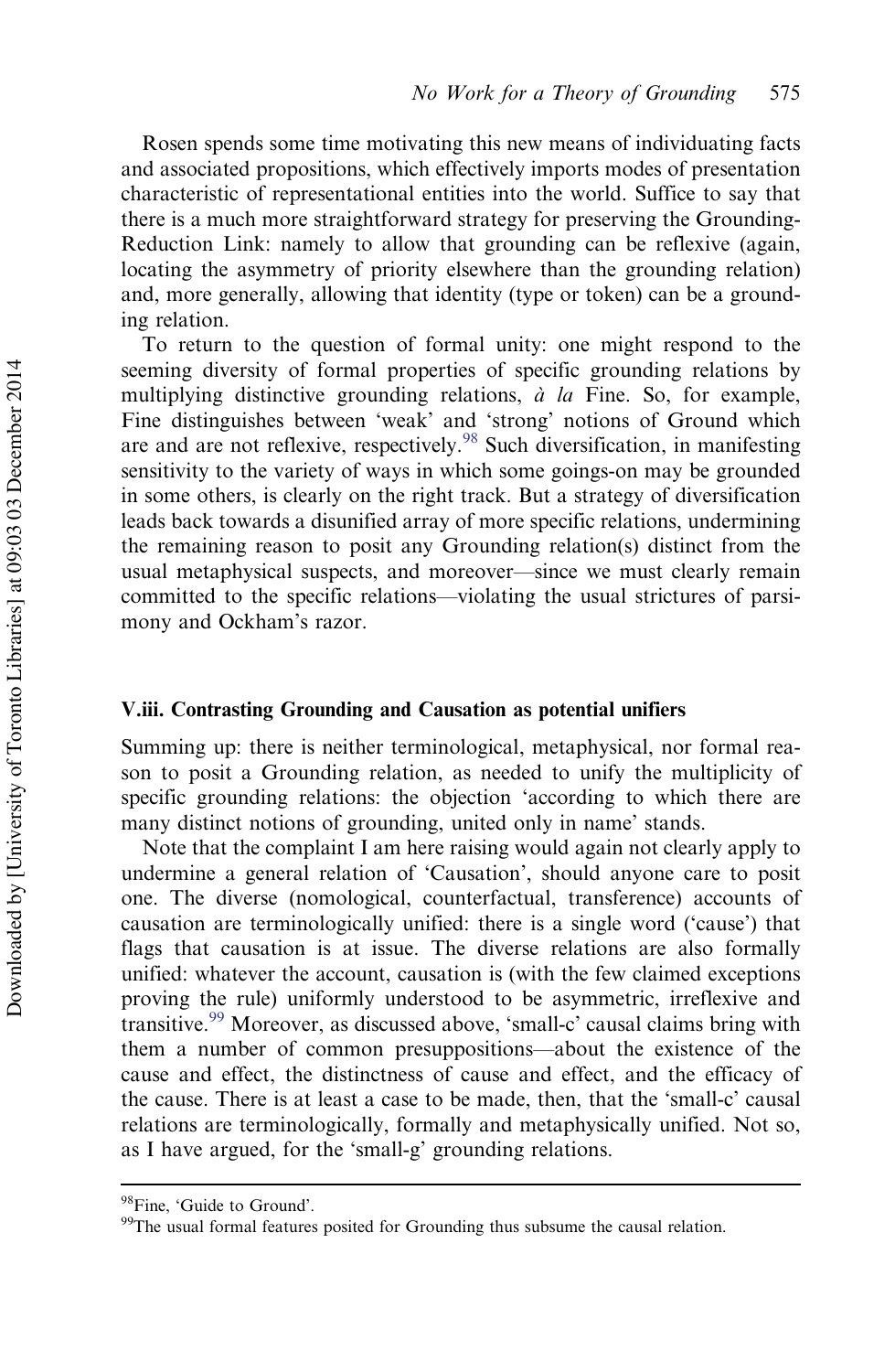#### VI. Concluding Remarks

Proponents of Grounding are correct that metaphysicians should be concerned with the question of what metaphysically depends on what; and they are correct that the idioms of metaphysical dependence are not properly interpreted in semantic, epistemic, causal or merely modal terms—necessitation and supervenience, in particular, are simply too coarse-grained to characterize appropriately metaphysical dependence. But this much leaves open whether these idioms are to receive, in whole or in part, a metaphysical interpretation in terms of a distinctive relation or relations of Grounding, or whether such idioms should rather be taken *just* to advert, schematically or otherwise, to one or other of the specific metaphysical relations—type and token identity, the functional realization relation, the classical mereological part-whole relation, the causal composition relation, the set membership relation, the proper subset relation, the determinable–determinate relation, etc.—already on the scene.

I have argued against the former interpretation, on grounds, first, that the basic ontological, metaphysical and causal underdetermination associated with claims of Grounding (failure of Grounding) renders such claims unassessable on their own; and therefore, second, that we cannot avoid appealing to the specific 'small-g' grounding relations in investigations into metaphysical dependence; but third, that once the specific relations are on the scene, there is no good reason to moreover to posit Grounding.<sup>100</sup> To be sure, my arguments have primarily targeted the accounts set out in Fine, Schaffer and Rosen; but so far as I can tell these arguments do not hinge on any specific details of these accounts. Nor do these arguments hinge on any general concerns about general notions. The problem with Grounding is not that it is general; it is that it is way too general. This extreme generality renders it useless on its own, falsifying the claims that Grounding is 'the primitive structuring conception of metaphysics' or 'the ultimate form of explanation', and ultimately also undermining the weaker claim that Grounding is at least tracking a coarse-grained metaphysical joint.

There is no general short-cut to the proper illumination of metaphysical structure. I conclude that ontologists interested in metaphysical dependence should abandon the halfway house of Grounding, as no better and in certain respects worse than the inadequate notions it was invoked to replace, and rather join forces with the metaphysicians of dependence already on the scene in exploring the diversity of specific ways in which some goings-on may be grounded in some others.

<sup>&</sup>lt;sup>100</sup>To say that there is no work for Grounding to do is not to say that proponents of Grounding have not been doing useful work. In particular, nothing prevents philosophers from understanding Fine's diverse 'logics of ground' as illuminating the logic of specific 'small-g' grounding relations; and of course (though I say this with tongue somewhat in cheek) a negative result is still a result. See, for example, Fine, 'Pure Logic of Ground'.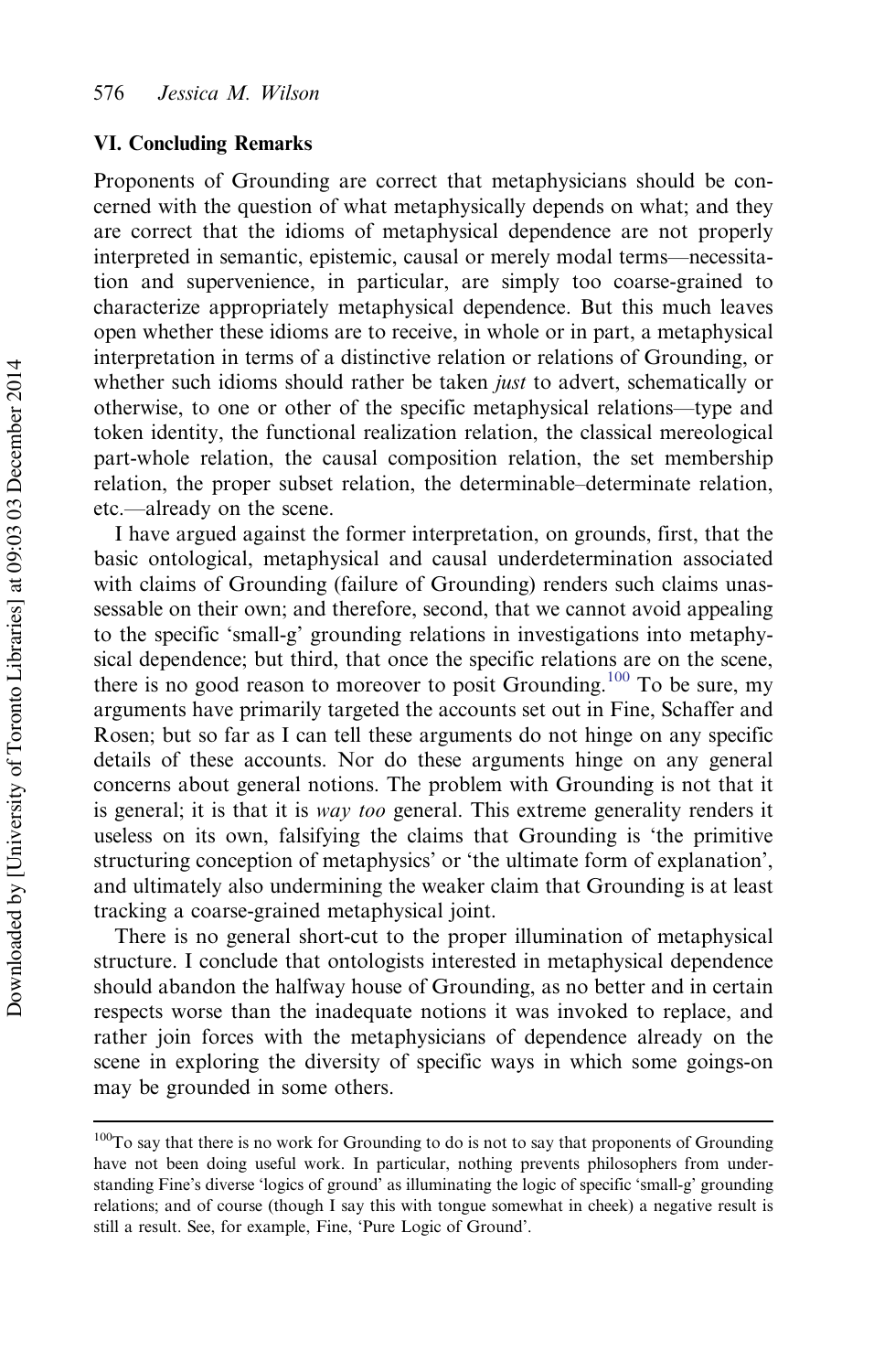#### Acknowledgements

Thanks to Ralf Bader, Andrew Bailey (my commentator at the Arizona Metaphysics Conference), Mark Barber, Karen Bennett, Stephen Biggs, Shamik Dasgupta, Brian Embry, Kit Fine, Alex Jackson, David Kovacs (my commentator at Cornell), Kathrin Koslicki, Jon Litland, Adam Murray, Laurie Paul, Michael Raven, Jonathan Schaffer, Irem Kurtsal Steen, Mark Steen, Ted Sider, Kelly Trogdon, Robbie Williams, participants at the 2013 Arizona Ontology Conference, 2013 Princeton CARNP Workshop on Metaphysical Structure, and 2014 LSU Graduate Student Conference, members of the Bogazici, Cornell, OSU, Oslo, and Virginia Tech Departments of Philosophy, members of the Arché group at St Andrews, members of the LOGOS group at the University of Barcelona, and, most of all, Benj Hellie, for very helpful comments.

#### References

Armstrong, D.M. A Materialist Theory of the Mind. London: Routledge, 1968.

- Audi, Paul. 'A Clarification and Defense of the Notion of Grounding'. In Metaphysical Grounding: Understanding the Structure of Reality, ed. Fabrice Correia and Benjamin Schneider, 101–21. Cambridge: Cambridge University Press, 2012.
- Bader, Ralf. 'Towards a Hyperintensional Theory of Intrinsicality'. Journal of Philosophy (forthcoming).
- Barnes, Elizabeth. 'Emergence and Fundamentality'. Mind 121 (2012): 873–901.
- Barnes, Elizabeth. 'Symmetric Dependence' (in progress).
- Bennett, Karen. 'By Our Bootstraps'. Philosophical Perspectives 25 (2011): 27–41.
- Bennett, Karen. Making Things Up. Oxford: Oxford University Press, forthcoming.
- Broad, C.D. The Mind and its Place in Nature. London: Kegan Paul, 1925.
- Chalmers, David. The Conscious Mind. Oxford: Oxford University Press, 1996.
- Churchland, Patricia. Neurophilosophy: Toward a Unified Science of the Mind/Brain. Cambridge, MA: MIT Press, 1986.
- Churchland, Paul. 'Eliminative Materialism and the Propositional Attitudes'. Journal of Philosophy 78 (1981): 67–90.
- Clapp, Lenny. 'Disjunctive Properties: Multiple Realizations'. Journal of Philosophy 98 (2001): 111–36.
- Correia, Fabrice. 'Ontological Dependence'. Philosophy Compass 3 (2008): 1013–32.
- Correia, Fabrice, and Benjamin Schneider. 'Grounding: An Opinionated Introduction'. In Metaphysical Grounding: Understanding the Structure of Reality, ed. Fabrice Correia and Benjamin Schneider, 1–56. Cambridge: Cambridge University Press, 2012.
- Correia, Fabrice, and Benjamin Schneider, eds. Metaphysical Grounding: Understanding the Structure of Reality. Cambridge: Cambridge University Press, 2012.
- Daly, Christopher. 'Scepticism about Grounding'. In Metaphysical Grounding: Understanding the Structure of Reality, ed. Fabrice Correia and Benjamin Schneider, 81–100. Cambridge: Cambridge University Press, 2012.
- Davidson, Donald. 'Mental Events'. In Experience and Theory, ed. L. Foster & J. W. Swanson, 79–101. New York: Humanities Press, 1970.
- deRosset, Louis. 'Grounding Explanations'. Philosophers' Imprint 13, no. 7 (2013): 1–26.
- Ehring, Douglas E. 'Part-Whole Physicalism and Mental Causation'. Synthese 136 (2003): 359–88.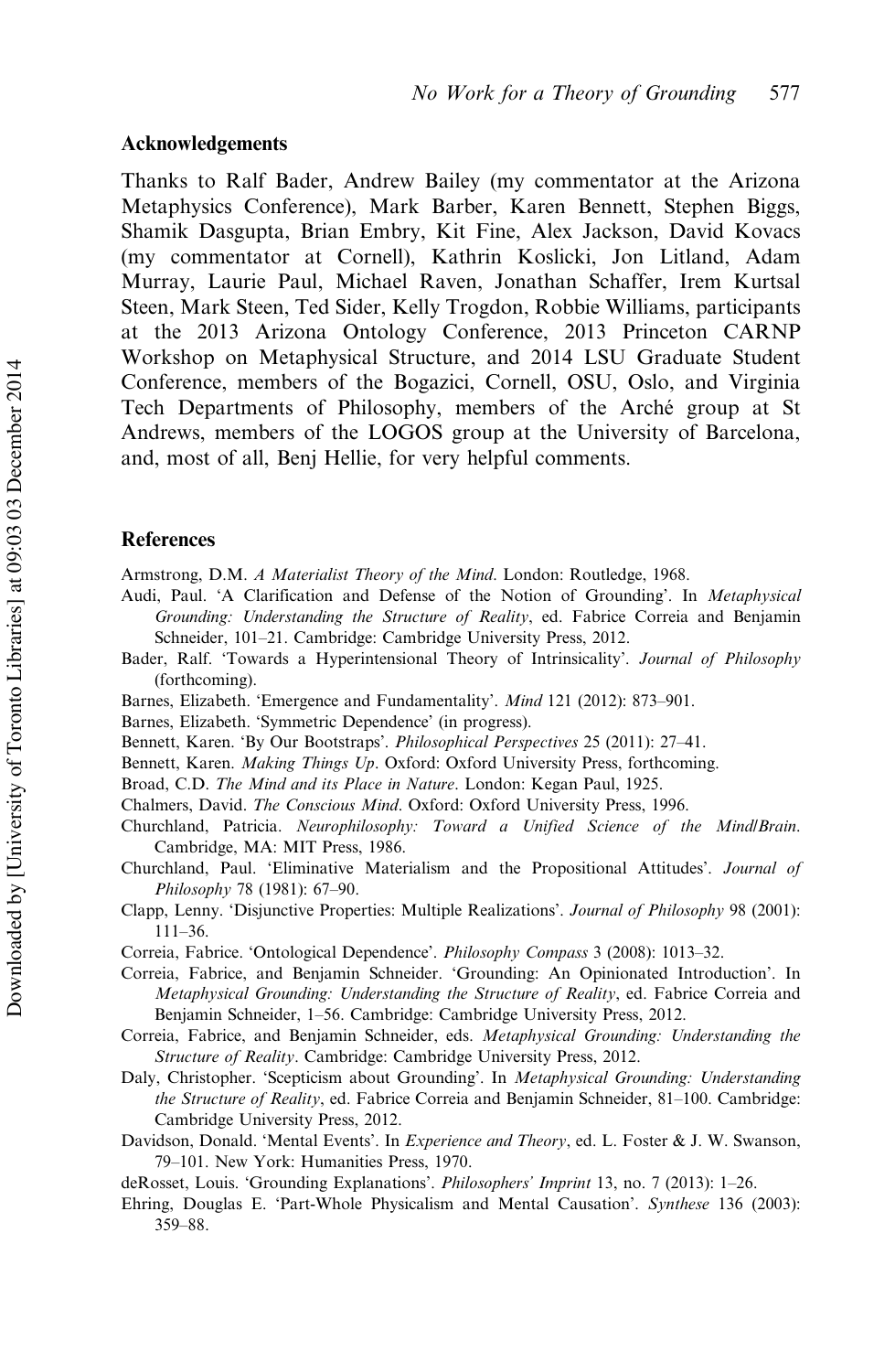- <span id="page-45-0"></span>Fara, Michael. 'Dispositions'. The Stanford Encyclopedia of Philosophy (Summer 2009 Edition), Edward N. Zalta (ed.). <http://plato.stanford.edu/archives/spr2014/entries/dispositions/>
- Fine, Kit. 'Essence and Modality'. Philosophical Perspectives 8 (1994): 1–16.
- Fine, Kit. 'Guide to Ground'. In Metaphysical Grounding: Understanding the Structure of Reality, ed. Fabrice Correia and Benjamin Schneider, 37–80. Cambridge: Cambridge University Press, 2012.
- Fine, Kit. 'The Pure Logic of Ground'. Review of Logic 5 (2012): 1–25.
- Fine, Kit. 'The Question of Realism'. Philosophers' Imprint 1 (2001): 1–30.
- Gibbard, Allan. 'Contingent Identity'. Journal of Philosophical Logic 4 (1975): 187–222.
- Heil, John. The Nature of True Minds. Cambridge: Cambridge University Press, 1992.
- Hofweber, Thomas. 'Ambitious, Yet Modest Metaphysics'. In Metametaphysics: New Essays on the Foundations of Ontology, ed. David Chalmers, David Manley, and Ryan Wasserman, 260–89. Oxford University Press, 2009.
- Horgan, Terry. 'From Supervenience to Superdupervenience: Meeting the Demands of a Material World'. Mind 102 (1993): 555–86.
- Jenkins, C.S. 'Explanation and Fundamentality'. In Varieties of Dependence: Ontological Dependence, Grounding, Supervenience, Response-Dependence, ed. Miguel Hoeltje, Benjamin Schneider, and Alex Steinberg, 211–42. Munich: Philosophia Verlag, 2013.
- Jenkins, C.S. 'Is Metaphysical Dependence Irreflexive?' The Monist 94 (2011): 267–76.
- Kim, Jaegwon. 'Supervenience as a Philosophical Concept'. Metaphilosophy 21 (1990): 1–27.
- Kim, Jaegwon. 'The Myth of Non-Reductive Materialism'. Proceedings and Addresses of the American Philosophical Association 63 (1989): 31–47.
- Koslicki, Kathrin. 'The Coarse-Grainedness of Grounding' (forthcoming).
- Koslicki, Kathrin. 'Varieties of Ontological Dependence'. In Metaphysical Grounding: Understanding the Structure of Reality, ed. Fabrice Correia and Benjamin Schneider, 186–205. Cambridge: Cambridge University Press, 2012.
- Lewis, David. 'An Argument for the Identity Theory'. Journal of Philosophy 63 (1966): 17–25.
- Lewis, David. 'Counterparts of Persons and Their Bodies'. Journal of Philosophy 68 (1971): 203–211.
- Lewis, David. 'Reduction of Mind'. In A Companion to Philosophy of Mind, ed. Samuel Guttenplan, 412–31. Oxford: Blackwell, 1994.
- Litland, Jon. 'Grounding Grounding' (in progress).
- Lowe, E.J. The Possibility of Metaphysics. Oxford: Oxford University Press, 1998.
- Macdonald, C., and Graham F. Macdonald. 'How to Be Psychologically Relevant'. In Philosophy of Psychology: Debates on Psychological Explanation, 60–77. Oxford: Oxford University Press, 1995.
- McDaniel, Kris. 'Degrees of Being'. Philosophers' Imprint 13 (2013): 1–17.
- McLaughlin, Brian. 'The Rise and Fall of British Emergentism'. In Emergence or Reduction? Essays on the Prospects of Non-Reductive Physicalism, ed. Ansgar Beckerman, Hans Flohr, and Jaegwon Kim, 49–93. Berlin: De Gruyter, 1992.
- McLaughlin, Brian and Karen Bennett. 'Supervenience'. The Stanford Encyclopedia of Philosophy (Spring 2014 Edition), Edward N. Zalta (ed.). [http://plato.stanford.edu/](http://plato.stanford.edu/archives/spr2014/entries/supervenience/) [archives/spr2014/entries/supervenience/](http://plato.stanford.edu/archives/spr2014/entries/supervenience/)
- Merricks, Trenton. Objects and Persons. Oxford: Clarendon, 2003.
- Miller, Alexander. 'Realism'. In Stanford Encyclopedia of Philosophy, Spring 2012 edition. <http://plato.stanford.edu/entries/realism>
- Nolan, Daniel. 'Metaphysics Outside Grounding'. Talk at CRNAP Workshop on Metaphysical Structure I: Contemporary Work, Princeton University, NJ, April 2013.
- Paul, L.A. 'Coincidence as Overlap'. Noûs 40 (2006): 623–59.
- Paul, L.A. 'Logical Parts'. Noûs 36 (2002): 578–96.
- Place, U.T. 'Is Consciousness a Brain Process?'. British Journal of Psychology 47 (1956): 44–50.